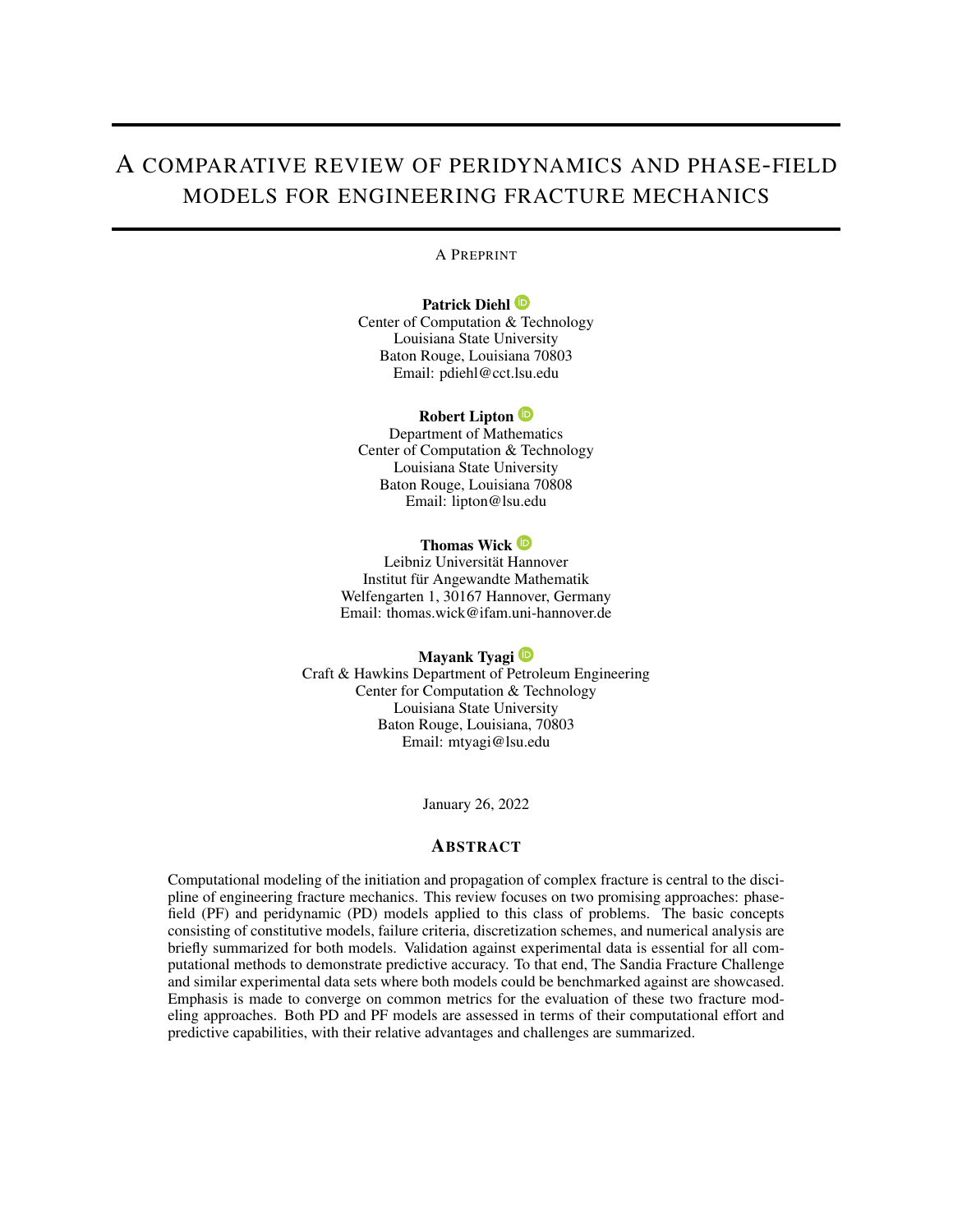## 1 Introduction

Fracturing phenomena in natural and engineered systems is studied extensively experimentally, theoretically, and computationally. Here we focus on two promising approaches: phase-field (PF) and peridynamics (PD) for the computational modeling of fractures in materials. Both approaches are distinct from earlier ones as they seek to predict crack path as functions of specimen loading and geometry. Ideally, these approaches attempt the computational predictions after an initial calibration using engineering constants such as Young's modulus and fracture toughness specific to the material. These ambitious approaches are called free fracture models. This review is intended as a snapshot capturing in broad strokes the modeling details, assumptions, experimental data sets, and numerical simulations necessary for validation. These methods have the potential to address fundamental issues in complex fracturing with minimal introduction of phenomenological modeling assumptions and numerical tuning parameters. However, systematic comparative analysis for these models, together with validation studies on the set of experiments, are rare. In this review, we attempt to initiate such a comparative analysis and, when possible, invoke validation studies from the experimental literature.

As an example of an engineering fracture mechanics application, Hattori et al. (2017) [\[1\]](#page-22-0) presented a comprehensive comparison of various numerical approaches for the hydraulic fracturing of shale and showed the advantages as well as limitations of many numerical approaches including peridynamics (PD) and phase-field (PF). However, this comparative analysis for various models lacked validation studies on the same set of hydraulic fracturing experiments in order to evaluate predictive capabilities of numerical models. Our review is motivated by the recent workshops on phase-field, peridynamics, and experimental fracture mechanics held at The Banff International Research Station: Hydraulic Fracturing: Modeling, Simula-tion, and Experiment<sup>[1](#page-1-0)</sup>, and the Workshop on Experimen-tal and Computational Fracture Mechanics<sup>[2](#page-1-1)</sup> [\[2\]](#page-22-1).

#### 1.1 Other review papers

One of the first overview papers of peridynamic and non-local modeling was written by Du and Lipton<sup>[3](#page-1-2)</sup> in the SIAM news, volume 47 (2014). However, this article was quite brief. In 2019, Javili et al. [\[3\]](#page-22-2) published a review emphasizing the applications of PD. In the same year Diehl et al. [\[4\]](#page-22-3) published a review with the focus on benchmarking PD against experimental data. In 2021, Isiet et al. [\[5\]](#page-22-4) published a review on the usage of PD for impact damage. In the same year, Hattori et al. [\[6\]](#page-22-5) published a review on the usage of PD in reinforced concrete

3 [https://sinews.siam.org/Details-Page/](https://sinews.siam.org/Details-Page/peridynamics-fracture-and-nonlocal-continuum-models)

structures. Zhou and Wang [\[7\]](#page-22-6) published a review on the usage of PD in geomaterials in 2021. To summarize, except for the first PD review in 2019, all reviews focused on some specific topic. Hidayat et al. [\[8\]](#page-22-7) published a review on the connection of meshfree PD between other meshfree methods in 2021. In addition, the following three books about PD are available [\[9–](#page-22-8)[11\]](#page-22-9).

In what follows, we now list PF review papers and monographs. The first summary on variational modeling of fracture was by the founding authors Bourdin, Francfort and Marigo [\[12\]](#page-22-10). Although they explicitly state on page 7 that they are not attempting to review and access existing literature, their work describes on 148 pages the current state-of-the-art in the year 2008. The first review papers (that have explicitly this purpose) with regard to computational/engineering aspects of phase-field (variational) fracture were published by Rabczuk [\[13\]](#page-22-11) and Ambati, Gerasimov, and De Lorenzis in 2015 [\[14\]](#page-22-12). In the latter study, despite review aspects, a new formulation for stress splitting is proposed therein. Due to the ongoing increasing popularity, shortly after, various other reviews, monographs, and news articles appeared. A short SIAM news article about the latest developments and future perspectives was published by Bourdin and Francfort in 2019 [\[15\]](#page-22-13). An extensive review paper on theoretical and computational aspects was done by Wu et al. in the year 2020 [\[16\]](#page-22-14). The authors also discuss the success or failures of several benchmark problems for quasi-static, dynamic brittle/cohesive fracture. Only considering phasefield (variational) fracture, this review paper certainly exceeds in topics, modeling details and numerical aspects and examples of our current work. In the same year, a monograph on multiphysics phase-field fracture was published by Wick [\[17\]](#page-22-15). Therein, the focus is briefly on modeling of classical variational phase-field fracture, error estimation and adaptivity, and including other physics phenomena via volume or interface coupling techniques. Most recently in 2021, one of the original authors, namely, Francfort, published an article entitled with 'Variational fracture: Twenty years after' [\[18\]](#page-22-16).

#### 1.2 Purpose and value of this review paper

In view of existing (recent) reviews on both approaches, we shall explain the purpose and value of the current review paper. First and most importantly, both PD and PF are appearing to be the most prominent approaches for free fracture modeling. Other notable approaches are the displacement-discontinuity method [\[19\]](#page-22-17), cohesive-zone models [\[20\]](#page-22-18), boundary elements [\[21\]](#page-22-19), XFEM/GFEM [\[22–](#page-22-20) [24\]](#page-23-0), and the eigen-erosion framework [\[25](#page-23-1)[–28\]](#page-23-2). A comparative review between XFEM (extended finite elements), mixed FEM, and phase-field models appeared in [\[29\]](#page-23-3).

<code>peridynamics-fracture-and-nonlocal-continuum-model</code>  $\bf FPO$  and  $\bf PF.$  It is through this lens we reference the existing The present paper provides for the first time a comparison between both approaches (PD and PF). For this reason, the mathematical descriptions remain rather short while focusing on the key ingredients that allow for comparison of

<span id="page-1-0"></span><sup>1</sup> [https://www.birs.ca/events/2018/](https://www.birs.ca/events/2018/5-day-workshops/18w5085)

[<sup>5-</sup>day-workshops/18w5085](https://www.birs.ca/events/2018/5-day-workshops/18w5085)

<span id="page-1-2"></span><span id="page-1-1"></span> $^{2}$ <http://wfm2020.usacm.org/>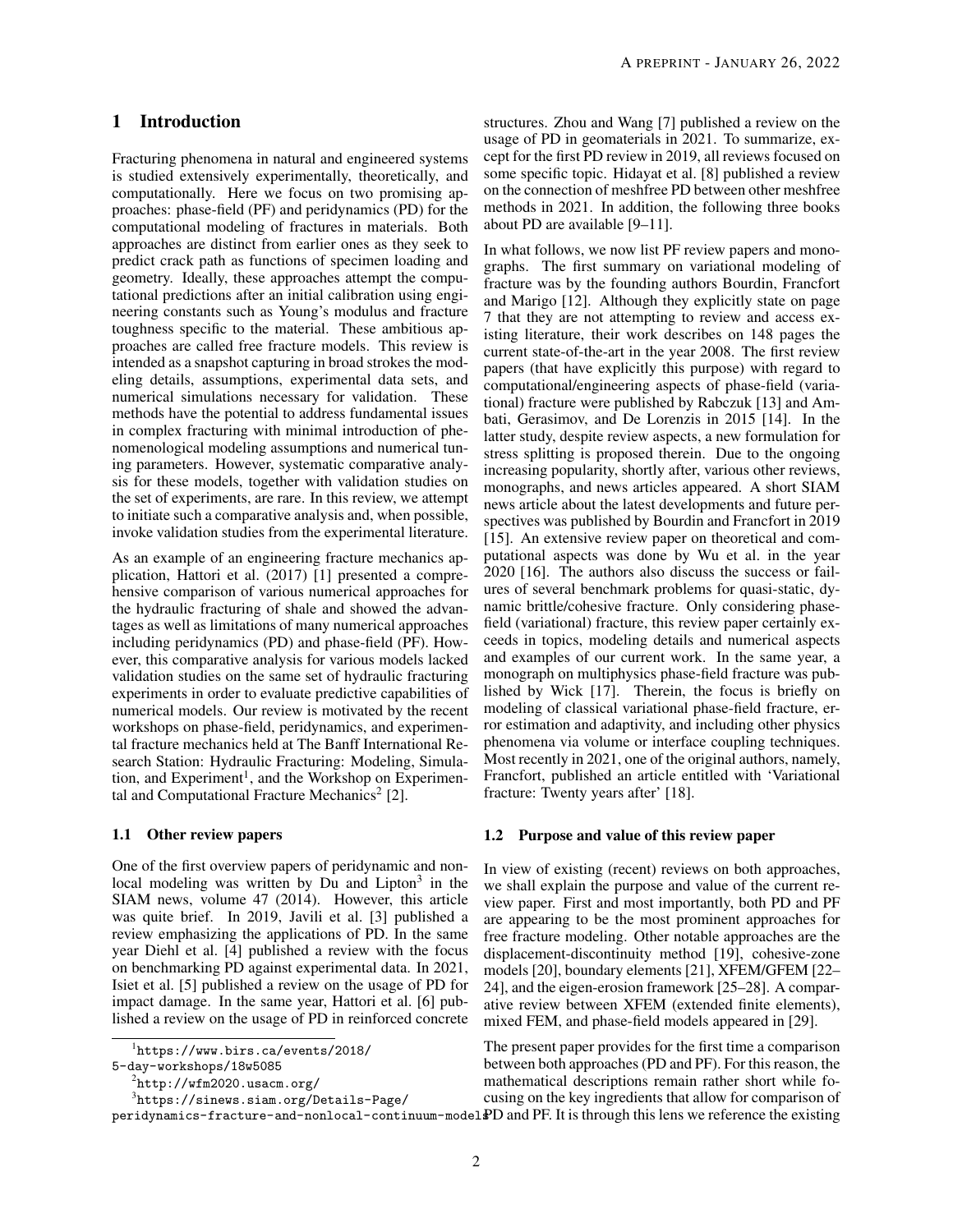models and numerical methods from the literature. The Sandia fracture challenge is chosen for validation against experimental data. The first part of the challenge is to calibrate a free fracture model to simple prototypical problems, e. g. a tensile test, and use this calibration to simulate the crack and fracture phenomena. Thus, the model parameters can not be fitted to the complex scenario and have been instead calibrated using the simple scenario. This additional step of calibration makes the Sandia fracture challenge an excellent problem to benchmark phasefield models and peridynamic models to assess their performance on different kinds of crack and fracture phenomena. These numerical, computational, and experimental side-by-side comparisons allow us to identify similarities, common challenges, and specific aspects to each method.

#### 1.3 Outline

The paper is structured as follows: Section [2](#page-2-0) introduces the two models and provides a basis on which the models can be compared and contrasted. This summary is an adaptation and extension of the review papers and monograph [\[3,](#page-22-2) [4,](#page-22-3) [16,](#page-22-14) [17\]](#page-22-15) of the two models. Section [3](#page-11-0) addresses the fracture physics perspective from the macroscale view. Section [4](#page-12-0) attempts to compare the predictive accuracy of the two models for validation against the experimental data. To that end, the Sandia Fracture Challenges data sets were analyzed and computed, the  $R^2$  correlation of relative errors between the simulations and the experiment are presented. Section [5](#page-15-0) compares computational aspects of the two models as well as pointing out challenges and opportunities for development. Finally, Section [6](#page-21-0) summarizes the modeling capabilities of PD and PF.

## <span id="page-2-0"></span>2 Overview of models and numerical methodology

This section briefly introduces the two methods, peridynamics (PD) and phase field (PF), respectively. A brief overview of the governing equations, material models, discretizations, numerical analysis, and advanced visualization methods is given. We introduce the ingredients for the comparison of these two models and provide references to the extended literature for the interested reader.

#### 2.1 The governing equation of peridynamics

Peridynamics (PD), is a non-local adaptation of continuum mechanics (CCM). In PD, each material point X interacts with its neighbors inside a finite interaction zone  $B_\delta(\mathbf{X})$  with the length  $\delta$ , see Figure [1.](#page-2-1) This type of nonlocal interaction principle is also seen in molecular dynamics (MD) [\[30\]](#page-23-4) and smoothed particle hydrodynamics (SPH) [\[31,](#page-23-5) [32\]](#page-23-6) simulations. The important feature of PD fracture modeling is that the interaction between the intact material and fractured material is modeled implicitly through a non-local field equation that remains the same everywhere in the computational domain. Material dam-

<span id="page-2-1"></span>

Figure 1: Sketch for the principle of peridynamics where a material point  $X$  interacts with its neighbors inside a finite interaction zone  $B_{\delta}(\mathbf{X})$  with the length  $\delta$ .

age and fracture phenomena are captured through a force versus strain constitutive model. Because of this, PD is able to capture fracture as an emergent phenomena arising from the non-local equation of motion. This contrasts with classic fracture theory where, off the crack, the elastic interaction is modeled by the equation of elastodynamics and the fracture set is a free boundary with motion coupled to elastodynamics through a physically motivated kinetic relation. Other recently developed non-local models exhibiting emergent behavior include the Cucker Smail equation, where swarming behavior emerges from leaderless flocks of birds [\[33](#page-23-7)[–36\]](#page-23-8).

The equation of motion for bond-based peridynamics proposed by Silling [\[37,](#page-23-9) [38\]](#page-23-10) reads as

$$
\rho(\mathbf{X})\ddot{\mathbf{u}}(t,\mathbf{X}) = \int_{B_{\delta}(\mathbf{X})} \mathbf{f}(\mathbf{u}(t,\mathbf{X}') - \mathbf{u}(t,\mathbf{X}), \mathbf{X}' - \mathbf{X})d\mathbf{X}' + \mathbf{b}(t,\mathbf{X}),
$$
\n(1)

where  $\rho \in \mathbb{R}$  is the material density,  $\ddot{\mathbf{u}} \in \mathbb{R}^n$  is the acceleration at time  $t \in \mathbb{R}$  of the material point  $\mathbf{X} \in \mathbb{R}^n$ ,  $\mathbf{f}: \mathbb{R}^n \times \mathbb{R}^n \times [0,T] \to \mathbb{R}^n$  is the pair-wise force function,  $\mathbf{b} \in \mathbb{R}^n$  is an external force density, and  $\mathbf{u} \in \mathbb{R}^n$  is the state of deformation at a point in space time,  $(t, X)$ . The constitutive model for the pair-wise force function f is material dependent and defines how the internal forces react to the displacement u. For the elastic regime the force interaction between a pair of points  $X$  and  $X'$  is a so-called bond and contributes to the name of bond-based PD. The pair-wise interaction leads to a constraint on the Poisson ratio [\[39,](#page-23-11) [40\]](#page-23-12).

To overcome the Poisson ratio constraint more general non-local interactions are included in the "state-based" peridynamic model. The generic state-based peridynamic equation of motion introduced by Silling et al. [\[41\]](#page-23-13) reads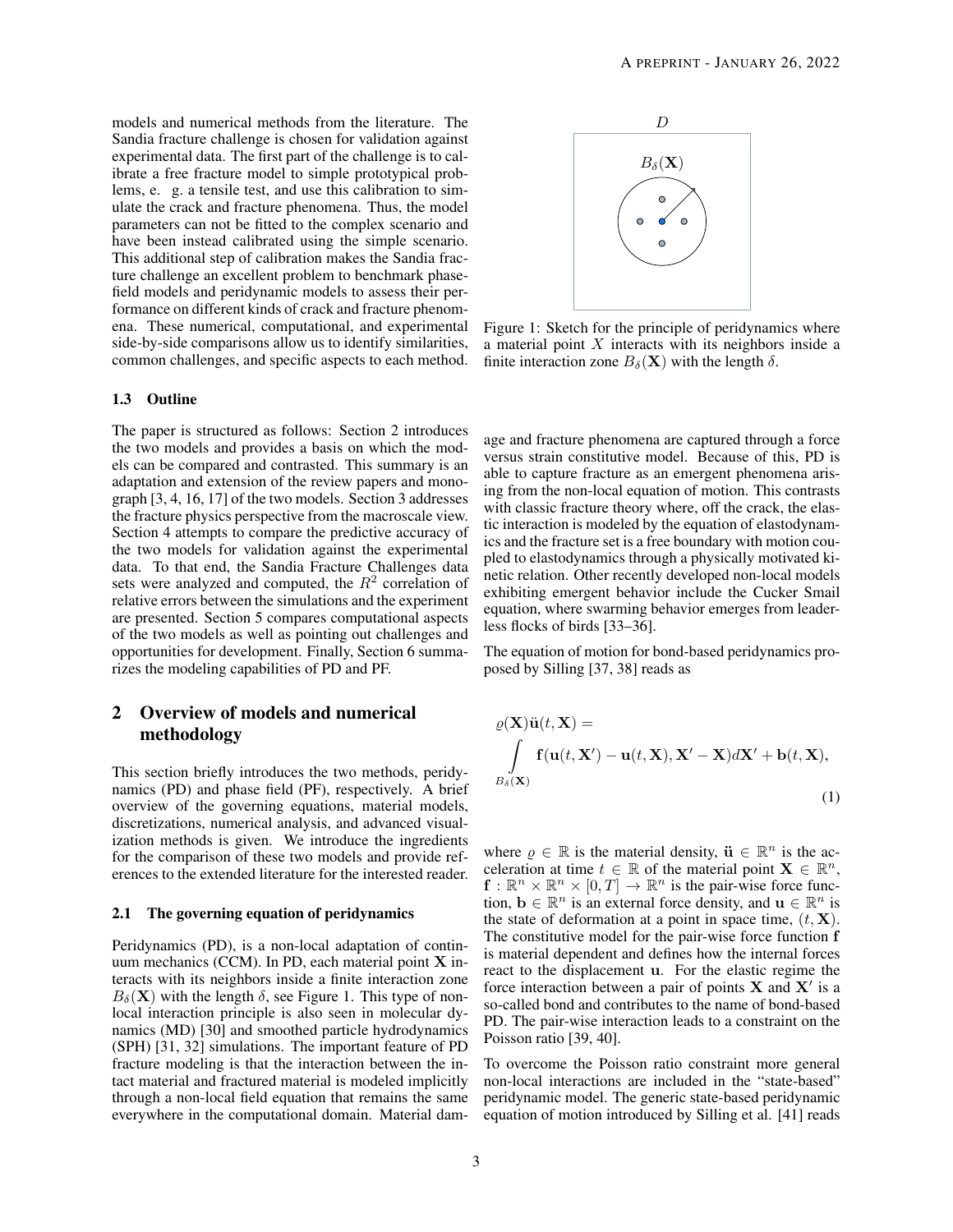as

$$
\rho(\mathbf{X})\ddot{\mathbf{u}}(t,\mathbf{X}) =
$$
\n
$$
\int_{B_{\delta}(\mathbf{X})} (\underline{T}[\mathbf{X},t]\langle \mathbf{X}'-\mathbf{X}\rangle - \underline{T}[\mathbf{X}',t]\langle \mathbf{X}-\mathbf{X}'\rangle)d\mathbf{X}'
$$
\n(2)\n
$$
+\mathbf{b}(t,\mathbf{X}),
$$

where the pair-wise force function f is exchanged with the so-called peridynamic force state  $\underline{T} : \mathbb{R}^n \times \mathbb{R}^n \times [0, T] \rightarrow$  $\mathbb{R}^n$ . The usage of PD states lead to the name state-based PD. A peridynamic state relates to second order tensor and they assign each point in a neighborhood a tensorial quantity. However, in general, it is not a linear or continuous function with respect to  $X - X'$ . For more details, we refer to [\[41,](#page-23-13) Section 2].

In peridynamics material damage is part of the constitutive modeling and the material is viewed as damaged when the force state at a point  $X$  no longer influences a material point  $X'$  and vice versa. Damage occurs when the difference between deformation states at each point X and  $X'$  surpass a threshold. The specifics of how this occurs depends on the material model used. For example, for pairwise force functions f the force acting between two points is often referred to as a bond. When the pairwise force is zero, it is said that the bond is broken. Bonds can break irreversibly, or alternatively they can heal under the right conditions, this depends upon the material model used.

To fix ideas, we illustrate the constitutive law given by the prototype brittle microelastic (PMB) model introduced in [\[38\]](#page-23-10). The deformation of a point **X** is  $u(t, X)$  and its position in the deformed configuration is  $X + u(t, X)$ . In this model, the pair-wise force function depends on the strain between two points in the deformed configuration given by

$$
S(t, \mathbf{X}, \mathbf{X}') := \frac{\|(\mathbf{X}' + \mathbf{u}(t, \mathbf{X}')) - (\mathbf{X} + \mathbf{u}(t, \mathbf{X}))\| - \|\mathbf{X}' - \mathbf{X}\|}{\|\mathbf{X}' - \mathbf{X}\|}.
$$
\n(3)

The direction vector between two points in the deformed configuration is given by

$$
e = \frac{(X' + u(t, X')) - (X + u(t, X))}{\|(X' + u(t, X')) - (X + u(t, X))\|}.
$$
 (4)

The force directed between the two points in the deformed configuration is given by the constitutive law

$$
\mathbf{f}(\mathbf{u}(t, \mathbf{X}') - \mathbf{u}(t, \mathbf{X}), \mathbf{X}' - \mathbf{X}) := \tag{5}
$$

$$
\mu(t, \mathbf{X}, \mathbf{X}')cS(t, \mathbf{X}, \mathbf{X}')\mathbf{e},\tag{6}
$$

where  $c > 0$  is the material dependent stiffness constant, and the scalar damage function  $\mu$  is given by

$$
\mu(t, \mathbf{X}, \mathbf{X}') := \begin{cases} 1, & S(t, \mathbf{X}, \mathbf{X}') \le s_c \\ 0, & \text{otherwise} \end{cases}
$$
 (7)

where  $s_c > 0$  is the material dependent critical bond stretch. Once the force between the two points goes to zero it stays zero. It is noted that there are several other definitions for the damage function  $\mu$  using strain-based criteria [\[38,](#page-23-10) [42\]](#page-23-14), as well as stress-based [\[43\]](#page-23-15), or energybased damage criteria [\[44,](#page-23-16) [45\]](#page-23-17), see Figure [4.](#page-4-0)

In numerical implementations crack path evolution is recovered as a post-processing step after simulation. To identify the crack we introduce the damage field  $d$ :  $[0, T] \times \mathbb{R}^n \to \mathbb{R}$  given by the density  $d(t, \mathbf{X})$  defined by

$$
d(t, \mathbf{X}) = 1 - \frac{\int_{B_{\delta}(\mathbf{X})} \mu(t, \mathbf{X}, \mathbf{X}')d\mathbf{X}'}{\int_{B_{\delta}(\mathbf{X})} d\mathbf{X}'} \tag{8}
$$

where the scalar function  $\mu : [0, T] \times \mathbb{R}^n \times \mathbb{R}^n \to \mathbb{R}$  indicates if the bond between  $\vec{X}$  and  $\vec{X}'$  at time t is broken  $(\mu = 0)$  or active  $(\mu = 1)$ . Locations where  $d = 0$  indicate the crack set. The set where  $d = 0$  is highly localized and indicates the evolving crack path. This damage localization has been demonstrated mathematically by Lipton [\[46,](#page-23-18) [47\]](#page-23-19) for peridynamic fracture evolution corresponding to the small deformation bond based models. The method uses Gronwall's inequality together with methods from the non-local image approximation of the Mumford Shah model [\[48\]](#page-23-20) introduced by Gobbino [\[49\]](#page-23-21). For more theory of peridynamic states, we refer to [\[41,](#page-23-13) Section 2]. For additional references, we refer to [\[9,](#page-22-8) [10\]](#page-22-21). For reviews about PD and the comparison with experimental data, we refer to  $[3, 4]$  $[3, 4]$ .

#### 2.1.1 Material models for PD

Figure [2](#page-4-1) shows the tree of different peridynamic material models. The root are state-based material models, with the two subclasses of ordinary state-based and nonordinary state-based material models. Note that bondbased models [\[38,](#page-23-10) [47,](#page-23-19) [63–](#page-24-0)[75\]](#page-25-0) are a special case of statebased models. However, the bond-based PD was presented in 2000 and state-based PD in 2007. For ordinary state-based PD, the following material models are available: Elastic brittle [\[41,](#page-23-13) [50–](#page-24-1)[52\]](#page-24-2), Plasticity [\[53–](#page-24-3)[56\]](#page-24-4), Composite [\[57\]](#page-24-5), Eulerian fluid [\[58\]](#page-24-6), position-aware linear solid (PALS) [\[79\]](#page-25-1), and Viscoelastic [\[59–](#page-24-7)[62\]](#page-24-8). For non-ordinary state-based PD the correspondence model [\[41,](#page-23-13) [77\]](#page-25-2), the beam\plate model [\[76\]](#page-25-3), and a model for cementitious composites [\[78\]](#page-25-4) are available. For more details, we refer to [\[3\]](#page-22-2).

Figure [3](#page-4-2) shows the schematics of the three different models. All of these three models conserve linear momentum. However, only the bond-based model and the ordinarystate-based model conserve angular momentum. For more mathematical details, we refer to [\[41,](#page-23-13) Definiton 8.4].

#### 2.1.2 Discretization methods for PD

Continuous and discontinuous finite element methods [\[80](#page-25-5)[–82\]](#page-25-6), Gauss quadrature [\[83\]](#page-25-7), and spatial discretization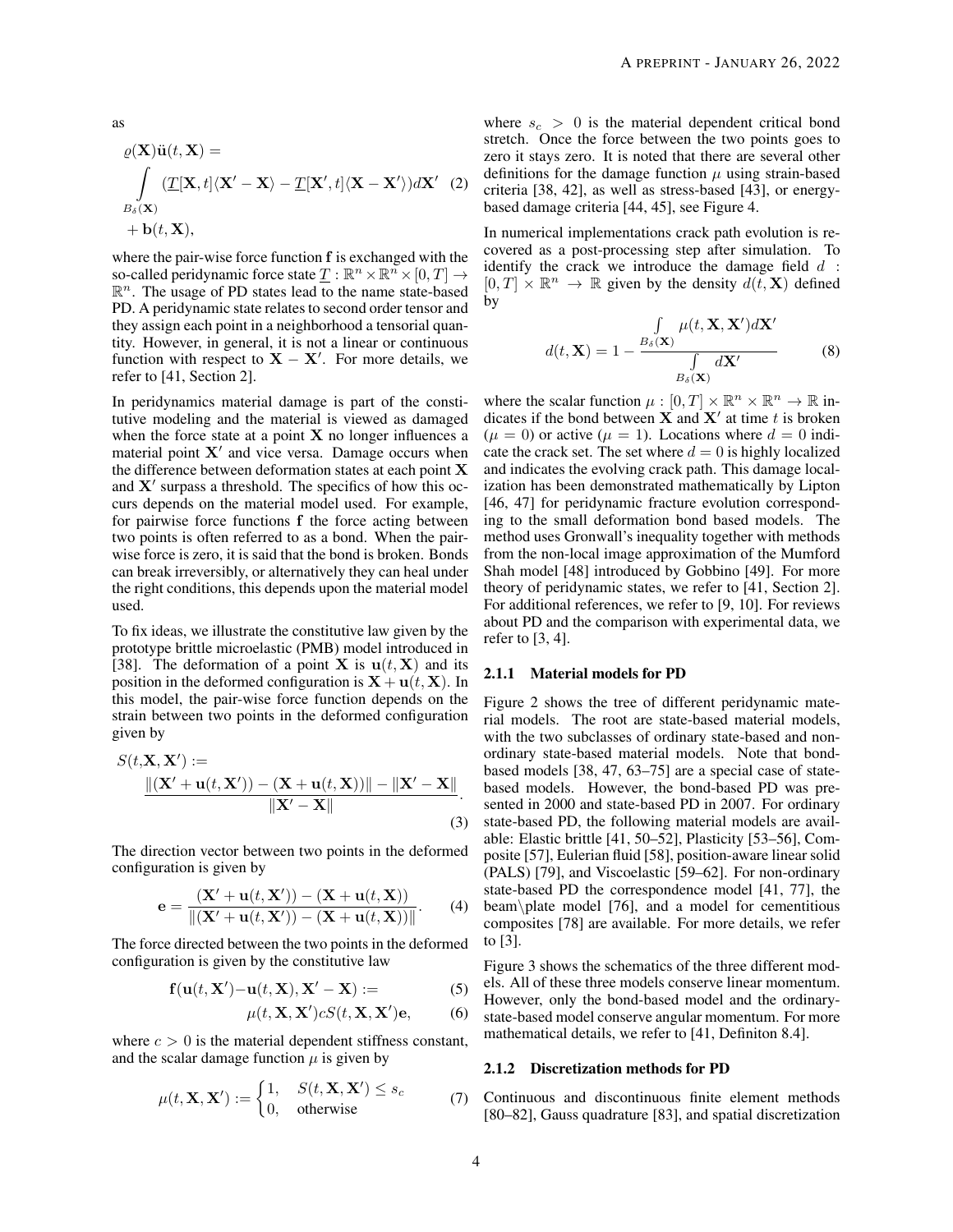<span id="page-4-1"></span>

Figure 2: The classification of the different peridynamic material models visualized as a tree. The material models are classified in two major classes: bond-based and state-based material models, respectively. State-based material models are distinguished as ordinary and non-ordinary models. The following ordinary state-based models are available: elastic-brittle, plasticity, composite, Eulerian fluid, and viscoleastic. For non-ordinary state-based models the Beam\Plate, the correspondence model, and a model for cementitious composites are available. Adapted from [\[3,](#page-22-2) [4\]](#page-22-3) and extended for this work.

<span id="page-4-2"></span>

Figure 3: Schematics of the [\(a\)](#page-4-2) bond-based model, [\(b\)](#page-4-2) the ordinary state-based model, and [\(c\)](#page-4-2) the non-ordinary statebased model. Note that the blue text in the Equations highlights the different assumptions for each model. This figure was adapted from [\[41\]](#page-23-13).

<span id="page-4-0"></span>

Figure 4: The classification of different peridynamic damage models visualized as a tree. The majority of the damage models are based on strain, and only a few are based on energy or stress.

points  $\mathbf{X} = \{ \mathbf{x}_i \in \mathbb{R}^n | i = 1, \dots, N \}$  with the surrounding volumes  $V = \{v_i \in \mathbb{R} | i = 1, \dots, N\}$ . The following assumptions are made: all the volumes are nonoverlapping  $v_i \cap v_j \neq \emptyset$  for  $i \neq j$  and the sum of all surrounding volumes is equal to the volume of the reference configuration  $\sum v_i \approx V_D$ . The discrete interaction zone is defined as  $\overline{B_{\delta}}(\mathbf{x}_i) := \{j | \|\mathbf{x}_j - \mathbf{x}_i\| \le \delta\}$ . The discrete bond-based equation of motion reads as

$$
\varrho(\mathbf{x}_i)\ddot{\mathbf{u}}(t,\mathbf{x}_i) = \sum_{j \in B_\delta(\mathbf{x}_i)} \mathbf{f}(\mathbf{u}(t,\mathbf{x}_j) - \mathbf{u}(t,\mathbf{x}_i), \mathbf{x}_j - \mathbf{x}_i) dV_j + \mathbf{b}(t,\mathbf{x}_i)
$$
\n(9)

and the state-based equation of motion reads as

$$
\varrho(\mathbf{x}_i)\ddot{\mathbf{u}}(t,\mathbf{x}_i) = \sum_{j \in B_{\delta}(\mathbf{x}_i)} (\underline{T}[\mathbf{x}_i, t](\mathbf{x}_j - \mathbf{x}_i) - \underline{T}[\mathbf{x}_j, t](\mathbf{x}_i - \mathbf{x}_j))dV_j + \mathbf{b}(t, \mathbf{x}_i).
$$
\n(10)

[\[38,](#page-23-10) [84,](#page-25-8) [85\]](#page-25-9) were utilized to discretize the peridynamic equation of motion. ever, the most common discretization approach is the EMU nodal discretization, a colocation approach, introduced by Silling in [\[38\]](#page-23-10). In this approach, the domain  $D$  is discretized with the discrete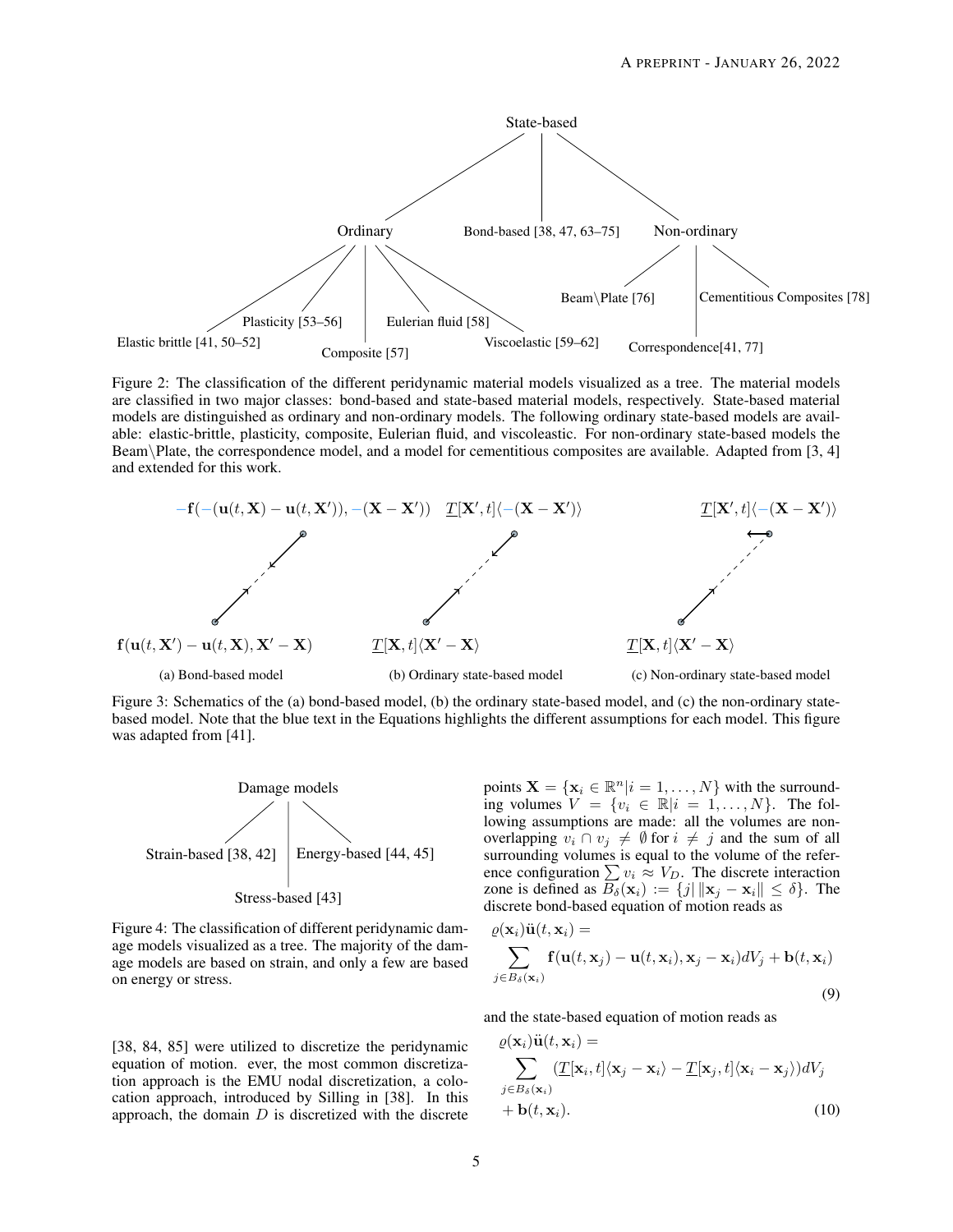The following implementations are available: Peridigm [\[86,](#page-25-10) [87\]](#page-25-11) and PDLammps [\[84\]](#page-25-8) based on the Message Passing Interface (MPI), NonLocal models/PeriHPX [\[88,](#page-25-12) [89\]](#page-25-13) based on the C++ standard library for parallelism and concurrency (HPX) [\[90,](#page-25-14) [91\]](#page-25-15), PeriPy [\[92\]](#page-25-16) based on the Python programming langugae, and GPU-based codes [\[93](#page-25-17)[–95\]](#page-25-18). Four open source implementations of peridynamic PD-Lammps<sup>[4](#page-5-0)</sup>, Peridigm<sup>[5](#page-5-1)</sup>, PeriPy<sup>[6](#page-5-2)</sup>, and PeriHPX<sup>[7](#page-5-3)</sup> are available. One commercial code is available. LS-DYNA provides a bond-based peridynamics implementation discretized with the discontinuous Galerkin FEM [\[96\]](#page-25-19). Not to forget one of the first peridynamic implementations, EMU by Stewart Silling using FORTRAN 90 [\[97\]](#page-25-20).

#### 2.1.3 Numerical analysis for PD fracture models

In this section, we summarize the issues that arise in the numerical analysis of PD fracture models and list the numerical results. The following basic questions for PD fracture models are:

- 1. Are peridynamic fracture models well-posed, such that unique solutions exist?
- 2. What is the relation between non-local continuum peridynamic fracture models and their discretizations used in the numerical implementation?
- 3. How do PD solutions to fracture mechanics problems relate to local fracture models with sharp cracks? Particularly, how does PD relate to the more classical Linear Elastic Fracture Mechanics of continuum mechanics?

These are natural questions to ask, and analogous questions have been investigated and answered for several nonlocal and PD models in the absence of fracture, for this case there is now a vast literature; see [\[98](#page-25-21)[–116\]](#page-26-0). This work provides the foundation for the numerical analysis of the PD fracture problem.

For the case of fracture, the analysis for PD fracture models is still in the initial stages, but meaningful progress has been made, and one can begin to address the three fundamental questions raised in the first paragraph:

First, the answer to question *1)* is addressed. The existence and uniqueness of solutions for peridynamic fracture models have been studied for different classes of constitutive laws. For a simple peridynamic model with with nonlocal forces that soften beyond a critical strain, the existence and uniqueness of the solution over finite time intervals is demonstrated for bond-based and state-based peridynamics in Lipton [\[46,](#page-23-18) [47\]](#page-23-19) and Jha & Lipton [\[117\]](#page-26-1). Energy balance is shown to hold for all times of the evolution. This is a simple constitutive model designed for monotonically increasing loads.

Existence and uniqueness is established for more complex material models with the force degradation law determined by both the time and strain rate for strains above a critical value in Emmrich and Puhst [\[118\]](#page-26-2). Therein, both existence and uniqueness are established for bond-based peridynamic fracture. The authors Du et al. [\[119\]](#page-26-3) consider a continuous version of the Prototypical Microelastic Bond (PMB) model introduced by Silling [\[37\]](#page-23-9). In this work both existence and uniqueness are shown and the total energy of the system is decreasing with time, see [\[119\]](#page-26-3). Existence and uniqueness is established for a state-based model with material degradation law, again determined by both the time and strain rate for strains above a critical load in Lipton et al. [\[120\]](#page-26-4). There, the rate form of energy balance is established among energy put into the system the kinetic energy, elastic energy, and energy dissipated due to the damage. The energy dissipation rate due to damage is seen to be positive. This model is suitable for cyclic loads, see [\[120\]](#page-26-4). The theme common to all peridynamic models is that both the existence and uniqueness of solutions follow from the Lipshitz continuity of the peridynamic force and the theory of vector-valued ODE on Banach spaces.

Second, the answer to question *2)* is addressed. The convergence of finite difference approximations to bondbased and state-based peridynamic field theories with forces that soften is established in Jha & Lipton [\[121\]](#page-26-5) and [\[122\]](#page-26-6). The finite element convergence for bond-based and state-based peridynamic field theories with forces that soften are established by those authors in [\[123\]](#page-26-7) and [\[81\]](#page-25-22). A priori convergent rates are linked to the regularity of continuum PD fracture solutions. Existence and uniqueness of solutions in Hölder spaces, and Sobolev spaces  $H<sup>n</sup>$ ,  $n = 1, 2$ , are proved for both bond and state based force softening models in [\[81,](#page-25-22) [122\]](#page-26-6). The convergence rates for both bond- and state-based models are found to be linear in the mesh size and time step. However the constants appearing in the convergence estimates grow exponentially as the horizon size tends to zero. Fortunately, dynamic fracture experiments last hundreds of microseconds for brittle materials and linear a priori convergence rates for horizons that are tens of times smaller than the sample size are in force for tens of microseconds. Numerical experiments exhibit much better convergence with respect to mesh size and time step thus driving the need for the development of a posteriori estimates for understanding convergence rates.

Third, the answer to question *3)* is addressed. For certain PD models one can theoretically recover a local sharp fracturing evolution. A limiting local evolution is shown to exist for the force softening peridynamic model; see [\[46,](#page-23-18) [47\]](#page-23-19). The limiting local evolution has jump discontinuities in the displacement confined to a set of finite surface areas (more precisely, two-dimensional Hausdorff measure) for almost every time; see [\[46,](#page-23-18) [47\]](#page-23-19). The jump set corresponds to the fracture set in the zero horizon model and the total energy is bounded and given by the classic energy of linear elastic fracture mechanics [\[46,](#page-23-18) [47,](#page-23-19) [124\]](#page-26-8).

<span id="page-5-0"></span><sup>4</sup> [https://lammps.sandia.gov/doc/pair\\_peri.html](https://lammps.sandia.gov/doc/pair_peri.html)

<span id="page-5-1"></span><sup>5</sup> <https://github.com/peridigm/peridigm>

<span id="page-5-2"></span><sup>6</sup> <https://pypi.org/project/peripy/>

<span id="page-5-3"></span><sup>7</sup> <https://perihpx.github.io/>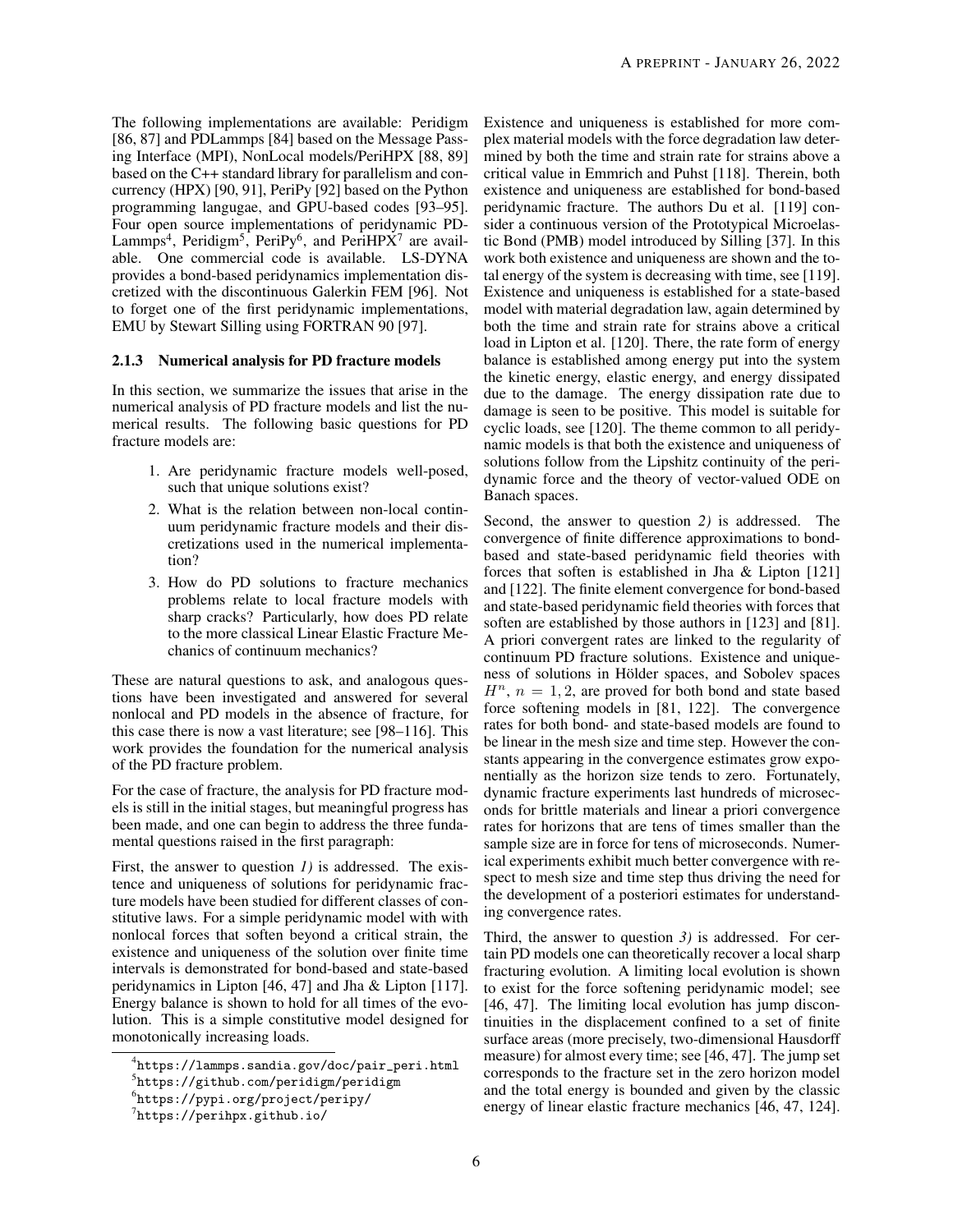It is shown there that the deformation in the limit model satisfies the local balance of linear momentum equation in quiescent zones away from the crack. Recent work explores the zero horizon limit for straight cracks growing continuously with the goal of capturing the explicit interaction between the growing crack and the surrounding elastic material. For this case, it has been found by Lipton et al. [\[125\]](#page-27-0) that the local model obtained in the zero horizon limit is given by a deformation field, that is, the weak solution of the linear wave equation on the domain with the growing crack satisfies the zero traction condition of the sides of the crack. This is in agreement with Linear Elastic Fracture Mechanics (LEFM). Here, the weak solution of the wave equation outside a timedependent domain defined by a crack was recently developed in DalMaso and Toader [\[126\]](#page-27-1). The convergence of PD to the wave equation in time-dependent domains [\[125\]](#page-27-0) gives theoretical support backing the recent development of new "asymptotically compatible" methods for fracture modeling given in Trask et al. [\[127\]](#page-27-2). Lastly, starting with the PD equation multiplying by the velocity and integrating by parts gives the time rate of change of internal energy surrounding the crack front. Jha & Lipton [\[128\]](#page-27-3) use applied math arguments to show that on passing to the zero horizon limit, the kinetic relation for crack tip growth given by LEFM is recovered. Here the classic square root singularity in the elastic field at the crack tip is obtained.

We conclude this section noting that the numerical analysis of PD in the absence of fracture provides compelling heuristics for understanding PD fracture models. Figure [5](#page-6-0) illustrates the interplay between horizon length scale and discretization length scale for PD models when local models can be recovered by passing to the small horizon limit in non-local models, see Du et al. [\[111,](#page-26-9) [112\]](#page-26-10). When a numerical scheme can be designed so that the diagonal arrow captures the same limit as obtained by proceeding along the sides of the square problem, a numerical scheme is said to be asymptotically compatible. This is the motivation behind the numerical approach of Trask et al. [\[127\]](#page-27-2) to capture the coupling between intact material surrounding a growing crack. For example, if one considers elastic problems in the absence of fracture, then for the diagonal transition where the horizon  $\delta$  and the nodal spacing h go to zero, it is known that: using piece-wise constant finite elements, the correct local solution is obtained, if the nodal spacing decays faster than the horizon to zero [\[111\]](#page-26-9). This is seen for the EMU nodal discretization [\[97\]](#page-25-20) which converges to the limit  $u_{0,0}$  along the diagonal if the nodal spacing decays faster than the horizon in Tian and Du [\[114\]](#page-26-11).

#### 2.1.4 On the connection between meshfree peridynamics and other meshfree methods

In the absence of fracture, the relation of PD to molecular dynamics (MD) has been shown by Seleson et al. [\[130\]](#page-27-4). Along another direction, the relation of PD to smooth-particle hydrodynamics (SPH) is established in Ganzenmüller et al. [\[110\]](#page-26-12). With these studies in mind,

<span id="page-6-0"></span>

Figure 5: The consistency of non-local models and the limits of the horizon  $\delta$  and the nodal spacing h presented in Du et al. [\[111,](#page-26-9) [112\]](#page-26-10). Adapted from [\[129\]](#page-27-5).

it is clear that up-scaling MD fracture models to PD and establishing the relation between SPH and PD for fracture would be desirable.

Bessa et al. [\[131\]](#page-27-6) showed that approximated derivatives of state-based PD are completely equivalent to the approximation received by the reproducing kernel particle method (RKPM) with synchronized derivatives and with a quadratic polynomial basis. Bode et al. [\[132\]](#page-27-7) introduced the peridynamic Petrov-Galerkin (PPG) method. There, a Petrov-Galerkin method is developed based on the PD equation of motion starting from the state-based formulation in [\[10\]](#page-22-21). Hillman et al. [\[133\]](#page-27-8) showed the relation between reproducing kernel (RK) approximation with implicit gradient and peridynamic. Madenci et al. [\[134\]](#page-27-9) introduced the peridynamic differential operator (PDDO). Shojaei et al. [\[135\]](#page-27-10) introduced a generalized finite difference method (GDFM) based on PDDO. Table [1](#page-7-0) lists all of these connections. Fore more details, we refer to [\[8\]](#page-22-7).

#### 2.1.5 Visualization of PD results

Since most peridynamic simulations are done using a meshless method, information, e.g. stress and strain, are only available on the discrete nodes. Thus, every graphics software, *e.g.* Paraview [\[136\]](#page-27-11) or VisIt [\[137\]](#page-27-12), supporting particles can be used to visualize meshless simulation results. However, to understand the simulation and compare against experimental data, this information is needed on a larger scale. First, peridynamic theory was used for physically-based modeling and rendering. Here, the animation of brittle fracture [\[138\]](#page-27-13), the animation of fractures in elastoplastic solids [\[139\]](#page-27-14), and the animation of hyper elastic materials [\[140\]](#page-27-15) were studied. Second, the visualization of fragmentation [\[141,](#page-27-16) [142\]](#page-27-17) and visualization of fracture progression [\[143\]](#page-27-18) were investigated. For more details, we refer the readers to [\[4\]](#page-22-3).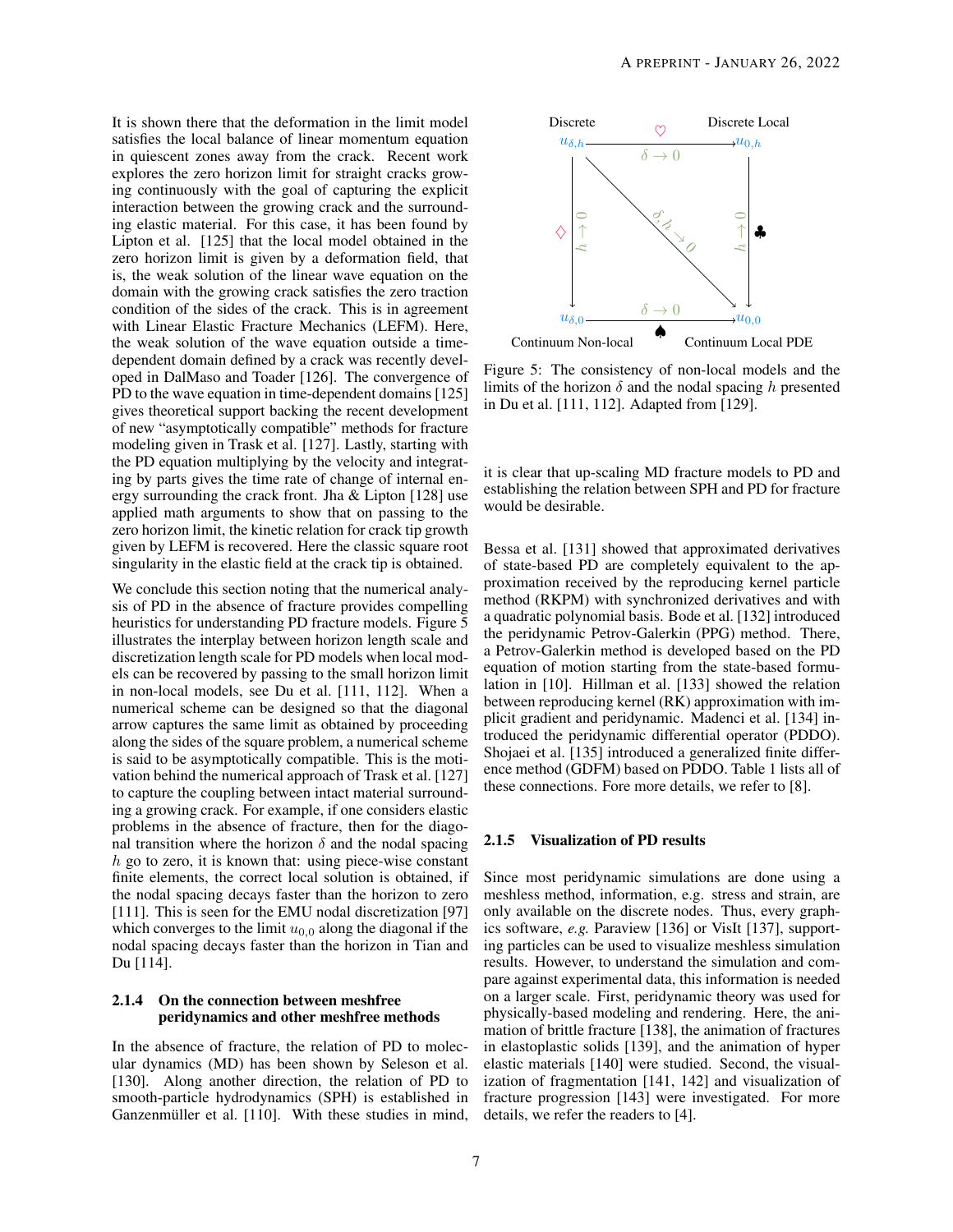| Method                                    | Equivalence                             | Reference |
|-------------------------------------------|-----------------------------------------|-----------|
| smooth-particle hydrodynamics             | Deformation gradient                    | [110]     |
| reproducing kernel particle method        | Deformation gradient                    | [131]     |
| Pterov-Galerkin method                    | Correspondence for force state          | [132]     |
| reproducing kernel with implicit gradient | Deformation gradient                    | [133]     |
| generalized finite difference method      | peridynamic differential operator [134] | [135]     |

<span id="page-7-0"></span>Table 1: Connection between meshless discrete PD and other meshfree methods. Adapted and extended from [\[8\]](#page-22-7).

#### <span id="page-7-3"></span>2.2 Phase-field models governing equations

Variational models to fracture and damage models were introduced by Francfort & Marigo [\[144\]](#page-27-19) and Aranson et al. [\[145\]](#page-27-20). A numerical approximation of variational fracture models was first introduced by Bourdin et al. [\[146\]](#page-27-21). We also refer to [\[12\]](#page-22-10) and the recent review paper [\[15\]](#page-22-13).

The principal idea of the variational (phase-field) approach to fracture (here explained for quasi-static fracture in brittle materials) is based on energy minimization in which potential and fracture energies interact. To this end, let  $\Omega \subset \mathbb{R}^n$  be the intact domain and  $\Gamma \subset \mathbb{R}^{n-1}$  the fracture set. Let  $\mathbf{u} : \Omega \to \mathbb{R}^n$  be a displacement field and the total energy be given by

$$
E(\mathbf{u}, \Gamma) = \underbrace{\int_{\Omega} \psi_0(\epsilon(\mathbf{u})) dV - F(\mathbf{u})}_{=:P(\mathbf{u})} + \underbrace{\int_{\Gamma} G_c dA}_{= \psi_c(\Gamma)},
$$

with the potential energy

$$
P(\mathbf{u}) := \int_{\Omega} \psi_0(\epsilon(\mathbf{u})) dV - F(\mathbf{u}),
$$

composed by the bulk energy (first term) with  $\psi_0(\epsilon(\mathbf{u})) := \mathbf{C}\epsilon(\mathbf{u}) \cdot \epsilon(\mathbf{u})$  being the energy storage function with the stiffness tensor  $\widetilde{C} \in \mathbb{R}^{n \times n \times n \times n}$ , and the linearized strain tensor  $\epsilon(\mathbf{u}) = \frac{1}{2}(\nabla \mathbf{u} + \nabla \mathbf{u}^T)$ . The external potential of volume and surface forces is given by

$$
F(\mathbf{u}) = \int_{\Omega} \mathbf{b}^* \mathbf{u} dV + \int_{\partial \Omega_t} \mathbf{t}^* \mathbf{u} dA, \quad (11)
$$

where  $\mathbf{b}^*$  is the distributed body force and  $\mathbf{t}^*$  are traction forces. The crack surface energy is given by

<span id="page-7-1"></span>
$$
\psi_c(\Gamma) = \int\limits_{\Gamma} G_c \, dA,\tag{12}
$$

where  $G_c > 0$  is the critical energy release rate.

A corresponding configuration is sketched in Figure [6a.](#page-8-0) Therein, the domain  $\Omega$  of the solid with a (sharp) crack set Γ is considered. For the boundary  $\partial\Omega$  of the domain  $\Omega$ two kinds of boundary conditions along the normal vector n are considered such that  $\partial \Omega_u \cap \partial \Omega_t = \emptyset$ . On the boundary  $\partial \Omega_u$  Dirichlet displacement conditions are applied, which are built, as usually done, into the governing function spaces. Tractions  $t^*$  are applied to the  $\partial \Omega_t$  boundary. Discussions on boundary conditions can be found for instance in the early work [\[144,](#page-27-19) [147,](#page-27-22) [148\]](#page-28-0).

From mathematical and numerical viewpoints, the sharp fracture representation [\(12\)](#page-7-1) is challenging because the crack 'lives' on a lower-dimensional manifold Γ. On the one hand, this requires special function spaces (see e.g., [\[147,](#page-27-22) [148\]](#page-28-0)), and on the other hand, numerical approximations require specialized discretizations (for instance generalized/extended finite elements [\[22](#page-22-20)[–24\]](#page-23-0) among various other possible techniques).

To handle this challenge one can borrow techniques from image processing. The single-well Modica-Mortola functional is introduced by Ambrosio and Tortorelli [\[149,](#page-28-1) [150\]](#page-28-2) in image processing to approximate the the surface area term in the Mumford–Shah functional [\[48\]](#page-23-20) and is given by

$$
\int_{\Gamma} dA \approx \int_{\Omega_c} \gamma(\phi, \nabla \phi) dV, \tag{13}
$$

with

Γ

$$
\gamma(\phi, \nabla \phi) = \frac{1}{2} \left[ \frac{1}{l_0} (1 - \phi)^2 + l_0 |\nabla \phi|^2 \right].
$$
 (14)

Bourdin et al. [\[146\]](#page-27-21) proposed to use this energy in an appealing approach to regularize the sharp crack defined on Γ by a domain integral defined on  $Ω<sub>c</sub>$ . In this context it is given by

$$
\int_{\Gamma} G_c dA \approx \int_{\Omega_c} G_c \gamma(\phi, \nabla \phi) dV, \tag{15}
$$

with  $\gamma(\phi, \nabla \phi)$  is now viewed physically as the crack sur-face density function as in [\[151\]](#page-28-3). Here  $l_0 > 0$  is the so-called length scale (i.e., regularization) parameter and  $l_0$  characterizes the width of the regularized domain  $\Omega_c$ . Note that there are other formulations for the crack surface density function available [\[152,](#page-28-4) [153\]](#page-28-5).

The name 'phase-field' was first coined in the year 2008 in the PAMM $8$  proceedings from Kuhn and Müller [\[154\]](#page-28-6) and in their 2010 follow-up journal paper [\[155\]](#page-28-7). In the same

<span id="page-7-2"></span><sup>8</sup> PAMM = Proceedings in Applied Mathematics and Mechanics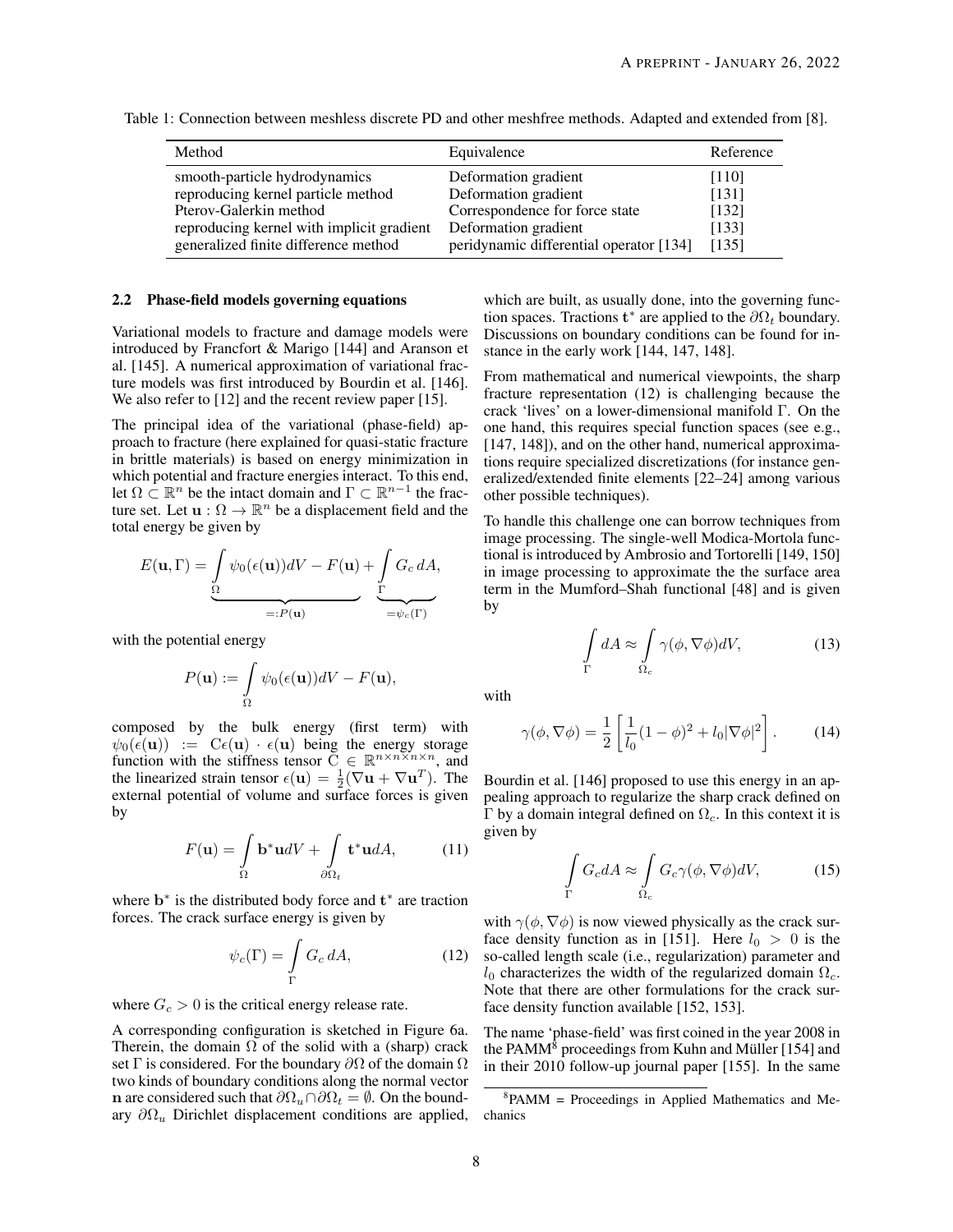year, Miehe et al. [\[151\]](#page-28-3) used this terminology, which includes the above regularization, but additionally, they justified from a mechanical perspective a thermodynamically consistent framework for the potential and fracture energies. We notice that simultaneous pioneering work in variational gradient damage evolutions was performed by Pham and Marigo [\[156,](#page-28-8) [157\]](#page-28-9) for which we also refer the reader to Section [2.2.3.](#page-9-0)

In other words, within phase-field models the crack is regularized by  $\Omega_c$  around the sharp crack Γ using the socalled phase-field crack function  $\phi : \Omega_c \cup \Omega \rightarrow [0, 1],$ see Figure [6b.](#page-8-0) The notation is that  $\phi = 0$  indicates damage and  $\phi = 1$  means intact material (some authors define it the other way around). Between  $\phi = 0$  and  $\phi = 1$ , the function varies smoothly with values  $0 < \phi < 1$ , which is the so-called transition zone.

Figure [6b](#page-8-0) sketches the situation in which the smoothed region  $\Omega_c$  is shown.

By using the phase-field variable, the bulk strain energy is extended to the entire domain (intact domain plus fractured domain) and we obtain

$$
\psi_s(\mathbf{u}, \phi) = \int_{\Omega \cup \Omega_c} g(\phi) \psi_0(\epsilon(\mathbf{u})) dV, \tag{16}
$$

where  $\psi_0$  is the so-called non-degraded bulk strain energy and  $g(\phi)$  the so-called degradation function. Usually,  $g(\phi) = \varphi^2 + \kappa$  or  $g(\phi) = (1 - \kappa)\varphi^2 + \kappa$  with a small  $\kappa > 0$ , which is necessary to ensure regular system matrices within the discretization for quasi-static fracture. Clearly, for  $\varphi = 0$  (fracture), we have  $g(\varphi) = \kappa$ . In the non-fractured region, we have  $\varphi = 1$  and  $g(\varphi) = 1$ . For dynamic fracture (see a discussion in [\[158\]](#page-28-10))  $\kappa = 0$  is possible, which is obvious because the mass matrix term arising from the discretization of the acceleration term ensures well-posedness of the discrete system. A family of degradation functions and their numerical justification was investigated in [\[159\]](#page-28-11) and a multidimensional stability analysis with a general degradation function was consid-ered in [\[160\]](#page-28-12). The mathematical relation between  $l_0$  and  $\kappa$  is linked to  $\Gamma$  convergence in which  $l_0 \to 0$  and  $\kappa \to 0$ with the asymptotic behavior  $\kappa = o(l_0)$ ; see e.g., [\[161\]](#page-28-13) and again the approximation results in [\[149,](#page-28-1) [150\]](#page-28-2).

Summarizing the previous ingredients, the total energy using the regularized crack representation in the entire domain  $\Omega \cup \Omega_c$  is given by

$$
E(\mathbf{u}, \phi) = \int_{\Omega \cup \Omega_c} g(\phi) \psi_0(\epsilon(\mathbf{u})) dV - F(\mathbf{u}) \qquad (17)
$$

$$
+ \int_{\Omega \cup \Omega_c} G_c \frac{1}{2} \left[ \frac{1}{l_0} (1 - \phi)^2 + l_0 |\nabla \phi|^2 \right] dV.
$$

Several general types of  $\psi_0$  functions have been proposed, and it was shown that a suitable choice could avoid nonphysical growth of cracks under compressive loading [\[162\]](#page-28-14). For more details, we refer to [\[16,](#page-22-14) [163\]](#page-28-15).

<span id="page-8-0"></span>

Figure 6: The solid phase-field domain  $\Omega$  with [\(a\)](#page-8-0) a sharp crack interface  $\Gamma$  and [\(b\)](#page-8-0) the approximated crack using the phase-field crack function  $\phi$  resulting in a regularized crack representation  $\Omega_c$ .

Moreover, in most studies, as model assumption from a physics perspective, the crack cannot heal, and therefore the above energy functional is subject to a crack irreversibility (an entropy condition), which is mathematically expressed as an inequality constraint in time or quasi-static loading:

$$
\partial_t \phi \leq 0.
$$

Due to this constraint, we deal with a quasi-static incremental (or time-dependent) nonlinear, coupled variational inequality system.

#### 2.2.1 Properties of  $\phi$  and crack interface reconstruction

It can be rigorously proven with cut-off arguments that  $\phi \in [0, 1]$ ; see for instance [\[164\]](#page-28-16), which follows from the definition of the Ambrosio-Tortorelli functional and the regularization of the total energy. When further terms (physics) are added, the property  $\phi \in [0, 1]$  may get lost, and one must argue carefully. For instance, in pressurized fractures, the pressure can have positive and negative values and, therefore, further cut-off arguments are necessary in order to establish the bounds for  $\phi$  [\[165\]](#page-28-17). As the second topic in this short paragraph, we want to mention the principal idea when the crack interface must be known explicitly. Due to the regularization using  $\phi$ , there is some liberty as to when the exact crack interface must be known. In these cases, the phase-field function is interpreted as a level-set function ([\[166\]](#page-28-18)) and the crack interface is, for instance, chosen as  $\phi_c := \phi = c_I$  with for example  $c_I = 0.2$  [\[17,](#page-22-15) [167,](#page-28-19) [168\]](#page-28-20).

#### 2.2.2 Brief review of some theoretical findings

We briefly list some important well-posedness results. In [\[169\]](#page-28-21) first existence results for quasi-brittle fracture of the original model by Francfort & Marigo [\[144\]](#page-27-19) were shown for the antiplane setting for scalar-valued displacements.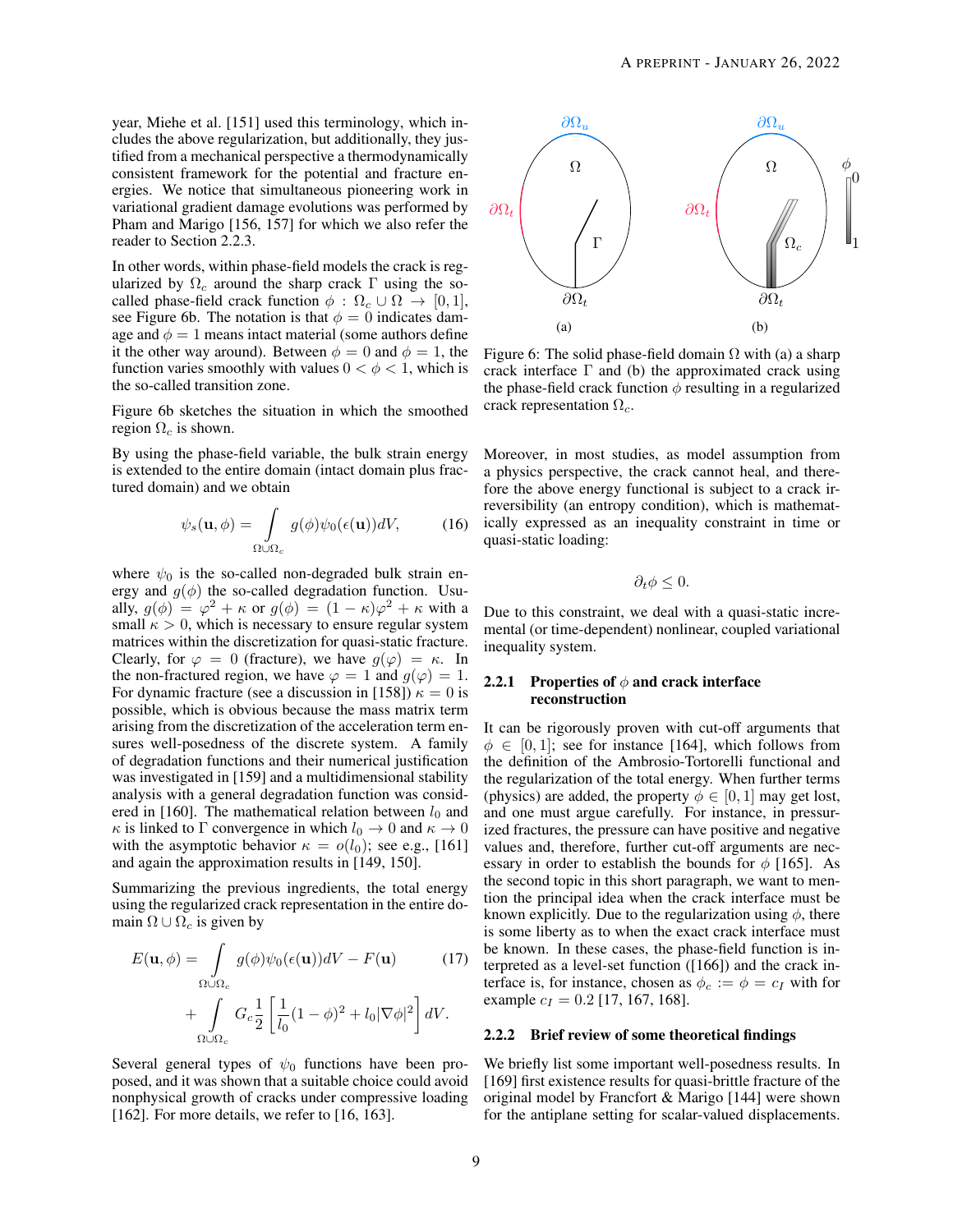In [\[147\]](#page-27-22) the existence and convergence of quasi-static evolutions for the vector-valued case were established. Shortly after, the existence of quasistatic crack growth in nonlinear elasticity was proven [\[148\]](#page-28-0). For these settings, in general, uniqueness cannot be established; see also below in Section [2.2.3](#page-9-0) for discussions and references in the related gradient damage theory. In fact, it is well-known that uniqueness is a general issue in solid mechanics; see e.g. [\[170\]](#page-28-22).

Regarding uniqueness in phase-field fracture, we deal with two variables, namely  $\phi$  and u, obtained from solving a nonlinear coupled system, and the governing functional to be minimized is not convex, yielding several local minima. Only recently in [\[171\]](#page-28-23), the issue of nonuniqueness was investigated in detail by using a stochastic approach by computing all solutions with their respective probability in which they may occur.

The existence of solutions for dynamic fracture using Ambrosio-Tortorelli [\[149,](#page-28-1) [150\]](#page-28-2) approximations was established in [\[172\]](#page-28-24). Since crack initiation is an important topic within phase-field based crack models, we mention theoretical work by Chambolle et al. [\[173\]](#page-29-0), Goethem/- Novotny [\[174\]](#page-29-1), and recently Kumar et al. [\[175\]](#page-29-2) and de Lorenzis/Maurini [\[176\]](#page-29-3). Some theoretical findings on the crack path were provided in [\[177\]](#page-29-4). For mode III dynamic fracture modeled using [\[172\]](#page-28-24), one can follow a sequence of solutions as  $l_0 \rightarrow 0$ , to obtain existence of a limiting displacement with bounded Linear Elastic Fracture Mechanics energy [\[47\]](#page-23-19). The latest review of the original model, in terms of the sharp crack approximation (without phase-field, but nonetheless the ground basis of regularized models such as phase-field) can be founded in recently published article by Francfort [\[18\]](#page-22-16). Furthermore, we refer to the SIAM News article [\[15\]](#page-22-13).

## <span id="page-9-0"></span>2.2.3 Fracture/damage models for PF

In this section, we first note that phase-field fracture models have a close relationship to damage models. Indeed, due to the regularization in phase-field models yielding a transition zone, and damage mechanics with gradients, similar approaches are obtained. For seminal work in the year 2010, we refer to Pham and Marigo [\[156,](#page-28-8) [157\]](#page-28-9) (based on earlier work of Mielke [\[178\]](#page-29-5)). Therein, the authors propose and investigate local [\[156\]](#page-28-8) and nonlocal [\[157\]](#page-28-9) brittle damage laws from a mechanical viewpoint. The evolution is based on three fundamental physical principles: irreversibility of the damage (i.e., fracture) parameter, stability, and an energy balance. The actual relation of gradient damage models with brittle fracture is described in [\[179\]](#page-29-6). Further properties of such damage models (and consequently phase-field approaches) are investigated in [\[180\]](#page-29-7). Specifically, the stability and uniqueness (in terms of bifurcation) of the evolution of the gradient damage variational formulation is investigated for uniaxial tests, namely the homogeneous response of a bar under an increasing traction loading. The construction of bifurcations for a large class of gradient damage models (i.e., elasticsoftening materials) was continued in [\[181\]](#page-29-8). Earlier work on stability and bifurcations using energetic variational principles is from Nguyen [\[182,](#page-29-9) [183\]](#page-29-10). Solely bifurcations for a one-dimensional gradient damage model applied to a bar were considered in [\[184\]](#page-29-11). Here, the mathematical ill-posedness (aspects of uniqueness and dependencies on the data) is discussed and possible consequences of numerical approximations (in particular mesh sensitivity) is drawn (here, we also point to [\[171\]](#page-28-23) for uniqueness studies for phase-field fracture). Another, more recent discussion about similarities and differences can be found in [\[185\]](#page-29-12). In what follows, we therefore have both fracture and damage models in mind. Table [2](#page-10-0) lists the available phase-field fracture and damage models. The following models have been developed within the phase-field framework: brittle fracture [\[12,](#page-22-10) [146,](#page-27-21) [151,](#page-28-3) [155,](#page-28-7) [186](#page-29-13)[–188\]](#page-29-14), fatigue [\[189](#page-29-15)[–196\]](#page-29-16), multi-field fracture [\[152,](#page-28-4) [197–](#page-29-17)[212\]](#page-30-0), frictional contact [\[213\]](#page-30-1), plate/shell fracture [\[214](#page-30-2)[–220\]](#page-30-3) (where [\[220\]](#page-30-3) solves some issues with the energy decomposition which were leading in [\[214,](#page-30-2) [216\]](#page-30-4) to unphysical results), three-dimensional fracture [\[151,](#page-28-3) [202,](#page-30-5) [221](#page-30-6)[–228\]](#page-31-0), finite deformation/hyperelastic fracture [\[217,](#page-30-7) [227,](#page-31-1) [229–](#page-31-2)[234\]](#page-31-3), dynamic fracture [\[172,](#page-28-24) [221,](#page-30-6) [222,](#page-31-4) [235–](#page-31-5)[241\]](#page-31-6), cohesive fracture [\[12,](#page-22-10) [242–](#page-31-7)[247\]](#page-32-0), ductile fracture [\[199,](#page-30-8) [225,](#page-31-8) [248](#page-32-1)[–258\]](#page-32-2), anisotropic surface energy [\[259–](#page-32-3)[264\]](#page-32-4), layered material fracture [\[215,](#page-30-9) [244,](#page-31-9) [265](#page-32-5)[–271\]](#page-33-0), and polymer composites fracture [\[272\]](#page-33-1).

Furthermore, we summarize various models for splitting the energy (i.e., strain / stress) into different parts for accounting the fracture growth behavior under tension and compression. To the best of our knowledge, we are aware of Amor et al. [\[273\]](#page-33-2), Miehe et al. [\[151\]](#page-28-3), Zhang et al. [\[274\]](#page-33-3), Strobl/Seelig [\[275\]](#page-33-4), Steinke/Kaliske [\[276\]](#page-33-5), Bryant/Sun [\[277\]](#page-33-6), Freddi/Royer-Carfagni [\[278\]](#page-33-7), Bilgen- /Homberger/Weinberg [\[279\]](#page-33-8), and Fan et al. [\[280\]](#page-33-9).

#### 2.2.4 Treating the crack irreversibility constraint

For treating the irreversibility constraint  $\partial_t \phi \geq 0$ , five fundamental procedures have been proposed:

- 1. Fixing crack nodes by Dirichlet values [\[146,](#page-27-21) [155\]](#page-28-7);
- 2. Strain history function [\[186\]](#page-29-13);
- 3. Penalization: simple and augmented Lagrangian [\[165,](#page-28-17) [287](#page-33-10)[–289\]](#page-33-11);
- 4. Primal-dual active set methods [\[290\]](#page-33-12);
- 5. Complementarity system with Lagrange multipliers as unknowns [\[283\]](#page-33-13);
- 6. Interior-point methods [\[291\]](#page-33-14).

Comparisons of some of these approaches were performed in [\[288\]](#page-33-15) and [\[17\]](#page-22-15).

#### 2.2.5 Discretization, Solvers, and Software for PF

Classical Lagrange Galerkin finite elements [\[146\]](#page-27-21), exponential shape functions [\[292\]](#page-33-16), isogeometric elements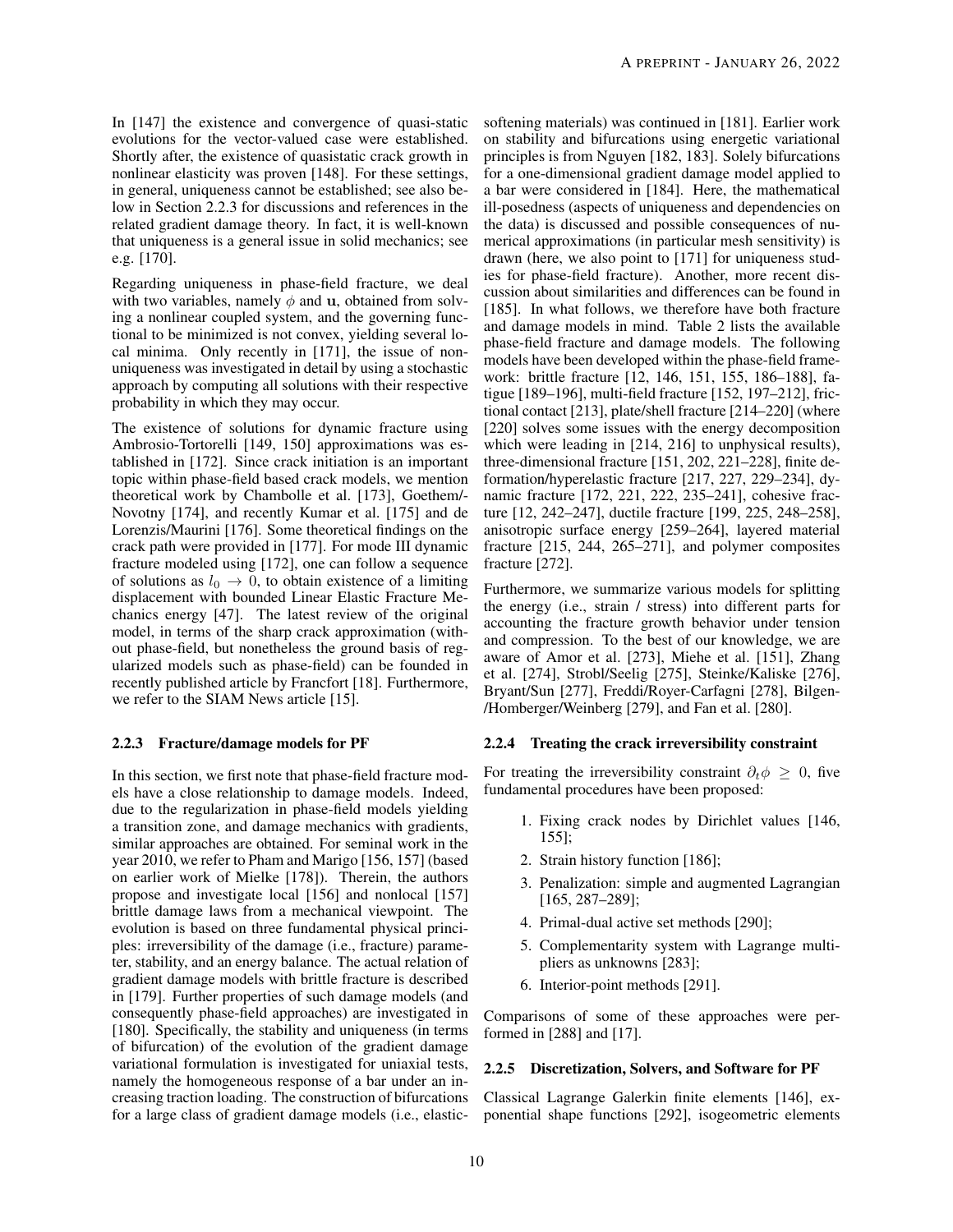| fracture/damage models            |                                    |  |  |  |  |
|-----------------------------------|------------------------------------|--|--|--|--|
| brittle fracture                  | [12, 146, 151, 154, 155, 186]      |  |  |  |  |
| ductile fracture                  | $[199, 225, 248 - 252]$            |  |  |  |  |
| cohesive fracture                 | $[12, 239, 242 - 245, 281]$        |  |  |  |  |
| dynamic fracture                  | [172, 221, 222, 235–237, 241, 282] |  |  |  |  |
| fracture in incompressible solids | $[283 - 285]$                      |  |  |  |  |
| finite deformation fracture       | [217, 227, 229-232]                |  |  |  |  |
| 3D fracture                       | $[151, 202, 221 - 228]$            |  |  |  |  |
| plate/shell fracture              | $[214 - 220]$                      |  |  |  |  |
| multi-field fracture              | $[152, 197 - 210, 286]$            |  |  |  |  |
| fatigue                           | $[189 - 193]$                      |  |  |  |  |
| layered material fracture         | $[215, 244, 265 - 271]$            |  |  |  |  |
| anisotropic surface energy        | $[259 - 264]$                      |  |  |  |  |

<span id="page-10-0"></span>Table 2: Overview of various fracture and damage models available for phase-field modeling. Adapted and extended from [\[16\]](#page-22-14)

[\[222\]](#page-31-4), discontinuous finite elements [\[293\]](#page-33-21), or mixed formulations [\[283\]](#page-33-13) were mostly utilized for the spatial discretization of the fracture/damage models as described in the previous section. Meshless methods for general phase-field were first introduced in [\[294\]](#page-33-22) and for meshless phase-field fracture, see e.g., [\[216,](#page-30-4) [295\]](#page-34-0). For discretized nonlinear systems, the following solvers are available: alternating minimisation algorithms [\[146,](#page-27-21) [153,](#page-28-5) [187,](#page-29-19) [237,](#page-31-11) [273,](#page-33-2) [296](#page-34-1)[–298\]](#page-34-2), alternating minimisation algorithm with path-following strategies [\[299\]](#page-34-3), staggered scheme [\[186\]](#page-29-13), stabilized staggered schemes [\[300](#page-34-4)[–303\]](#page-34-5), monolithic solvers [\[17,](#page-22-15) [151,](#page-28-3) [290,](#page-33-12) [304](#page-34-6)[–308\]](#page-34-7), and monolithic solvers with path-following strategies [\[309,](#page-34-8) [310\]](#page-34-9).

.

For solving linear equation systems, most often blackbox (direct) solvers have been adopted. Only recently [\[297\]](#page-34-10) proposed conjugate gradient (CG) solutions with multigrid preconditioning for the decoupled phase-field displacement system. For monolithic solvers, a generalized minimal residual (GMRES) method with parallel algebraic multigrid preconditioning was proposed in [\[311\]](#page-34-11). A matrix-free geometric multigrid preconditioner was developed in [\[307\]](#page-34-12), and its parallelized variant in [\[312\]](#page-34-13). Furthermore, we mention the development of a FFT (fast Fourier transform) solver for higher-order phase-field fracture problems.

Following proprietary implementations using Matlab [\[313,](#page-34-14) [314\]](#page-34-15), COMSOL [\[315\]](#page-34-16), [\[316,](#page-34-17) [317\]](#page-34-18) using FEAP<sup>[9](#page-10-1)</sup>, and Abaqus [\[226,](#page-31-13) [318–](#page-34-19)[323\]](#page-35-0) are available. Following open source implementations: [\[310\]](#page-34-9) using Nutils [\[324\]](#page-35-1), [\[243\]](#page-31-14) using JIVE<sup>[10](#page-10-2)</sup>, [\[325\]](#page-35-2) using MOOSE [\[326\]](#page-35-3), [\[327\]](#page-35-4) (pfm-cracks<sup>[11](#page-10-3)</sup> based on deal.II) and [\[328\]](#page-35-5) using deal.II<sup>[12](#page-10-4)</sup>, and [\[237,](#page-31-11) [297\]](#page-34-10) using FENICS [\[329\]](#page-35-6) are available. In addition, a GPU-based implementation [\[330\]](#page-35-7) and the MEF 90 Fortran implementation [\[12,](#page-22-10) [144,](#page-27-19) [296,](#page-34-1) [331\]](#page-35-8) are available.

#### 2.2.6 Numerical analysis for PF

A posteriori error estimation For numerical analysis with respect to a posteriori error estimation, a short summary is presented here. First, work on residual-based error estimators goes back to [\[187,](#page-29-19) [332\]](#page-35-9). Extracting error indicators for local mesh refinement based on an a posteriori error estimator for the phase-field variational inequality realizing the fracture irreversibility constraint are presented in [\[333,](#page-35-10) [334\]](#page-35-11) The development of goaloriented mesh adaptivity was undertaken in [\[17,](#page-22-15) [335\]](#page-35-12). The Ambrosio–Tortorelli functional is used to Γ approximate each time evolution step in [\[336\]](#page-35-13). An additional penalty constraint is enforced for the irreversibility of the fracture as well as the applied displacement field. An a posteriori error estimator driving the anisotropic adaptive procedure is utilized for mesh adaptivity. According to the authors, the main properties of automatically generated meshes are to be very fine and strongly anisotropic in a small neighborhood region of the crack, but only far away from the crack tip, while they show a highly isotropic behavior in a neighborhood of the crack tip instead. The Ambrosio–Tortorelli functional is applied in [\[187\]](#page-29-19) to two adaptive finite element algorithms for the computation of its (local) minimizers. Two theoretical results demonstrate convergence of the developed algorithms to the local minimizers of the Ambrosio–Tortorelli functional. However, the Ambrosio–Tortorelli functional is for quasi-static simulations and might not apply to dynamic fracture situations. The phase-field parameter itself is used in [\[158\]](#page-28-10) to refine the mesh. The gradients of the phase-field are high in the near crack region and close to one away from the crack. A threshold is introduced to run the dynamic phase-field simulation for a few time steps, then all elements are refined above the introduced threshold, and the simulation is resumed with the newly refined mesh. This procedure is repeated until the convergence criterion is met.

It is expected that improved error estimates can further advance both PD and PF modeling approaches to pave the

<span id="page-10-1"></span> $^{9}$ <http://projects.ce.berkeley.edu/feap/>

<span id="page-10-2"></span><sup>10</sup><http://www.jem-jive.com>

<span id="page-10-3"></span><sup>11</sup><https://github.com/tjhei/cracks>

<span id="page-10-4"></span><sup>12</sup><https://www.dealii.org/>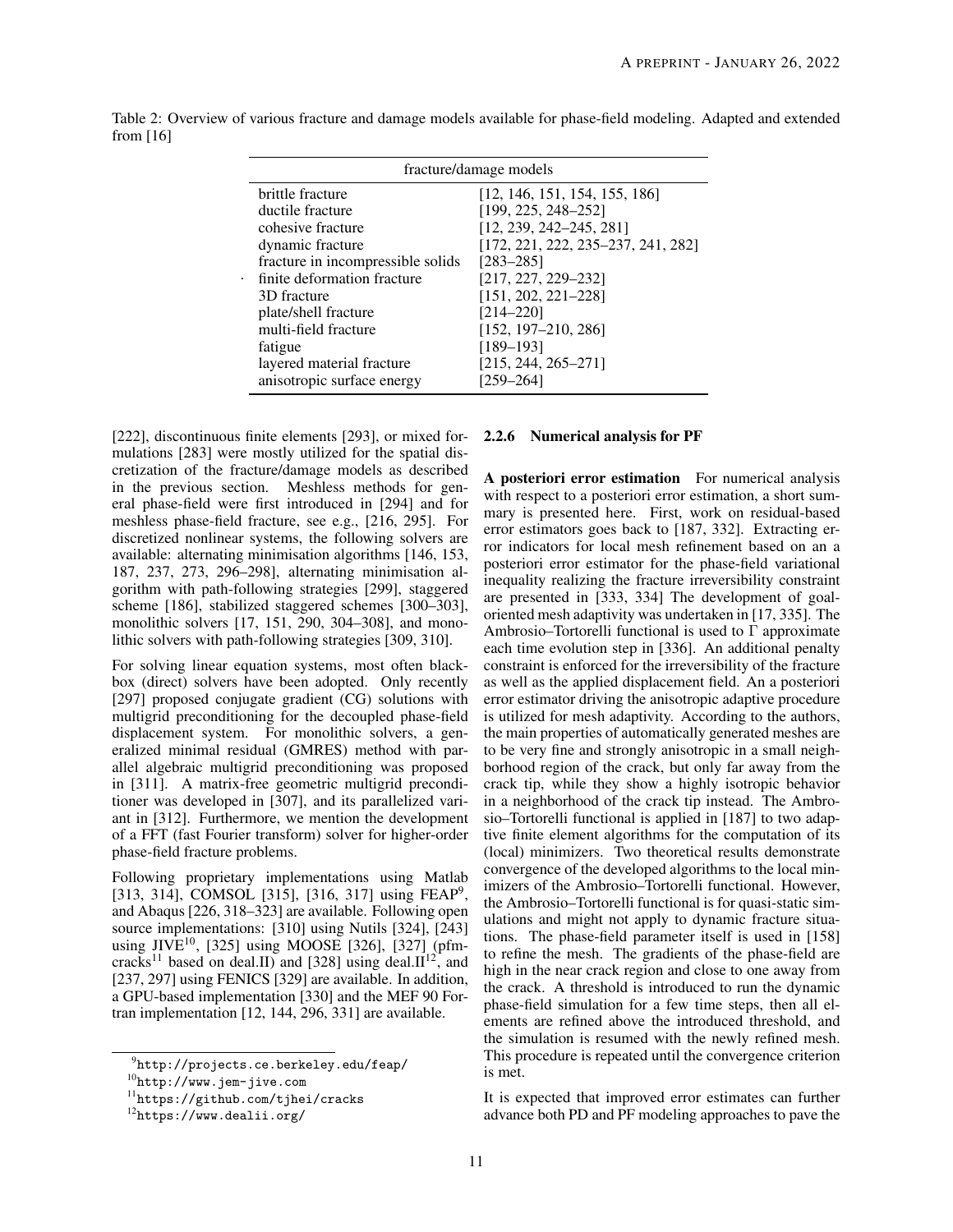path for routine use as predictive simulations for a certain They observed significant discrepancies between numerclass of fracture problems.

Goal functional evaluations and computational analysis for  $\epsilon - h$  relationship In [\[17,](#page-22-15) [335,](#page-35-12) [337\]](#page-35-14) a slit domain (a square plate with an initial crack) with displacement discontinuity at the crack and the manufactured dis-placement field [\[338,](#page-35-15) [339\]](#page-35-16) are utilized to study the  $\epsilon - h$ relationship. Note that the crack in this study is represented by the phase-field damage function  $\phi$ . Moti-vated by [\[161,](#page-28-13) [340\]](#page-35-17), various simulations for  $\epsilon = ch^l$  with  $l \in (0, 1]$  and h as the mesh size are conducted. Three cases of mesh refinement are studied:  $1)$   $c = 2.0$  and  $l = 1.0, 2$   $c = 0.5$  and  $l = 0.5,$  and 3)  $c = 0.5$  and  $l = 0.25$ . First, the influence of  $\epsilon$  on the goal function evaluation is considered. Therefore, the goal function  $J(u_{\text{FM}}) := u_{\text{FM}}(0.75, -0.75)$  for a displacement point value is utilized, which results in the total error  $J(u_{\text{FM}}) - J(u_h)$ . The maximal convergence order of  $r = \mathcal{O}(\epsilon)$  was obtained in case 2) where  $r = \epsilon = 0.5$ . The observed order is  $r = \epsilon = 0.25$  for case 3) and  $r \approx 0.9 < \epsilon$  for case 1). These results lead to the assumption that  $|J(u_{FM}) - J(u_h)| = \mathcal{O}(\epsilon)$  as presented in [\[202,](#page-30-5) [290,](#page-33-12) [300,](#page-34-4) [311\]](#page-34-11). In addition, two phase-field fracture configurations were proposed as prototype models for comparison in the recent benchmark collection [\[341\]](#page-35-18).

Adaptivity Regarding adaptivity, we distinguish between spatial and temporal mesh refinement and adaptive multiscale approaches. Spatial mesh refinement goes back to anisotropies introduced by the mesh [\[342\]](#page-35-19), residualbased adaptive finite elements [\[187,](#page-29-19) [332\]](#page-35-9), anisotropic adaptive mesh refinement [\[336\]](#page-35-13), and pre-refined meshes where the crack path is known a priori [\[222\]](#page-31-4). Other computational convergence analyses were undertaken in [\[343\]](#page-35-20). For unknown crack paths, a predictor-corrector approach was developed and applied in [\[202,](#page-30-5) [290,](#page-33-12) [344\]](#page-36-0), goal-oriented error-control [\[335,](#page-35-12) [337\]](#page-35-14), and mesh refinement in multiscale phase-field methods [\[345\]](#page-36-1). A few rigorous studies on temporal error control exist [\[330,](#page-35-7) [346\]](#page-36-2). Apart from classical mesh refinement, an adaptive predictor-corrector non-intrusive global-local (multiscale) approach [\[314\]](#page-34-15) (see also [\[347\]](#page-36-3)) was developed based on the approach presented in [\[348\]](#page-36-4), was applied to porous media [\[349\]](#page-36-5), and extended to multilevel concepts [\[350\]](#page-36-6).

Solver analyses Using alternating minimization for solving the coupled displacement-phase-field problem, the convergence of the scheme was established in [\[296\]](#page-34-1) and [\[187\]](#page-29-19). A convergence proof for a truncated nonsmooth Newton multigrid method was very recently undertaken in [\[351\]](#page-36-7). For further fully-coupled (i.e., monolithic) techniques, no rigorous convergence are available, but significant numerical evidence of the performance of nonlinear solvers [\[17,](#page-22-15) [151,](#page-28-3) [290,](#page-33-12) [291,](#page-33-14) [304–](#page-34-6)[310,](#page-34-9) [352\]](#page-36-8).

Zhang et al. [\[353\]](#page-36-9) used a length scale material parameter to evaluate the accuracy of phase-field modeling of brittle fractures with available experimental data. ical predictions and the experimentally observed loaddisplacement curves after the critical force, despite a reasonably accurate prediction of crack paths. Zhuang et al. [\[354\]](#page-36-10) implemented the phase-field method in a staggered scheme to sequentially solve for the displacement, phase-field, and fluid pressure. Asymmetric deflection along material interfaces and penetration of hydraulic fractures in naturally-layered porous media were reported for different layer arrangements based upon their respective stiffness as measured by  $E$  and  $G_c$ . Farrell and Maurini [\[297\]](#page-34-10) reformulated the alternate minimization algorithm for the variational fracture approach to simulate nucleation and propagation of complex fracture patterns as a nonlinear Gauss-Seidel iteration along with overrelaxation to accelerate its convergence. They showed further reduction in solution time by utilizing the accelerated alternate minimization with Newton's method. Brun et al. [\[300\]](#page-34-4) showed an iterative staggered scheme, a two-field variational inequality system with independent phase-field variable and displacement variables. For the convergence using a fix-point argument and a natural condition, the elastic mechanical energy remains bounded and with a sufficiently thick diffusive zone around the crack surface, monotonic convergence is achieved. Noll et al. [\[355\]](#page-36-11) presented results for ductile fracture with linear isotropic hardening and discussed the computational costs for 3D simulations while analyzing added computations due to mesh refinement. Chukwudozie et al. [\[356\]](#page-36-12) presented a unified fracture-porous medium hydraulic fracturing model that handled interactions among multiple cracks, as well as the evolution of complex crack paths in 3D simulations using energy minimization without any additional branching criterion, but the location of crack tip and its velocity remains a challenge in complex configurations. Further, detailed linear solver analyses for quasi-monolithic phase-field fracture using a GMRES solver with matrix-free geometric multigrid preconditioning were conducted in [\[307\]](#page-34-12). Scalability tests of parallel performance were performed in [\[311\]](#page-34-11) and [\[312\]](#page-34-13).

It is evident that further improvements in robust solvers will be the key for both PD and PF approaches to be adopted as the engineering tools of choice to predict fracture phenomena.

## <span id="page-11-0"></span>3 Macroscale View of Crack Propagation Physics using Thermodynamics Constraints and Constitutive Relationships

According to Haslach [\[357\]](#page-36-13), a maximum dissipation nonequilibrium evolution model can describe the unsteady crack propagation rate for both brittle fracture and for viscoplastic behavior at the crack tip. Ulmer et al. [\[358\]](#page-36-14) presented a thermodynamically consistent framework for phase-field models of crack propagation in ductile elasticplastic solids under dynamic loading with an incremen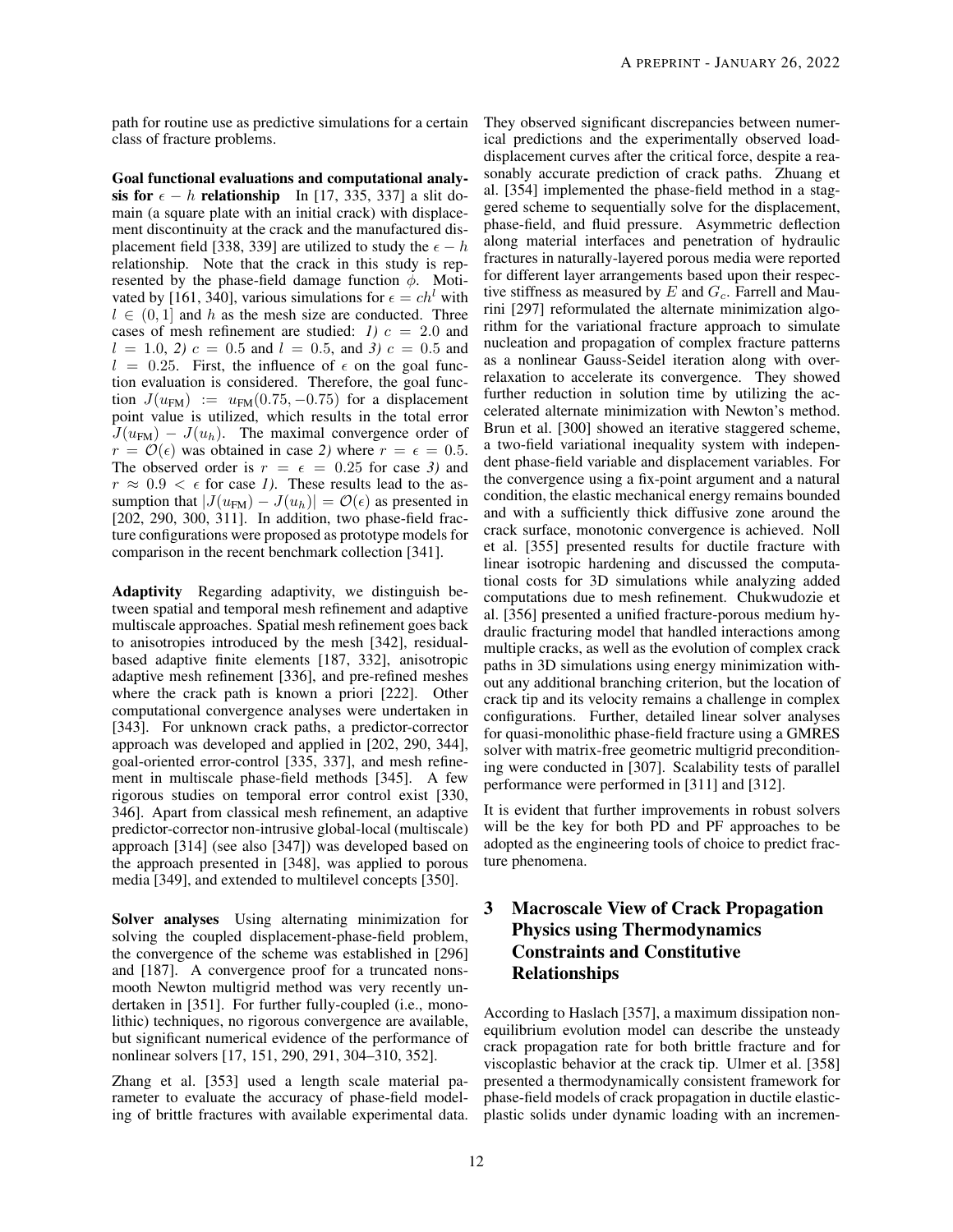tal variational principle and validated it against the classical Kalthoff-Winkler experimental results. Mauthe and Miehe [\[359\]](#page-36-15) used two constitutive functions – free energy and dissipation potential to incorporate fluid flow in cracks during hydraulic fracturing and coupled it to a phase-field approach to fracture within a variational framework. Miehe et al. [\[360\]](#page-36-16) proposed a gradient damage formulation with two independent length scales to regularize the plastic response and crack discontinuities to ensure that the damage zones of ductile fractures remain inside plastic zones. Roy et al. [\[361\]](#page-36-17) presented a rephrased phase-field theory of continuum damage in a peridynamics setup and showed promising results of mode II delamination. Farrahi et al. [\[362\]](#page-36-18) demonstrated that under mode I crack growth and proper calibration of parameters, PFM always agreed with Griffith's theory. Alessi et al. [\[363\]](#page-36-19) demonstrated that macroscopic responses assimilable to brittle fractures, cohesive fractures, and a sort of cohesive fracture, including depinning energy contributions by tuning a few key constitutive parameters such as relative yield stresses and softening behaviors of the plasticity and damage criteria. It is duly noted that both PD and PF show promise to visualize and predict complex fracture phenomena without resorting to ad-hoc modeling assumptions.

## <span id="page-12-0"></span>4 Validation against experimental data

The validation against experimental data is a cornerstone to access the predictive accuracy of any engineering fracture mechanics model. In this section, the experiments used as benchmarks for peridynamic models are compared against the ones used as benchmarks for phase-field models. We limited the focus to the Sandia Fracture Challenge and publications where both models were compared to the same experimental data. For a detailed review about the comparison with experimental data, we refer to [\[4\]](#page-22-3) for peridynamic models and for phase-field models to [\[16,](#page-22-14) Section 2.12]. It is remarked that the experimental data from Jeffery and Bunger [\[364\]](#page-36-20) may be used in the validation of different numerical simulators for hydraulic fracture propagation.

## <span id="page-12-3"></span>4.1 Reasons for Sandia Fracture Challenge and outline

Two reasons make the Sandia Fracture Challenge an excellent example:

- 1. experimental data is usually not disclosed in the literature [\[365\]](#page-36-21) whereas all data and experimental designs are made available in the Sandia challenge;
- 2. the Sandia fracture challenge has two unique features that together establish the validity of a free fracture model. First, the calibration step requires the free fracture model to be calibrated through a simple prototypical problem, *e.g.* a

tensile test. The subsequent validation step requires the calibrated model to simulate a distinct and more complicated fracture problem. It is the model's ability to match experimental results for the complex problem that establishes its validity. This prohibits parameter fitting to match a particular experiment.

The outline for the following subsections is as follows: we first provide the methodology for error measurements used to compare the different models. Afterward, the Sandia Fracture Challenge is described in detail, with a focus on the first and third test sets. These descriptions are followed by comparisons of both models, including details on the respective discretizations, numerical cost, and error measurements.

## 4.2 Error measurements for comparisons

For all compared values, the following error measurements were calculated: For scalar values, the relative error  $\epsilon_{\text{rel}} = (x_{\text{sim}} - x_{\text{exp}}) / x_{\text{exp}}$  and for a time series the coefficient of determination  $R^2$  [\[366\]](#page-36-22) is computed, when applicable. The coefficient of determination  $\tilde{R}^2$  is defined as

$$
R^2 = 1 - \frac{SSE}{SST} \tag{18}
$$

for two series of n values  $y_1, \ldots, y_n$ , the so-called series of observables and  $\hat{y}_1, \dots, \hat{y}_n$ , the so-called series of predictions. Where the total sum of squares SST reads as

$$
SST = \sum_{1}^{n} (y_i - \overline{y})^2 \quad \text{with} \quad \overline{y} = \frac{1}{n} \sum_{1}^{n} y_i \quad (19)
$$

and the sum of square residuals (or errors) reads as

$$
SSE = \sum_{1}^{n} (y_i - \hat{y}_i)^2.
$$
 (20)

Thus,  $R<sup>2</sup>$  is a statistical measure in the range of zero to one to indicate how good the series of predictions  $\hat{y}_i$  approximates the series of observables  $y_i$ .  $R^2 = 1$  implies that  $SSE = 0$  and therefore, the series of observables fits the series of predictions perfectly. If  $R^2 = 0$  and therefore  $SSE = SST$  then the mean of observables series is as good as any predicted series. For the time se-ries, the WebPlotDigitizer<sup>[13](#page-12-1)</sup> was used to extract the x and y coordinates of the respective plot from the Sandia re-port. The scipy.stats.linregress<sup>[14](#page-12-2)</sup> functionality of the python SciPy package [\[367\]](#page-36-23) was utilized to compute the  $\tilde{R}^2$  correlation.

## 4.3 Sandia Fracture Challenge

The Sandia Fracture Challenge (SFC) is considered as one of the potential set of benchmarks to showcase the predictive accuracy of the two models for various complex experimental data. There are many other experimental data

<span id="page-12-2"></span><span id="page-12-1"></span><sup>13</sup><https://automeris.io/WebPlotDigitizer/>

<sup>14</sup>[https://docs.scipy.org/doc/scipy-0.15.1/](https://docs.scipy.org/doc/scipy-0.15.1/reference/generated/scipy.stats.linregress.html) [reference/generated/scipy.stats.linregress.html](https://docs.scipy.org/doc/scipy-0.15.1/reference/generated/scipy.stats.linregress.html)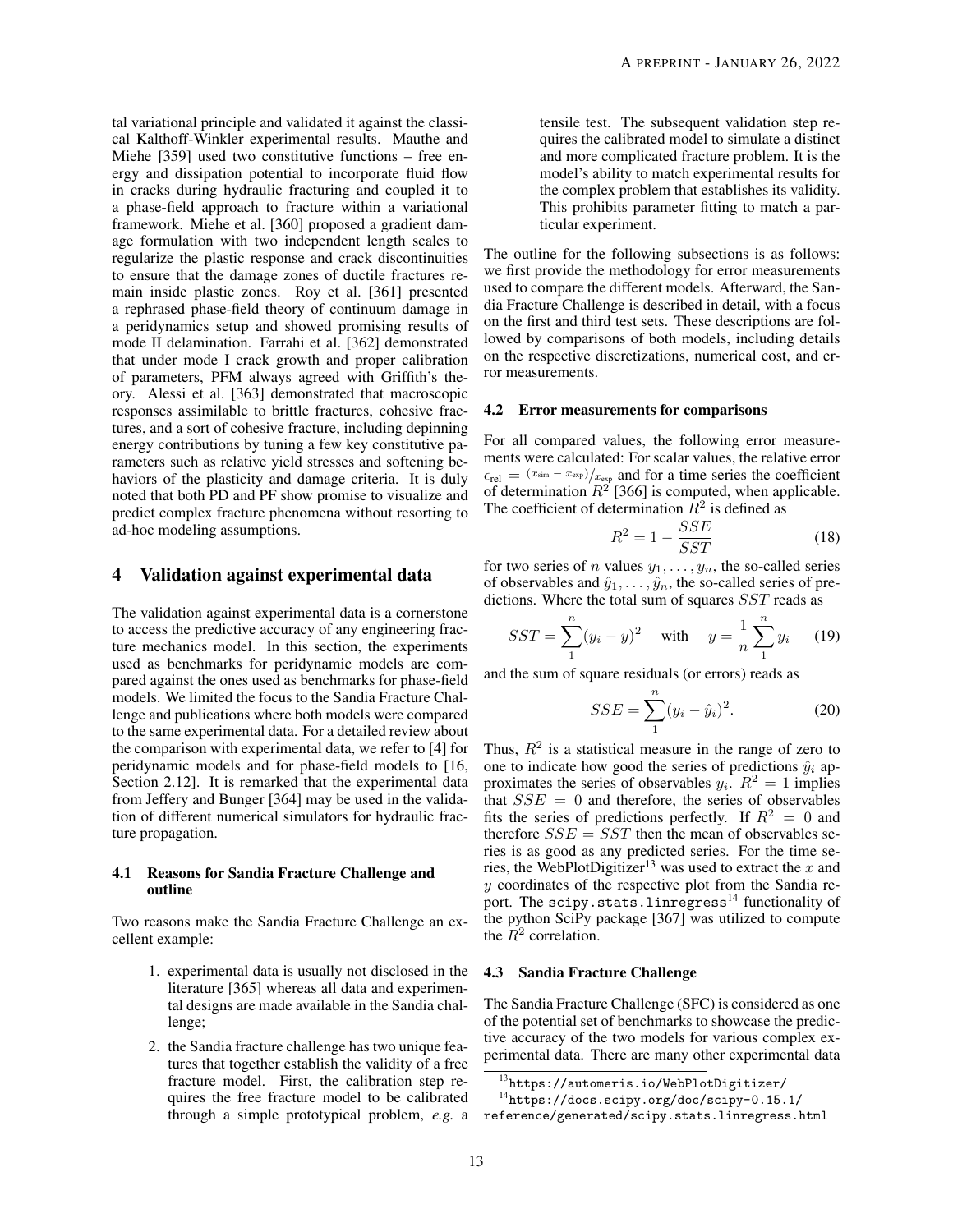sets available which could serve as experimental benchmarks as well. However, the SFC addresses some important aspects of calibration vs. validation against experimental results. One essential part of this challenge is to calibrate free fracture model on simple prototypical problems such as a tensile test, and use this calibration to simulate the crack and fracture phenomena. With this additional step, the model parameters can not be calibrated or fitted to the complex scenario but instead have been calibrated using the simple scenario. This additional step of calibration makes the SFC an excellent problem to benchmark phase-field models and peridynamic models to assess their performance on different kinds of crack and fracture phenomena. For the first and third fracture challenge, we could find the contributions of peridynamic models, see Section [4.3.1](#page-13-0) and Section [4.3.2,](#page-13-1) respectively. No studies using phase-field models were found for all three fracture challenges. The summary of model accuracy is shown in Table [5.](#page-15-1)

#### <span id="page-13-0"></span>4.3.1 First Sandia Fracture Challenge

In the first Sandia Fracture Challenge [\[368\]](#page-37-0) blind round robin predictions of ductile tearing for an alloy (15-5PH) were studied. The stress-strain curve of a tensile bar was provided to calibrate the model. Experiments on CT specimens were conducted and the extracted quantities of interest are shown in Figure [7.](#page-13-2) The geometry has a blunt notch  $A$  and three holes  $B, C$ , and  $D$ , respectively. The two unlabeled holes were used for the load pins to apply the load in force  $\pm F$ . The following three challenge questions were used for predictive simulations:

- 1. What is the load force and the COD displacement at the time of the crack initiation?
- 2. What is the path of crack propagation?
- 3. At what force and COD displacement does the crack re-initiate out of the first hole, if the crack does propagate to either holes  $B, C$ , or  $D$ ?

and the teams had to answer these questions with their respective model. Team 9 from the University of Arizona used a bond-based peridynamic model [\[37,](#page-23-9) [38\]](#page-23-10) to answer these questions. The geometry was discretized using hexahedron regions with edge length of 0.63mm and the horizon was  $\delta = 1.5621$ mm. For more details about the simulations, we refer to [\[368,](#page-37-0) Section 8.9].

During the ten experiments, the crack path  $A-D-C-E$ occurred nine times and the crack path  $A - C - E$  occurred one time. Team 9 predicted the second path in their simulations as the answer to the second question. Table [3](#page-13-3) shows the answers to the remaining questions. The first row shows the average value for the force (N) and the crack open displacement (COD) ((mm)) for the first crack event and the second crack event. The first value in every column is the value obtained by the load drop, and the second one the visual obtained value. The second row contains the average value obtained by the simulations of team 9. The relative error  $\epsilon_{rel}$  for the 1st crack events are

<span id="page-13-3"></span>Table 3: The average values of the force (N) and the crack opening displacement (COD) (mm) for the crack path  $A - C - E$ , see Figure [7.](#page-13-2) For the experiments, the average value obtained by the load drop is shown first and the visual obtained value, second. For the simulations of team 9, their obtained average value is shown. Adapted from [\[368\]](#page-37-0).

|            |                                   | 1st crack event                    | 2nd crack event                  |                                    |  |
|------------|-----------------------------------|------------------------------------|----------------------------------|------------------------------------|--|
| Exp<br>PD. | Force $(N)$<br>8066/6621<br>4782. | $COD$ (mm)<br>3.542/3.538<br>1.092 | Force $(N)$<br>5128/4363<br>3514 | $COD$ (mm)<br>5.217/5.362<br>1.575 |  |

<span id="page-13-2"></span>

Figure 7: First Sandia Fracture Challenge: Simplified geometry of the CT specimen to sketch the experimental quantity of interests which the peridynamic simulation was compared against. Adapted from [\[368\]](#page-37-0).

for the force  $-0.4/-0.28$  and for the COD  $-0.7/-0.7$  respectively. The relative error for the 2nd crack events are for the force −0.31/−0.2 and for the COD −0.7/−0.7 respectively.

Using phase-field modeling, recent results were reported in [\[369\]](#page-37-1). The discretization is based on tetrahedral elements with locally pre-refined meshes. The authors report force-displacements curves for different numerical models and show contour plots for three different loadings of the crack path, elastic energy, plastic energy, and the coalescence degradation function.

#### <span id="page-13-1"></span>4.3.2 Third Sandia Fracture Challenge

In the third Sandia Fracture Challenge, the predictions of ductile fracture in additively manufactured metals were studied. The data of tensile tests was provided to calibrate the simulation models. Figure [8](#page-14-0) shows a simplified sketch of the geometry to showcase the following challenge questions for predictive simulations: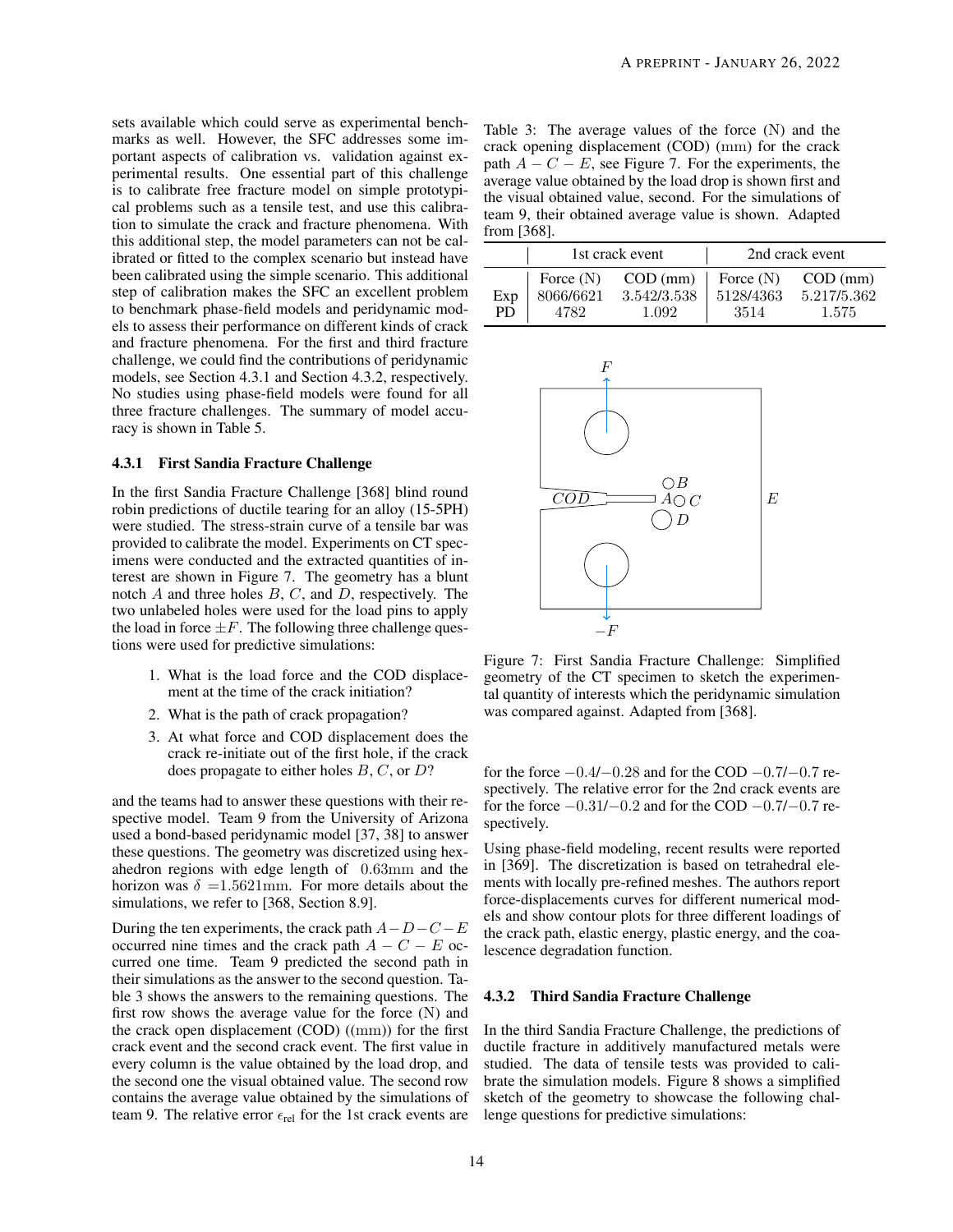<span id="page-14-1"></span>Table 4: Comparison of the measurements and the obtained loads in the simulations for four different displacements. For the comparison, the nominal load is considered. Adapted from [\[371\]](#page-37-2).

| Force (kN) for four displacements (mm) |                |                |                |                |  |  |  |
|----------------------------------------|----------------|----------------|----------------|----------------|--|--|--|
|                                        | 0.25           | 0.5            | 0.75           | 1.0            |  |  |  |
| Exp<br>PD.                             | 7.884<br>7.469 | 8.164<br>6.919 | 8.203<br>4.330 | 6.538<br>2.188 |  |  |  |

- 1. What is the force at the displacements 0.25, 0.5, 0.75, and 1.0 mm?
- 2. What is the force and Hencky (logarithmic) strain in the vertical direction of the points P1–  $P4$  on the surface at the following forces:  $75\%$ and 90% of peak load (before peak), at peak load, and 90% after the peak load?
- 3. What is the force versus the gauge displacement for the test?
- 4. What is the force and Hencky (logarithmic) strain in the vertical direction of the points  $P1-$ P4 on the surface over time?
- 5. What is the force and Hencky (logarithmic) strain in the vertical direction of the lines H1–  $H<sub>4</sub>$  on the surface at the same forces as in questions 2?

Team C from the University of Texas Austin used an explicit peridynamic model with bond damage [\[370\]](#page-37-3). For the damage evolution, the Johnson-Cook model was used. The geometry was discretized with a nodal spacing of  $h = 0.14$ mm resulting in a total of 460.000 nodes. Information of the used horizon were not reported in [\[371,](#page-37-2) Table 9]. The answers to question 1 are shown in Table [4.](#page-14-1) The relative errors are:  $-0.05, -0.15, -0.47, -0.66$ , respectively. The  $R^2$  correlation for question 3, load (kN) vs displacement (mm) is 0.7. For the relative errors with respect to question 2, one can only look at the trend at the peak load, since all other loads were defined relatively to it. For the peak load, a relative error of  $-0.08$  was reported. The relative errors for the vertical logarithmic strain (%) for point  $P2$  are 7, 4.8, -0.8, and -0.8, respectively. The  $R^2$  correlation at the peak load for the Hencky strain on lines  $H3$  for question 4 is 0.44. Unfortunately, we had issues extracting the  $R^2$  correlations for line H4 with our tools. Note that this was a blind verification, and the same team performed a revisited simulation with more details, receiving better results [\[372\]](#page-37-4). However, phase-field simulations were done only qualitatively using the geometry of the third Sandia Fracture Challenge [\[373\]](#page-37-5).

#### 4.4 Comparison of both models with the same experimental data

First, finite elastic deformation and rupture in rubber-like materials [\[374\]](#page-37-6) was studied for phase-field models in

<span id="page-14-0"></span>

<span id="page-14-2"></span>Figure 8: Third Sandia Fracture Challenge: Simplified sketch of the geometry to showcase the quantity of interests in the fracture challenge. Adapted from [\[371\]](#page-37-2).



Figure 9: Geometry of the rubber sheet (80mm  $\times$  $200$ mm) and a thickness of 3mm. The length  $a$  of the notches varied from, 12mm, 16mm, 20mm, and 24mm. The radius of the notches is fixed at 1mm.

[\[375\]](#page-37-7) and for peridynamic models in [\[376\]](#page-37-8). In these publications, a rubber sheet with double edge notches was studied on the geometry shown in Figure [9](#page-14-2) (80mm  $\times$ 200mm) and a thickness of 3mm. For the experimental setup, the length of the notches a varied from, 12mm, 16mm, 20mm, and 24mm. For the PD simulations, the horizon  $\delta = 3.015h$  was used. In total, 16000 discrete PD nodes with a surrounding volume of  $V=1 \text{mm}^2$  and a nodal spacing of  $h = 1$ mm. For the PF simulations, a quad mesh with a resolution of  $h = 6.66$ mm was used. The applied displacement (mm) vs the reaction force (N)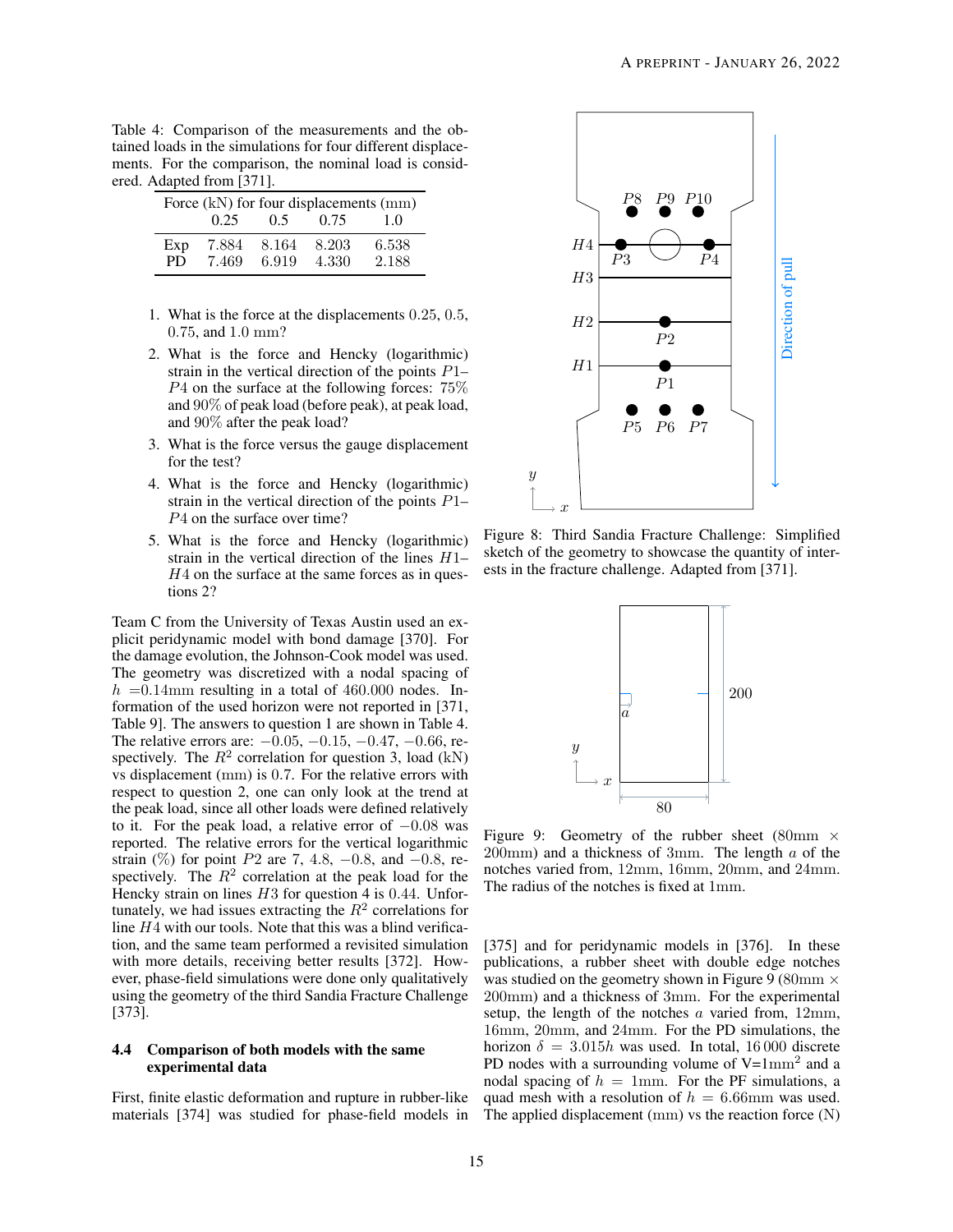<span id="page-15-1"></span>Table 5: Overview of the Sandia Fracture Challenge with contributions of peridynamic models. Two different research groups contributed to the first and second Sandia Fracture Challenge using a peridynamic model. To the best knowledge of the authors, no phase-field model contributed to the Sandia Fracture Challenge. However, phase-field simulations were done using the geometry of the third Sandia Fracture Challenge [\[373\]](#page-37-5). To compare with the experimental measurement, the relative error is provided for scalar values, and the  $R<sup>2</sup>$  correlation for a series of values. For the first Sandia Fracture Challenge, the following quantities were studied: *a)* Force (N) 1st crack event, *b)* Crack Opening Displacement (COD) (mm) 1st crack event, *c)* Force (N) 2nd crack event, and *d)* COD (mm) 2nd crack event. For the third Sandia Fracture Challenge, the following quantities were studied: *a*) - *d*) Force (kN) at 0.25, 0.5, 0.75, and 1 mm displacement; *e)* Force vs displacement (time series); *f)* Force (kN) at Peak load; and *g)* Hencky strain  $(\%)$  on line H3 at peak load.

|                                    | First Sandia Fracture Challenge [368] |  |                                                                         |  | Third Sandia Fracture Challenge [371] |  |  |  |  |      |      |
|------------------------------------|---------------------------------------|--|-------------------------------------------------------------------------|--|---------------------------------------|--|--|--|--|------|------|
|                                    |                                       |  | $-0.4/-0.28$ $-0.7$ $-0.31/-0.2$ $-0.7$ $-0.05$ $-0.15$ $-0.47$ $-0.66$ |  |                                       |  |  |  |  | 0.08 |      |
| $\frac{\epsilon_{\text{rel}}}{D2}$ |                                       |  |                                                                         |  |                                       |  |  |  |  |      | 0.44 |

was compared against the experimental observations and the corresponding simulation results. The  $R^2$  correlation for PD are: 0.83, 0.99, 0.98, 0.98, 0.98, and 0.78 respectively. The  $R^2$  correlation for PF are: 0.78, 0.84, 1, 0.64, and 0.65 respectively.

Second, dynamic brittle fracture in glassy materials was studied in [\[377,](#page-37-9) [378\]](#page-37-10). In this study, a phase-field model [\[186\]](#page-29-13), a discontinuous-Galerkin implementation of PD [\[379\]](#page-37-11), and a meshfree discretization of PD [\[38\]](#page-23-10) are used in the geometry shown in Figure [10.](#page-15-2) For the PD simulation, a nodal spacing  $h = 0.1$ mm and a horizon  $\delta = 0.5$ mm were used. For the discontinuous-Galerkin implementation of PD a non-uniform mesh with average element size h of 0.1mm and a horizon  $\delta$  of 0.5mm was used. For the phase-field model, the nodal spacing was  $h = 0.3$ mm and the length scale parameter  $l_0$  was 0.6mm. Note that the authors did some  $\delta$ -convergence study in [\[378\]](#page-37-10), however, we only report the finest resolution here. Fore more details, we refer to [\[378,](#page-37-10) Section 5.2]. For all three implementations, the crack angle after branching, the time of crack branching, and position of the crack branching were compared with the experimental results. In this study various discretization parameters were studied, however, we report the discretization parameters corresponding to the best agreement with the experimental data. First, the value for the meshfree discretization is presented, followed by the value for the discontinuous-Galerkin discretization, and the value for the phase-field model last. The relative errors for the crack angle are:  $-0.21$ ,  $-0.35$ , and  $-0.51$ , respectively. The relative errors −0.06 for the event of crack branching in time are the same for all simulations. The relative errors for the crack branching position are: 0,  $-0.12$ , and 0, respectively.

## <span id="page-15-0"></span>5 Comparison between peridynamics and phase-field fracture models

In this section, the two approaches PD and PF are compared with respect to their computational aspects, advan-

<span id="page-15-2"></span>

Figure 10: Sketch of the geometry  $(100 \text{mm} \times 150 \text{mm})$ with a thickness of mm. The angle of the cut-off is 40° and the initial crack has a length of 8mm.

tages in simulating complex fracture phenomena, and the challenges faced by these numerical methods. For peridynamics, we assume that the presented aspects hold for all three models presented in Figure [2.](#page-4-1) If one aspect holds only for specific models, we will mention that explicitly in the text below.

#### 5.1 Computational aspects

In this section, we focus on the computational aspects of both models from a bird's eye view and compare the computations on a very high-level. To do so, we define the quantity of a field which can be a vector field  $f = \{f_1, \ldots, f_n | f_i \in \mathbb{R}^3\}$  or a scalar field  $f = \{f_1, \ldots, f_n | f_i \in \mathbb{R}\}.$  Peridynamics is a single-field model, here one just solves for the displacement field u and the peridynamic damage field  $d(\mathbf{u})$  is obtained from the displacement field using the constitutive law. The displacement field is solved with explicit or implicit time integration [\[380](#page-37-12)[–384\]](#page-37-13). The majority of PD simulations utilized bond-based models due to the increased computational costs for the state-based models. Similarly, the majority of simulations utilized explicit time integration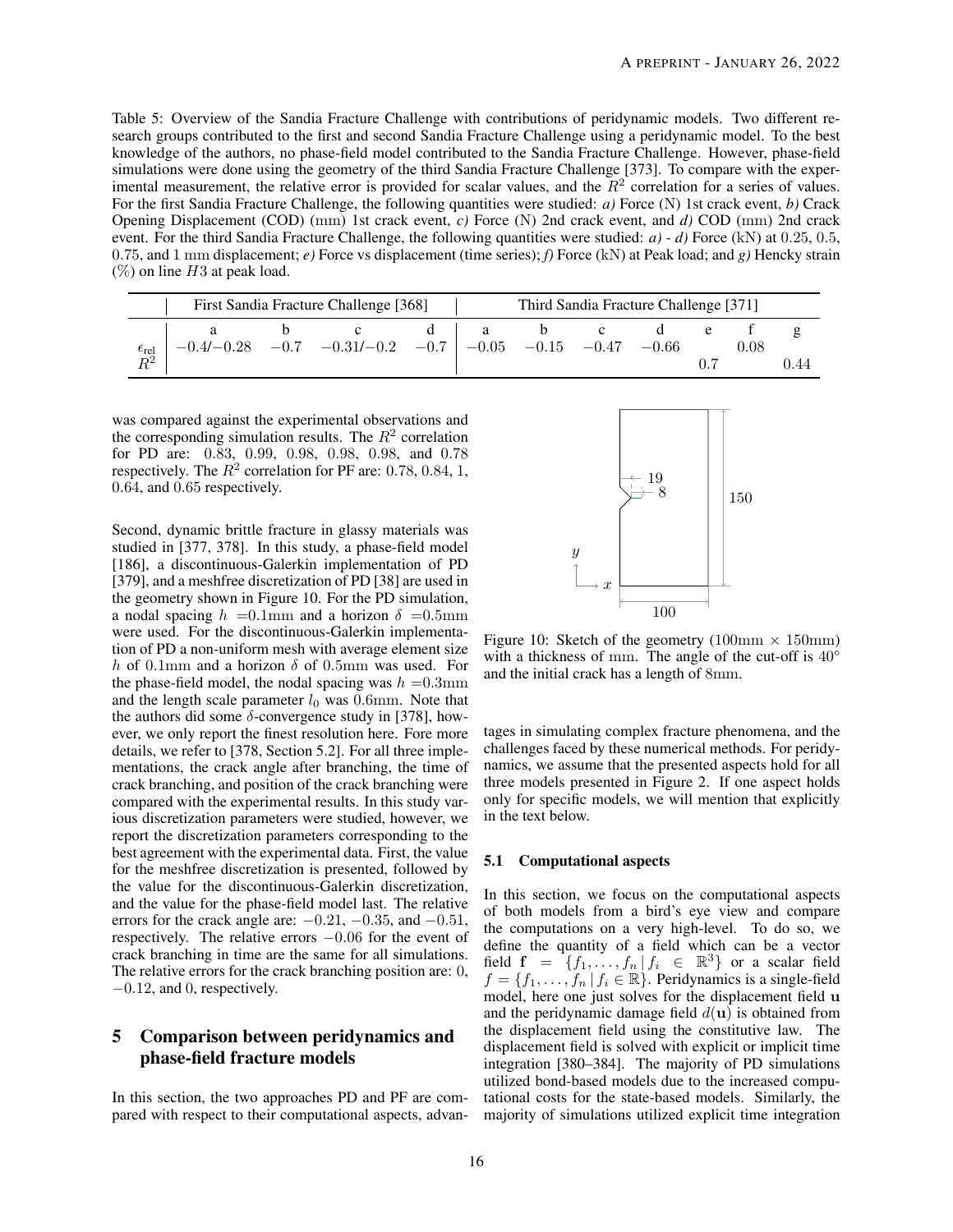<span id="page-16-0"></span>Table 6: For the two experiments, phase-field and peridynamic models were used for comparison. To compare with the experimental measurement, the relative error is provided for scalar values and the  $R<sup>2</sup>$  correlation for a series of values. For the double edge notches, the displacement (mm) vs the reaction force (N) was compared for a initial crack lengths 12, 16, 20, 24, and 28mm, see *a)* - *d*. For the dynamic brittle fracture in glassy materials, the following quantities were studied: *a)* crack angle, *b)* crack branching position, and *c)* crack branching event. Here, two different PD discretizations: a meshfree discretion [\[38\]](#page-23-10) and a discontinuous-Galerkin implementation [\[379\]](#page-37-11). For each error measurement, the first value is with respect to the meshfree discretization, and the second one with respect to the discontinuous-Galerkin implementation.

| Double edge notches |        |      |                          |      | Dynamic brittle fracture in glassy materials |                         |                         |                            |                   |
|---------------------|--------|------|--------------------------|------|----------------------------------------------|-------------------------|-------------------------|----------------------------|-------------------|
| $R^2$               | a      |      |                          |      | e                                            | $\epsilon_{\text{rel}}$ | a                       |                            |                   |
| PD [376]            | 0.83   | 0.99 | 0.98                     | 0.98 | 0.78                                         | PD [378]                | $-0.21/-0.35$           | $0/-0.12$                  | $-0.06/-0.06$     |
| PF [375]            | 0.78   | 0.84 |                          | 0.64 | 0.65                                         | PF [378]                | $-0.51$                 |                            | $-0.06$           |
| EXP [374]           | $\sim$ | -    | $\overline{\phantom{a}}$ | -    | $\overline{\phantom{a}}$                     | EXP [377]               | $57^{\circ}/55^{\circ}$ | ${0.53, 0.57, 0.88}$ Width | $30.7 \pm 1.5$ us |

due to their lower computational costs.

For phase-field, we have a two field model with the displacement field u and the damage field  $\phi$ .

For staggered schemes and alternating minimization [\[186,](#page-29-13) [187,](#page-29-19) [222,](#page-31-4) [296,](#page-34-1) [300](#page-34-4)[–302,](#page-34-20) [385\]](#page-37-14) the global system is decoupled, first, one solves for the displacement field **u** and second, one solves for the phase-field damage field  $\phi$  independently. For the phase-field damage field  $\phi$  independently. equation of motion, implicit or explicit time integration schemes can be utilized. For the monolithic scheme [\[151,](#page-28-3) [155,](#page-28-7) [236,](#page-31-15) [304,](#page-34-6) [306,](#page-34-21) [307,](#page-34-12) [318,](#page-34-19) [352,](#page-36-8) [386\]](#page-37-15) the displacement field and the phase-field damage field are fully coupled and solved simultaneously. Pham et al. [\[162\]](#page-28-14) suggested that a suitable choice of fracture process zone corresponding to the intrinsic length scale associated with the phase-field model could provide valid predictions of crack growth in quasi-static brittle fracture.

Classical elasticity parameters can be used to calibrate both models. Both models require a minimal set of parameters for calibration, *i.e.* Young's modulus E, Poisson's ratio  $\nu$ , and fracture energy  $G_c$ , which all can be experimentally determined. Thus, both models could use the same elasticity and fracture properties obtained by an experiment to calibrate and validate against the same quantity of interest. Both models depend on length scale parameters;  $l_0$  for phase-field models and the horizon  $\delta$ for peridynamic models needs to be calibrated. Techniques for calibration that include material strength and flaw size have been shown for PF [\[387\]](#page-37-16) and PD [\[68,](#page-24-9) [115\]](#page-26-13). On the other hand, when sharp cracks approximations are needed, mathematically  $l_0$  should tend to zero (see Section [2.2\)](#page-7-3), as confirmed for PF with numerical simulations in [\[311\]](#page-34-11) using an academic test case in which manufactured solutions for the crack opening displacement and total crack volume were constructed [\[388\]](#page-37-17). In the case of PD with bond softening, one sees that the damage is confined to a thin zone about the crack line of thickness controlled by the PD horizon  $\delta$ , [\[128\]](#page-27-3). Here, the thickness is  $\delta + 2h$  where the mesh diameter h is  $h = o(\delta)$ .

Goswami et al. [\[389\]](#page-37-18) developed an enhanced physicsinformed neural network (PINN) based machine learning (ML) for the fracture growth and propagation problem using PF. Nguyen et al. [\[390\]](#page-38-0) used ML to develop relationships between the displacements of a material point and the displacements of its neighbors and the applied forces within PD framework. Mandal [\[391\]](#page-38-1) presented a comparison of PF and PD models and [\[392\]](#page-38-2) for a tensile impulse traction on the pre-crack faces experiment. Good agreements were reported for crack tip velocities for nobranching case as well as branching for higher stress intensities cases despite the post-processing of PD and PF results using distinct algorithms.

We conclude that there are very few results available where both models are compared against the same experimental data. Confronted with this paucity of information it is difficult to get insights regarding better suitability of a method for specific crack phenomena. With this in mind, the Sandia fracture challenge is pointed out in this review for the two main reasons described in Section [4.1.](#page-12-3) This makes the Sandia fracture challenge an excellent problem to benchmark phase-field models and peridynamic models in order to assess their performances for different kinds of fracture phenomena. Further, it would be a good exercise for both communities to come together and define a common set of benchmark simulations for experimental validation and model performance assessment.

## 5.2 Advantages

Several advantages are highlighted for both PD and PF approaches to show why these two methods have been popular approaches to understand fracture phenomena.

## 1. Crack initiation:

Growth at the tips of long preexisting cracks are handled by both phase field and peridynamics noting that brittle crack extension is energy based. For short interior cracks and notches quasi-static phase field models have introduced strength based driving forces for to account for crack nucleation Kumar et al., [\[175\]](#page-29-2). For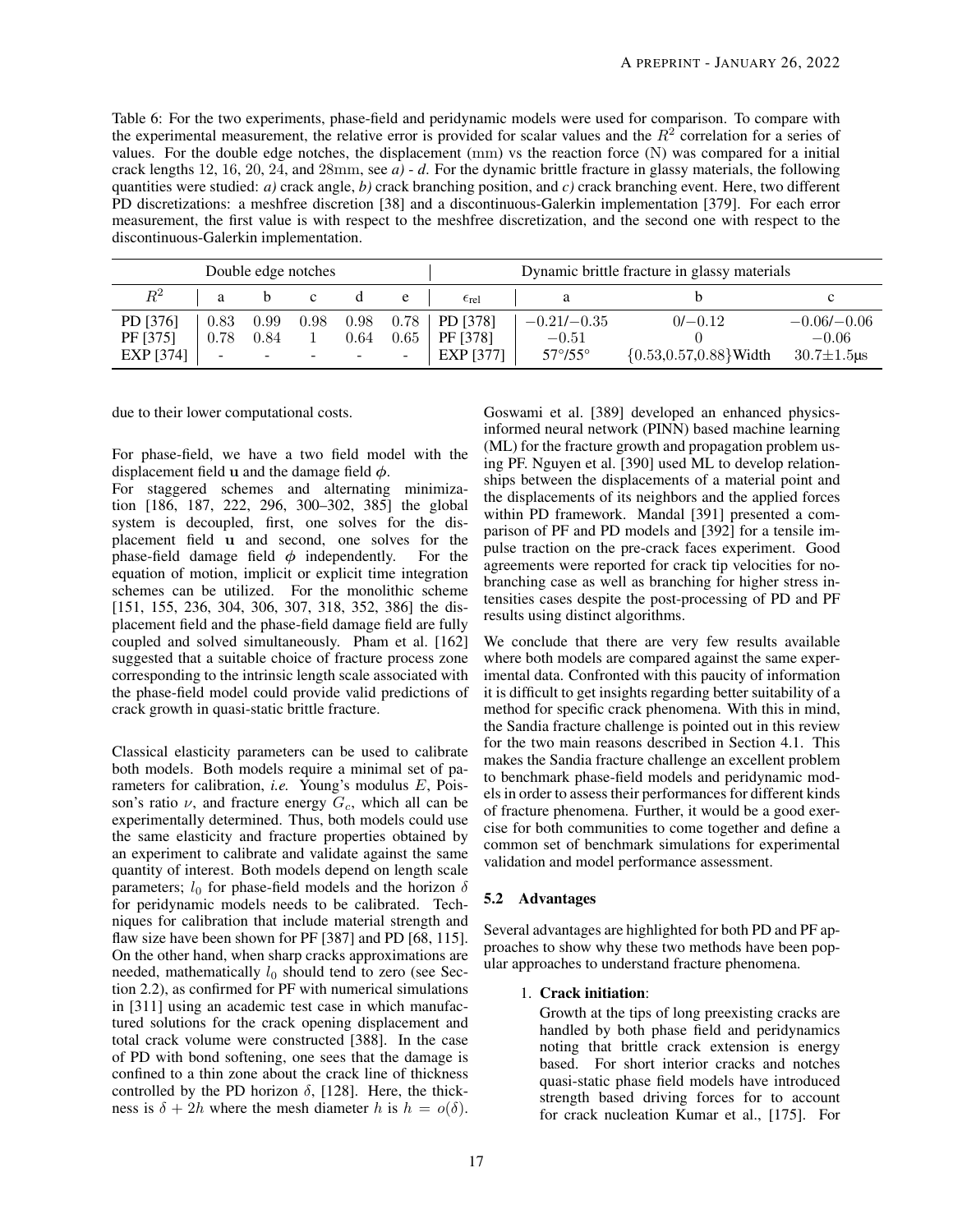peridynamics crack nucleation about defects are manifested as dynamic instabilities Silling et al., [\[393\]](#page-38-3), for cohesive models see Lipton et al. [\[47\]](#page-23-19), [\[124\]](#page-26-8).

- 2. Notion of damage in the model representation: In most other models or computational techniques an additional criteria, *e.g.* as in Linear Elastic Fracture Mechanics, is needed to describe the growth of cracks. However, in peridynamic and phase-field models the criteria for the crack growth is determined as a part of the solution and no external criteria is needed. The PD correspondence models offer the opportunity to incorporate classic continuum damage models in state based peridynamics see Tupek et al. [\[394\]](#page-38-4).
- 3. Increasing complexity in multi-field fracture: Both models were extended to multi-field fracture. For peridynamic models: thermal effects [\[395](#page-38-5)[–399\]](#page-38-6), diffusion [\[113,](#page-26-14) [396,](#page-38-7) [400–](#page-38-8)[402\]](#page-38-9), geomechanical fracture [\[1,](#page-22-0) [403–](#page-38-10)[413\]](#page-38-11), and corrosion [\[414](#page-39-0)[–416\]](#page-39-1). For phase-field simulations: hydraulic fracture [\[168,](#page-28-20) [201](#page-30-11)[–203,](#page-30-12) [293,](#page-33-21) [354,](#page-36-10) [356,](#page-36-12) [359,](#page-36-15) [417–](#page-39-2)[427\]](#page-39-3), diffusion [\[209\]](#page-30-13), thermo-elasticplastic [\[199\]](#page-30-8), thermal effects [\[152,](#page-28-4) [197,](#page-29-17) [198,](#page-29-20) [286,](#page-33-20) [428\]](#page-39-4), geologic/geo-materials [\[246,](#page-32-8) [258,](#page-32-2) [429\]](#page-39-5), and fluid-structure interaction [\[17,](#page-22-15) [346,](#page-36-2) [430\]](#page-39-6).

## 5.3 Challenges

The following important issues are identified as challenges in the context of both PD and PF modeling.

## Common challenges to PD and PF

- 1. From dynamic to quasi-static evolution A long range goal for fracture modelling will be the ability to recover quasistatic fracture models directly from dynamic fracture models without ad-hoc assumptions. This aspect is largely absent in both PF and PD approaches. To the best of our knowledge such questions have been raised and partially answered only recently for a new local fracture model in the context of the dynamic peeling test in one dimension as described in Freund [\[431\]](#page-39-7). In this context the dynamic model is a local model for free decohesion developed in Dal Maso et al., [\[432\]](#page-39-8) and the quasistatic limit is identified in Lazzarioni and Nardini [\[433\]](#page-39-9). It is recognized that this is a hard problem and presents a challenge for PD and PF.
- 2. Computational cost: Both PD and PF approaches are computationally expensive. For

peridynamics it is the meshless discretization, which is computational intensive, similar to molecular dynamics (MD) and smoothedparticle hydrodynamics (SPH). To accelerate the computations implementations using the Message Passing Interface (MPI) [\[84,](#page-25-8) [86,](#page-25-10) [87\]](#page-25-11), the C++ standard library for parallelism and concurrency (HPX) [\[88\]](#page-25-12), and GPU accelerated [\[93–](#page-25-17)[95\]](#page-25-18) are available. To speed up the implicit time integration following methods were proposed: Finite element approaches (FEM) [\[80,](#page-25-5) [82,](#page-25-6) [85\]](#page-25-9), a Galerkin method that exploits the matrix structure [\[434\]](#page-39-10), using sparse matrices instead of a dense tangent stiffness matrix [\[435\]](#page-39-11), adaptive dynamic relaxation schemes (ADR) [\[436](#page-39-12)[–438\]](#page-40-0), the Fire algorithm [\[439,](#page-40-1) [440\]](#page-40-2), an explicit tangent stiffness matrix [\[441\]](#page-40-3) using bond softening [\[46\]](#page-23-18), a convolution based approach [\[442,](#page-40-4) [443\]](#page-40-5), and the GMRES algorithm [\[443,](#page-40-5) [444\]](#page-40-6) in conjunction with the Arnoldi process [\[445,](#page-40-7) [446\]](#page-40-8). Here, bond-based material models are computationally cheaper than state-based models. Furthermore explicit time integration is computationally cheaper than implicit time integration.

For phase-field models the length scale parameter  $l_0$  tends to become small, thus, requiring small mesh sizes for finite element discretizations. Therefore, the method gets computationally expensive due to the large number of mesh elements. Phase-field models could be accelerated using a staggered schemes instead of a monolithic scheme [\[226\]](#page-31-13), GPU acceleration [\[330\]](#page-35-7), and the Message Passing Interface (MPI) based parallelization [\[237,](#page-31-11) [311\]](#page-34-11), and matrix-free geometric multigrid methods [\[307,](#page-34-12) [312\]](#page-34-13). Other attempts to reduce the computational costs are model order reduction [\[447,](#page-40-9) [448\]](#page-40-10), sympletic time integrators [\[449\]](#page-40-11), adaptive schemes [\[187,](#page-29-19) [202,](#page-30-5) [290,](#page-33-12) [330,](#page-35-7) [332,](#page-35-9) [335,](#page-35-12) [336,](#page-35-13) [450\]](#page-40-12), and global/local (multiscale) approaches [\[314,](#page-34-15) [348,](#page-36-4) [350,](#page-36-6) [451\]](#page-40-13).

3. Lack of detailed three-dimensional simulations: Probably due to their computational expenses, only a few three-dimensional simulations using PF and PD are reviewed here. Following three-dimensional PD simulations are available: hydraulic fracture [\[409,](#page-38-12) [452\]](#page-40-14), the Brokenshire torsion experiment [\[453\]](#page-40-15), polymer chains [\[454\]](#page-40-16), Kalthoff Winkler [\[143\]](#page-27-18), pitting corrosion damage [\[455\]](#page-40-17), 3-point bending [\[96\]](#page-25-19), impact damage on the glass layered structure [\[96,](#page-25-19) [456,](#page-40-18) [457\]](#page-40-19), penny-shaped crack in a cylindrical bar [\[458\]](#page-40-20), double edge notch specimen [\[458\]](#page-40-20), ductile material behavior in a rectangular bar [\[459\]](#page-40-21), pressurized cylinder [\[222\]](#page-31-4), and reinforced concrete lap splice [\[69\]](#page-24-10).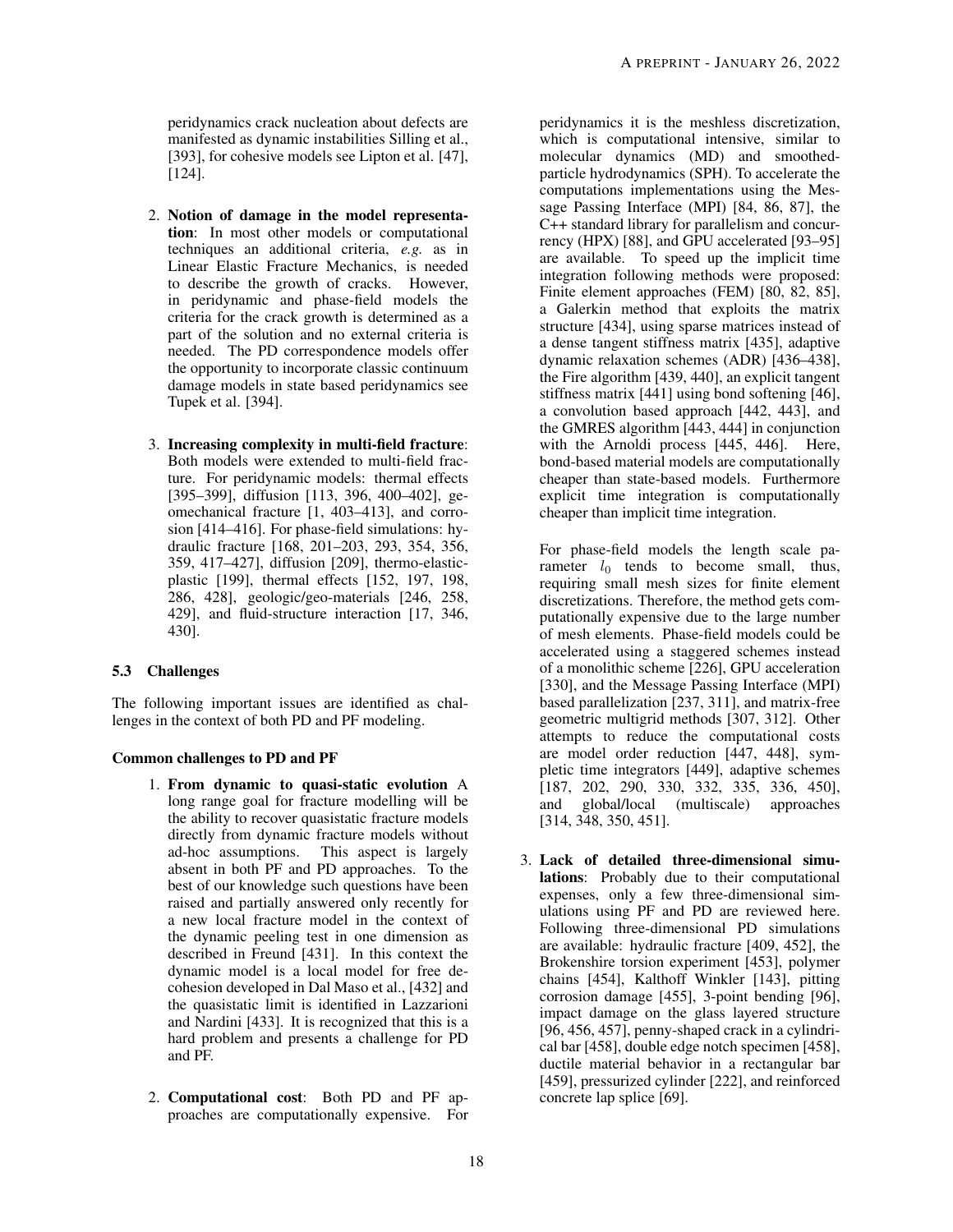The following three-dimensional research studies using PF are available: formation and growth of echelon cracks [\[228\]](#page-31-0), pressure vessel simulation [\[222\]](#page-31-4), single-edge notched shear test [\[226\]](#page-31-13), cube with rigid spherical inclusion under tension [\[221\]](#page-30-6), Kalthoff Winkler experiment [\[221\]](#page-30-6), bolted plate compared against experimental results [\[225\]](#page-31-8), simple shear tests of thoracic aorta with anisotropic failure compared against experimental results [\[227\]](#page-31-1), random nucleation sites [\[223\]](#page-31-16), L-shaped specimen [\[224,](#page-31-17) [307\]](#page-34-12), tension test of cube with spherical inclusion [\[151\]](#page-28-3), bending of Hopkinson bar [\[460\]](#page-40-22), and Sneddon/Lowengrub benchmark [\[202,](#page-30-5) [287,](#page-33-10) [311\]](#page-34-11), and non-isothermal pressurized fractures [\[461\]](#page-40-23).

To list some representative three-dimensional simulations, Weinberg et al. [\[462\]](#page-40-24) showed stress distributions for modes I, II, and III fractures using NURBS-based finite elements in threedimensional simulations. Heider et al. (2018) compared the hydraulic fracturing simulation results using PF against the experimental data for granite samples from the "Hohenberg" quarry in Germany with good predictive accuracy (within experimental relative errors less than 15%) for the pressure needed to initiate the crack in both 2D and 3D geometries. Another plausible reason for the lack of detailed threedimensional fracture simulations could also be the associated challenges to perform detailed three-dimensional experimental measurements and provide validation data sets.

4. Extraction of crack tip/surfaces: Since both models have a notion of damage, the so-called phase-field crack function  $\phi$  and the peridynamic damage parameter  $d$ , the position of the crack tip/surface is not encoded in the model and needs to be approximated. This phenomenon is not limited to phase-field [\[281\]](#page-33-17) and peridynamic models, *e.g.* [\[463,](#page-40-25) [464\]](#page-41-0), and relates to any other method which does not have explicit crack representation in the model. This could be a source of error for tracking the crack tip and comparing the crack tip velocity against experimental observations in dynamic fracture simulations. Ziaei-Rad et al. (2016) used the non-maximum suppression technique from an image processing field to detect the ridge of the phase-field profile and then applied cubic spline fit to determine the crack path representation with reasonable success to identify crack branching as well as crack tips within the mesh resolution limits. Agrawal and Dayal [\[465\]](#page-41-1) partially explained the relationship between phase-field and crack opening displacement and irreversibility in the phase-field model.

Yoshioka et al. [\[466\]](#page-41-2) presented two approaches - a line integral and a level-set method, to compute the crack opening displacement that is required in hydraulic fracturing simulations and demonstrated that both approaches computed the crack opening temporal growth accurately. Despite these recent advances, there is still room for improvement to extract the complex multiple interacting crack surfaces from simulations.

- 5. Lack of validation studies against available experimental data: Validation against experimental data for peridynamics is summarized in [\[4\]](#page-22-3) and for phase-field models in [\[16,](#page-22-14) Section 2.12]. However, for an accurate comparison of these two models, the same experiment or a set of experiments should be utilized to gain some insights of both methods on the same problem. Table [6](#page-16-0) lists the phase-field and peridynamic models which were compared against the same experimental data. On the other hand, accessing raw experimental data is a different challenge [\[365\]](#page-36-21), and one of the Sandia Fracture Challenges could be used to validate peridynamics and phase-field models against the same experimental data.
- 6. Unavailability in commercial codes: Most simulations of PF and PD models use their implementations in corresponding scientific code bases. At the time of writing of this review, not many commercial codes implemented either one of the models. LS-DYNA provides a bond-based peridynamics implementation discretized with the discontinuous Galerkin FEM [\[96\]](#page-25-19).
- 7. Crack nucleation: Although crack propagation and path is autonomously handled by both models, a complete theoretical understanding of nucleation for dynamic and quasistatic fracture is incomplete. Recent developments include the introduction of a strength based crack driving force for quasistatic PD [\[175\]](#page-29-2) based on a realistic phenomenology and comparison with experiments. [\[162,](#page-28-14) [467–](#page-41-3)[470\]](#page-41-4). As expected it is a very active area of interest both for PF [\[175,](#page-29-2) [176,](#page-29-3) [387,](#page-37-16) [471\]](#page-41-5) and PD [\[472](#page-41-6)[–474\]](#page-41-7).
- 8. Incompressible hyper elastic material behavior: At the time of completing this review, not many material models or simulations for incompressible hyper elastic material behavior, *e.g.* a Poisson ratio  $\nu = 0.5$ , were available for PF [\[283,](#page-33-13) [284\]](#page-33-23) and the recent PhD thesis [\[475\]](#page-41-8), and the application to carbon black filled ethylene propylene diene monomer rubber (EPDM) was done in [\[285\]](#page-33-19). For PD we have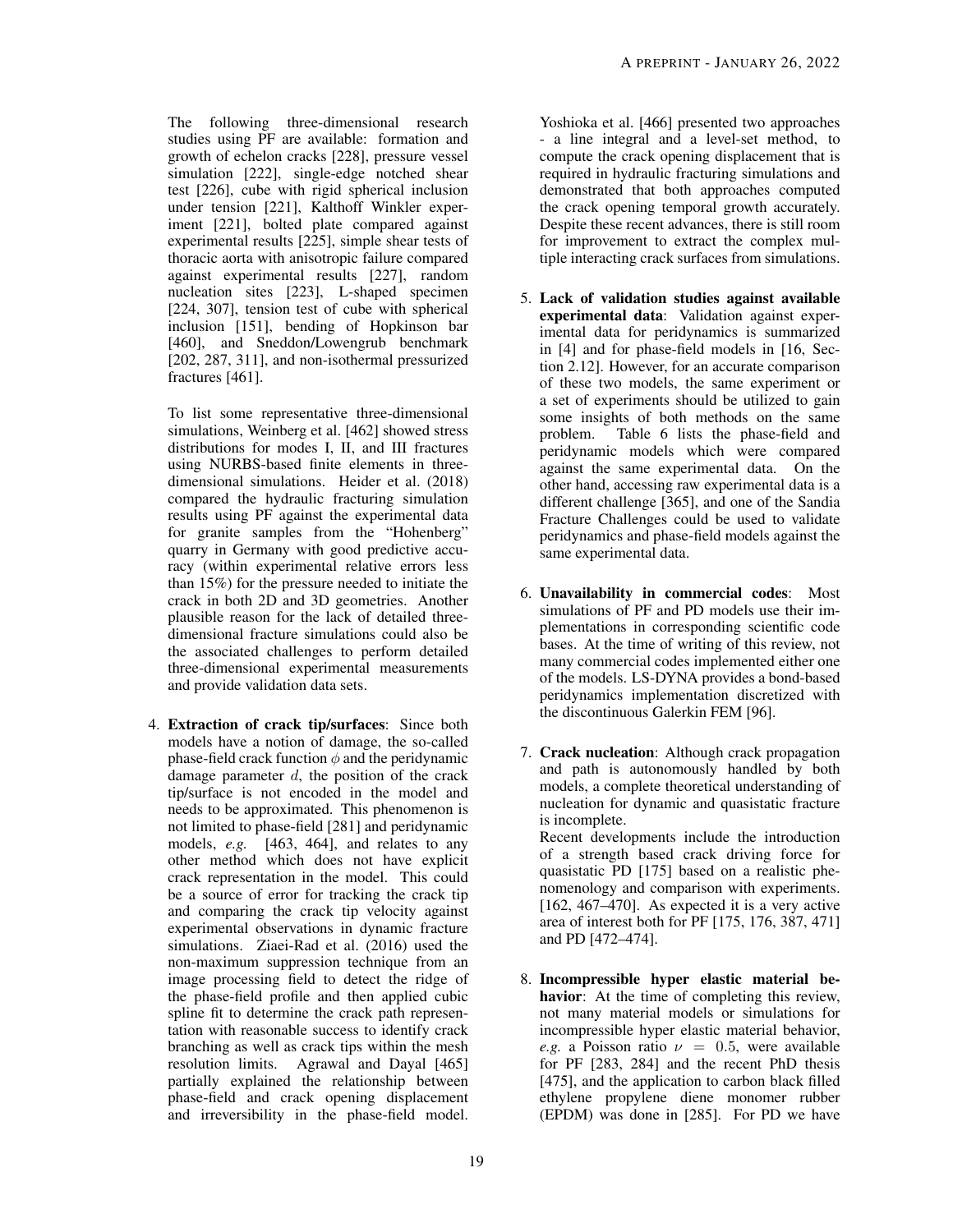[\[140,](#page-27-15) [476,](#page-41-9) [477\]](#page-41-10). Note that modeling of hyper elastic material behavior is challenging for any numerical method since the constitutive material law must reflect material behaviors such as a neo-Hookean [\[478\]](#page-41-11) or Mooney–Rivlin [\[479\]](#page-41-12) solids and requires for the well-posedness the inf-sup condition for both the continuous problem formulation and the discretization.

9. Microscale view of crack propagation physics using molecular dynamics (MD) simulations: Seleson et al. [\[130\]](#page-27-4) showed that peridynamics (PD) model can recover the same dynamics as the MD model through appropriate selection of length scale for smooth deformations. Ahadi and Melin [\[480\]](#page-41-13) investigated accuracy of PD in capturing features emerging from atomistic simulation [\[481\]](#page-41-14) through calibration of interparticle bond strength and length scale parameters elastic plastic effects. In a similar attempt to connect the phase-field method to MD, Patil et al. [\[482\]](#page-41-15) derived PFM parameters from the MD atomistic simulations and showed that the theoretical energy release rate G and internal length parameter are consistent with the MD simulation results. It is important to note that the microscale physics of crack nucleation and growth through MD atomistic simulation can provide the information for upscaling [\[483\]](#page-41-16). Given the current state of the art, the relation between first principles models and the macroscopic models of PD and PF with crack nucleation and propagation has not been firmly established in the literature.

#### Specific challenges for Peridynamics Fracture Model

The following challenges are highlighted to show the difficulties in applying boundary conditions, specific material models, and controlling numerical errors in PD.

> 1. Application of boundary conditions: As mentioned in [\[4\]](#page-22-3) a major challenge within PD is the treatment of boundary conditions in a non-local fashion [\[484](#page-41-17)[–489\]](#page-41-18). This is seen in nonlocal traction conditions for state based linear peridynamic solids where surface effects appear. For this case techniques to handle nonlocal traction are recently developed [\[127\]](#page-27-2). More general non ordinary state based and correspondence models have yet to be addressed. For local to nonlocal coupling one approach is to couple local and non-local models to enforce boundary conditions in the local region and have the non-local model in the region where cracks and fractures arise. For more details, we refer to the review on non-local coupling approaches [\[490\]](#page-42-0).

- 2. Constitutive modeling Figure [2](#page-4-1) illustrates the plethora of material models proposed for peridynamics. The question of choosing a nonlocal model that is an acceptable representative for a particular material system must be the focus of a coordinated theoretical and experimental effort. This applies to bond based and state based PD models as well as correspondence models Tupek et al. [\[394\]](#page-38-4) that permit the usage of constitutive models from local theory within the peridynamic formulation. [\[41, 41,](#page-23-13) [50–](#page-24-1)[57,](#page-24-5) [59–](#page-24-7) [62,](#page-24-8) [76,](#page-25-3) [77,](#page-25-2) [79,](#page-25-1) [491–](#page-42-1)[493\]](#page-42-2). The possibility for zero energy modes in correspondence models has been acknowledged and methods for stabilization are being developed [\[491,](#page-42-1) [492,](#page-42-3) [494\]](#page-42-4).
- 3. Choice of discretization parameters: As mentioned in [\[4\]](#page-22-3) the choice of the nodal spacing and the horizon results in diverse convergence scenarios [\[111,](#page-26-9) [114\]](#page-26-11). One challenge is to find the proper ratio between the horizon and mesh size, since the simulations are sensitive [\[115,](#page-26-13) [116\]](#page-26-0) with respect of these parameters. One adjustment is to select the ratio such that the PD simulation matches the dispersion curve obtained by the experiment [\[495\]](#page-42-5). Another adjustment is to determine the horizon by Griffith's brittle failure criterion [\[68\]](#page-24-9). To determine the discretization parameters from experimental data, the peridynamic formulation of the virtual field method could be applied [\[496\]](#page-42-6).
- 4. Surface effects and corrections: Most PD models are calibrated under the assumption that a discrete PD node has a full neighborhood. However, points close to the boundary do not have a full neighborhood and their material properties are slightly different from the ones with the full neighborhood. This is the so-called surface effect. Le and Bobaru studied some proposed methods/algorithms to address the surface effect [\[497\]](#page-42-7). The following methods/algorithms are available: volume method [\[9,](#page-22-8) Section 2], force density method [\[498\]](#page-42-8), energy density method [\[10,](#page-22-21) [498,](#page-42-8) [499\]](#page-42-9), force normalization method [\[82\]](#page-25-6), a modified position-aware linear solid constitutive model [\[79\]](#page-25-1), fictitious node method [\[396,](#page-38-7) [500\]](#page-42-10), and correction of the transient heat conduction [\[501\]](#page-42-11).
- 5. Development of adaptive PD models and methods: There is a lack of adaptive methods developed to handle peridynamic fracture problems for coupling interior dynamics to boundary effects and for coupling inelastic to elastic domains within a simulation. A variable horizon approach is proposed for adaptivity in [\[502\]](#page-42-12) and [\[503\]](#page-42-13). It is well known that nonlocal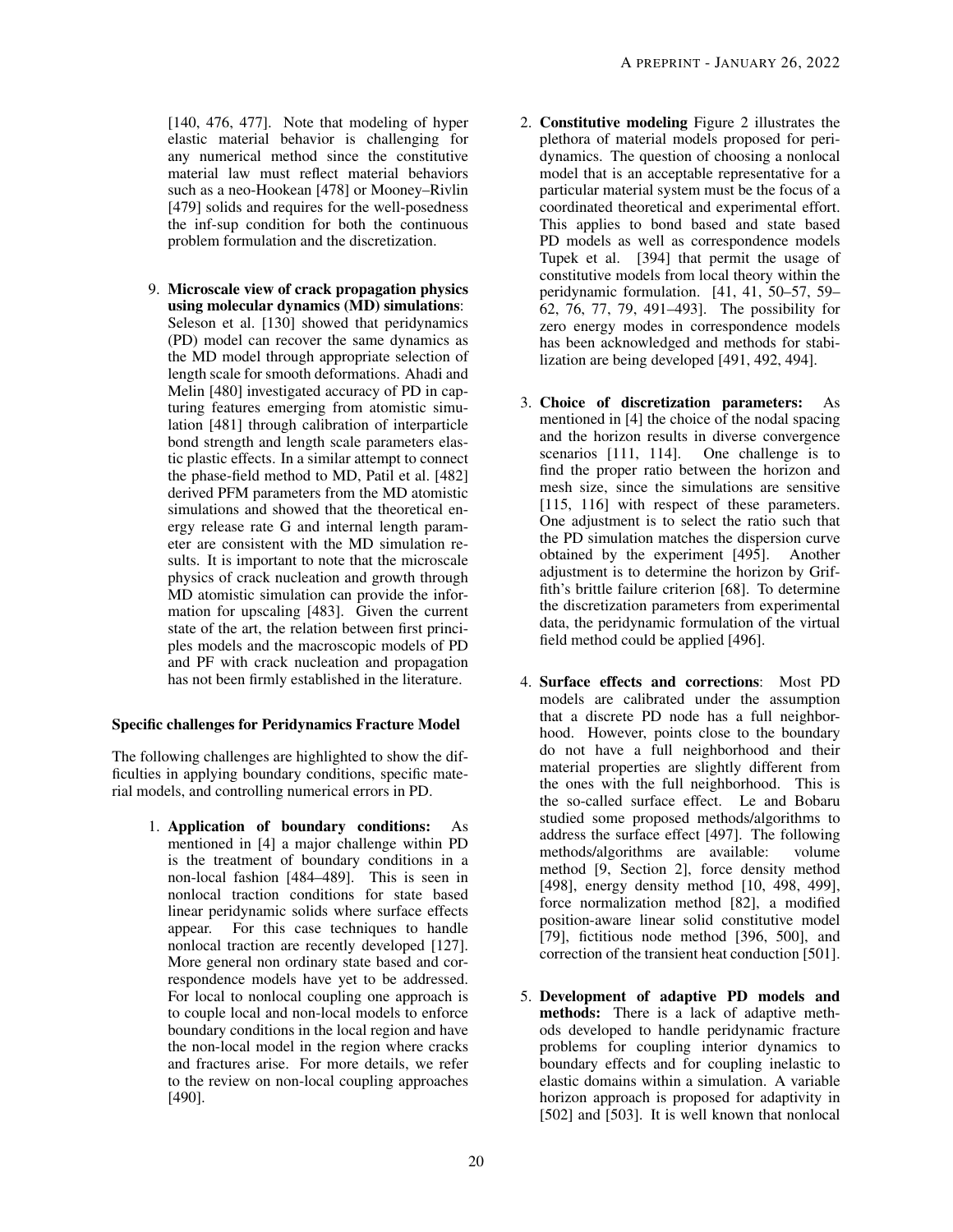models are far more expensive to simulate than local models. Additionally they can induce artificial dispersive artifacts in otherwise local elastic regions. These considerations provide motivation for adaptive local-nonlocal models for fracture evolution. Here the fracture set is evolved in terms of bond based PD while FEM methods can be used away from the fracture set [\[504\]](#page-42-14). More on this type of numerical modeling and implementation can be found in [\[490\]](#page-42-0).

- 6. Asymptotically compatible quadrature methods: An additional way to control accuracy of peridynamic methods is through development of asymptotically compatible quadrature methods for state based fracture as in recent approach of [\[127\]](#page-27-2). Here, the numerical scheme is designed to recover linear elastic behavior away from the crack set asymptotically as the horizon tends to zero.
- 7. Ductile fracture: As of the time of writing this review, not many material models and simulation for ductile fracture were available [\[505–](#page-42-15) [508\]](#page-42-16). Note that ductile tearing is challenging for any numerical method, due to the choice of an appropriate ductile failure model. This failure model needs to incorporate the failure of hydrostatic stress (or triaxiality of stress) to predict ductile failure. Here, state-based and correspondence models will be beneficial, as bond-based material models are limited to model two point interactions.
- 8. Opportunities for quasistatic PD models: The preponderance of peridynamic simulation has focused on dynamic problems and this provides an opportunity for quasistatic fracture modeling [\[381,](#page-37-19) [509](#page-42-17)[–511\]](#page-42-18) with suitable PD models. There are plenty of experimental benchmarks for the validation of peridynamic models in the quasistatic regime.

#### Specific challenges for Phase-field Fracture Model

The following challenges are highlighted regarding the handling of complex geometries, material models, and controlling numerical errors in estimating crack surface geometries in PF.

> 1. Crack path intersecting holes, obstacles, and boundaries: Several issues were reported while obtaining crack paths in agreement with LEFM for problems involving holes [\[16\]](#page-22-14). Another study [\[163\]](#page-28-15) concluded that judgement on if a crack arrests or the method simply does not permit continuation across obstacles, requires expert knowledge. In pressurized fractures, see e.g., [\[306\]](#page-34-21), the fracture often branches, which

raises however whether this is physically reasonable. Moreover, goal functional evaluations are sensitive to boundary conditions and the domain size [\[311\]](#page-34-11).

- 2. Fast crack propagation under dynamic loading: For some fast crack propagation simulations, *e.g.* [\[465\]](#page-41-1), the calculated fracture velocity overestimated the fracture energy dissipation.
- 3. Composite/Concrete fracture: At the time of writing this review, not many fracture/damage models for composites [\[267,](#page-32-9) [512,](#page-42-19) [513\]](#page-42-20) and concrete [\[514](#page-42-21)[–517\]](#page-43-0) were available.
- 4. Asymptotic computational understanding of the interaction of regularization, model, and discretization parameters: In terms of numerical and computational convergence analysis, current PF understanding is still incomplete. Ingredients of numerical analysis from image segmentation [\[518\]](#page-43-1), phase-field in fluid flow [\[519,](#page-43-2) [520\]](#page-43-3) are available. Furthermore, computational convergences analyses for phase-field fracture have been undertaken [\[17,](#page-22-15) [290\]](#page-33-12) and [\[521,](#page-43-4) [522\]](#page-43-5). Such a rigorous numerical analysis for a phase-field fracture model substantiated with numerical tests is missing to date. However, passing to the limits in the regularization parameters also requires to change the mathematical function spaces, e.g., [\[147,](#page-27-22) [148\]](#page-28-0).
- 5. Robust and efficient linear solvers and preconditioners Closely related to the previous aspect is the development of iterative or multigrid linear solvers and preconditioners. Several suggestions exist as we have previously discussed, but a robust preconditioner for variations in the length-scale  $l_0$ , the regularization parameter  $\kappa$ , both spatial and temporal discretization parameters, and material parameter limits, for instance, Poisson's ratio  $\nu \rightarrow 0.5$  has not yet been fully understood; first attempts can be found in the PhD theses [\[523\]](#page-43-6) and [\[475\]](#page-41-8). The challenge are spectral-equivalent operators for preconditioning and the multiscale-multidomain character due to the variations of several orders of magnitude of the regularization parameters.

This review paper has highlighted some common challenges and specific challenges for both models. In our opinion, listing these challenges are useful in many ways. First, these challenges can guide young researchers to interesting research topics they might address for their future career. Second, these challenges need to be addressed for rigorous comparison against experiments. Notably in Section [5](#page-15-0) we point out that there are few comparisons of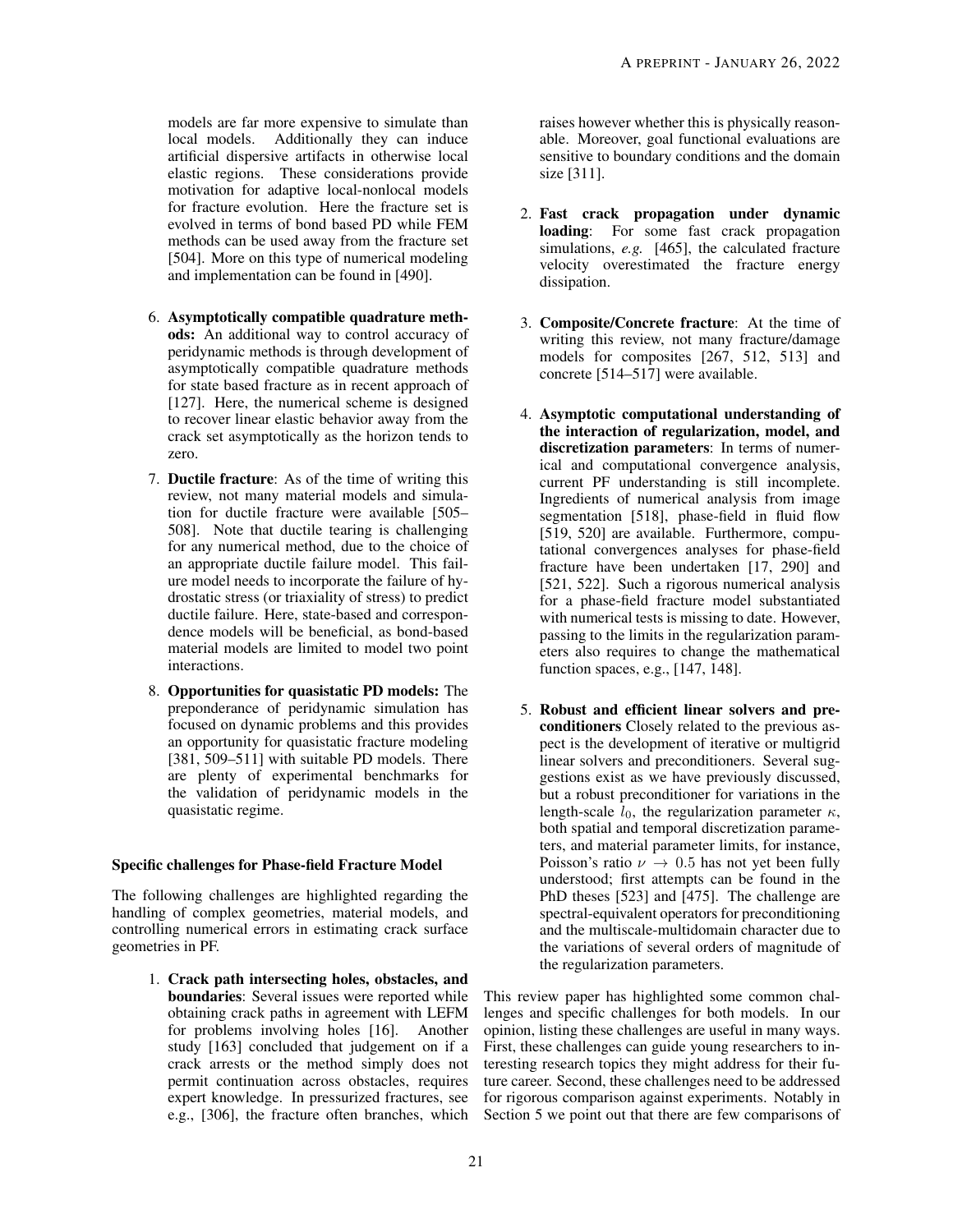work is needed for comparison of both models' accuracy for specific crack and fracture phenomena. Another aspect is that both models have not participated in the Sandia fracture challenge as consistently as other methods. Third, more rigorous mathematical and numerical analysis of cracks speeds, locations and bifurcations are needed for both methods. Application and calibration of these methods to composite materials should be carried out. We believe that this is necessary for both methods to have a broader acceptance in industry. Presently these methods are being applied by some research and development departments of companies, however, they are not used for validation and certification of products. This is in contrast with the finite element method where it is used in the final structural certification of the the Boeing 777. Here, one could argue that the finite element method was introduced 75 years ago [\[524](#page-43-7)[–526\]](#page-43-8), while free fracture methods were introduced only around 21 years ago. However, addressing these challenges is crucial for a broader adaption of these methods outside the academic setting.

## <span id="page-21-0"></span>6 Conclusions

A comprehensive review of two numerical modeling approaches - Peridynamics (PD) and Phase-field (PF) is presented with the expectation to highlight their advantages, as well as challenges in modeling fracture initiation, propagation, and predictive capabilities for experimental validation. Both numerical methods can retrieve a consistent microscale physics of crack initiation and propagation. Despite both approaches being computationally challenging, their advantages in capturing multiple fracture interactions with minimal amount of phenomenological assumptions and closures make PD and PF as a good choice to understand engineering fracture mechanics. The following items are listed here for further improvement of both modeling approaches:

- Both PD and PF need to be evaluated against the same experimental benchmark for a reasonable comparison in a blind validation manner. Several experimental datasets are identified as the available community resources.
- Phase-field simulation results for the Sandia fracture challenge problems could provide the missing piece of information for a comprehensive and validated comparison among the two modeling approaches.
- There is in general a lack of comparative studies between these two leading modeling approaches for fracture initiation and propagation, even for the same set of simple fracture experiments.

## Nomenclature

Peridynamic

- both methods against the same experiment. Here, more  $e \in \mathbb{R}^n$  Direction vector between two points in the deformed state
	- $c \in \mathbb{R}^+$  Material dependent stiffness constant
	- $S \in \mathbb{R}^n$  Strain between two points in the deformed configuration
	- $s_c \in \mathbb{R}^+$  Material dependent critical bond stretch
	- δ Length scale parameter ( $\delta \in \mathbb{R}^+$ ) [m]
	- **f** Pair-wise force function  $(f : \mathbb{R}^n \times \mathbb{R}^n \times [0, T] \to$  $\mathbb{R}^n$ )
	- $\mathbf{x} \in \mathbb{R}^n$  Discrete PD material
	- **X** Material point ( $\mathbf{X} \in \mathbb{R}^n$ )
	- $\mu$  Damage function  $\mu : [0, T] \times \mathbb{R}^n \times \mathbb{R}^n \to \mathbb{R}$
	- T Force state  $T: \mathbb{R}^n \times \mathbb{R}^n \times [0, T] \to \mathbb{R}^n$
	- $B_\delta$  Neighborhood of a PD material point **X**
	- D Domain  $(D \subset \mathbb{R}^n)$
	- d Damage variable  $d : [0, T] \times \mathbb{R}^n \to \mathbb{R}$

Phase-field

- Γ Crack set (Γ ⊂  $\mathbb{R}^{n-1}$ )
- $\gamma$  Crack surface density function
- $\kappa$  Regularization parameter ( $\kappa \in \mathbb{R}^+$ )
- $\mathbf{b}^*$ \* Body force  $[N/m^3]$
- $t^*$ <sup>∗</sup> Boundary traction [Pa/m]
- $\Omega$  Domain ( $\Omega \subset \mathbb{R}^n$ )
- $\partial Ω$  Boundary ( $\partial Ω$  ⊂ ℝ<sup>n-1</sup>)
- $\partial \Omega_t$  Traction boundary ( $\partial \Omega_t \subset \mathbb{R}^{n-1}$ )
- $\partial \Omega_u$  Displacement boundary ( $\partial \Omega_u \subset \mathbb{R}^{n-1}$ )
- $\partial_t \phi \leq 0$  Crack irreversibility constraint
- $\phi$  Phase-field crack function ( $\phi \in [0, 1]$ )
- $\psi_c$  Surface energy
- $\psi_s$  Strain energy
- $E$  Energy [J]
- F External energy potential [J]
- $g(\phi)$  Degradation function
- $l_0$  Length scale parameter ( $l_0 \in \mathbb{R}^+$ ) [m]
- $P$  Potential energy [J]

Other Symbols

 $\ddot{\mathbf{u}}$  Acceleration ( $\ddot{\mathbf{u}} \in \mathbb{R}^n$ ) [m/s<sup>2</sup>]

- u Displacement ( $\mathbf{u} \in \mathbb{R}^n$ ) [m]
- $\varepsilon(\mathbf{u})$  Linearized strain tensor
- $\varrho$  Material's density [kg/m<sup>3</sup>]
- $G_c$  Critical energy release rate [J m<sup>-2</sup>]
- *n* Dimension  $n = \{1, 2, 3\}$
- $T$  Final Time [s]
- $t$  Current time [s]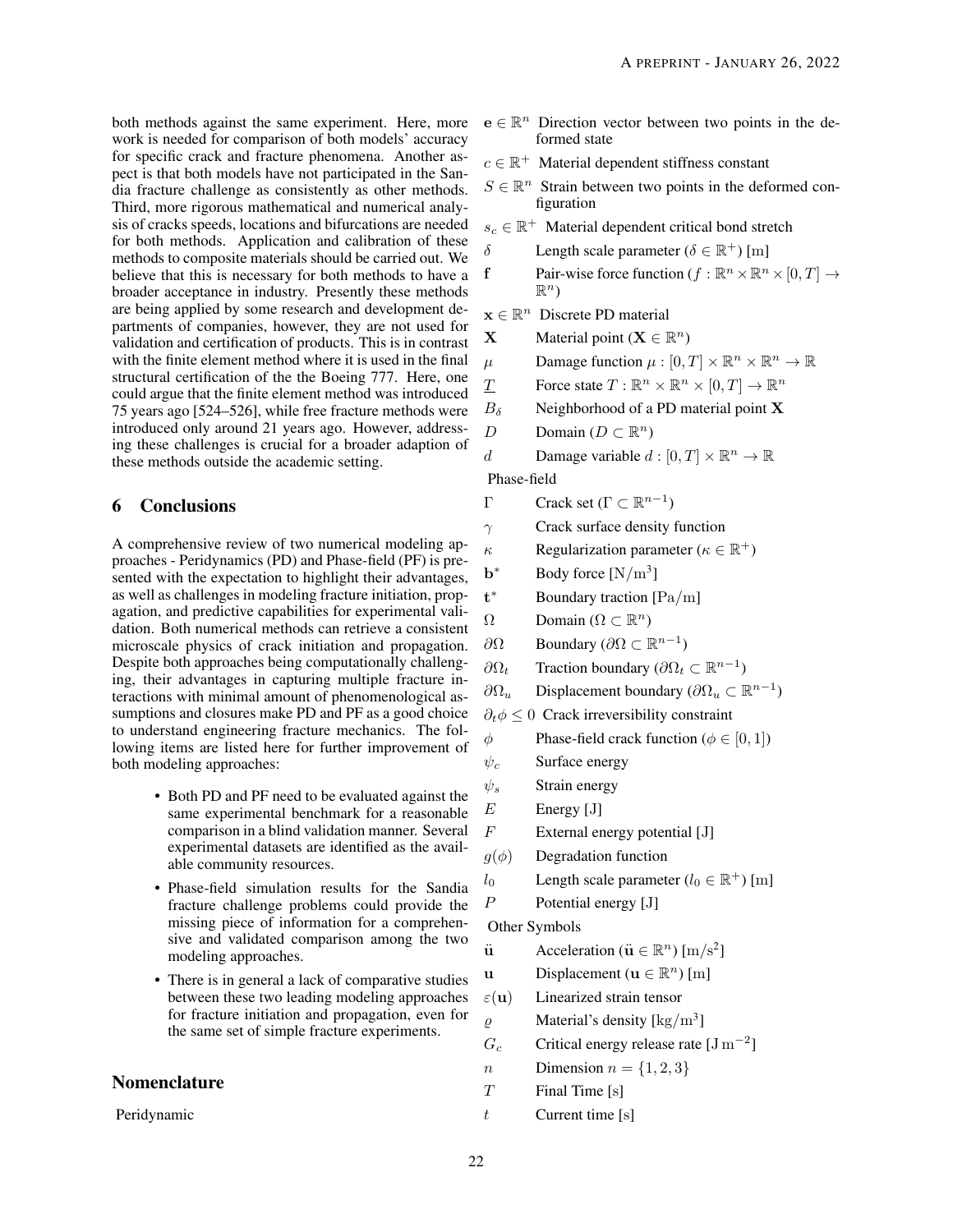section\*Acknowledgements This work was partly funded by DTIC Contract FA8075-14-D-0002/0007 and the Center of Computation & Technology at Louisiana State University. Authors also thank Dr. Stewart Silling for his comments on the manuscript prior to the submission and the participants of the Workshop on Experimental and Computational Fracture Mechanics<sup>[15](#page-22-22)</sup> and of the Banff International Research Station: Hydraulic Fracturing: Mod-eling, Simulation, and Experiment<sup>[16](#page-22-23)</sup> for the discussion on peridynamics and phase-field models which provided several ideas for the challenging applications. In addition, we thank Haim Waismann, John Dolbow, Florin Bobaru, Steve Sun, Jinhyun Choo, and Masoud Behzadinasab for their remarks on the preprint. This material is partially based upon work supported by the U. S. Army Research Laboratory and the U. S. Army Research Office under Contract/Grant Number W911NF1610456. TW was partially funded by the the German Research Foundation, Priority Program 1748 (DFG SPP 1748) under the grant number WI4367/2-1 (project number 392587580).

## References

- <span id="page-22-0"></span>[1] Hattori, G., Trevelyan, J., Augarde, C. E., Coombs, W. M., and Aplin, A. C., 2017. "Numerical simulation of fracking in shale rocks: current state and future approaches". *Archives of Computational Methods in Engineering,* 24(2), pp. 281–317.
- <span id="page-22-1"></span>[2] Silling, S., Wick, T., Ravi-Chandar, K., Guilleminot, J., Dolbow, J., Finberg, J., Diehl, P., Prudhomme, S., Lipton, R., and Seleson, P., 2020. Workshop on experimental and computational fracture mechanics 2020. Tech. Rep. ORNL/TM-2020/1714, Oak Ridge National Laboratory, Nov.
- <span id="page-22-2"></span>[3] Javili, A., Morasata, R., Oterkus, E., and Oterkus, S., 2019. "Peridynamics review". *Mathematics and Mechanics of Solids,* 24(11), pp. 3714–3739.
- <span id="page-22-3"></span>[4] Diehl, P., Prudhomme, S., and Lévesque, M., 2019. "A review of benchmark experiments for the validation of peridynamics models". *Journal of Peridynamics and Nonlocal Modeling,* 1(1), pp. 14–35.
- <span id="page-22-4"></span>[5] Isiet, M., Mišković, I., and Mišković, S., 2021. "Review of peridynamic modelling of material failure and damage due to impact". *International Journal of Impact Engineering,* 147, p. 103740.
- <span id="page-22-5"></span>[6] Hattori, G., Hobbs, M., and Orr, J., 2021. "A review on the developments of peridynamics for reinforced concrete structures". *Archives of Computational Methods in Engineering*, pp. 1–32.
- <span id="page-22-6"></span>[7] Zhou, X.-P., and Wang, Y.-T., 2021. "State-of-theart review on the progressive failure characteristics of geomaterials in peridynamic theory". *Journal of Engineering Mechanics,* 147(1), p. 03120001.
- <span id="page-22-7"></span>[8] Hidayat, M. I. P., Lemma, T. A., and Machmudah, A., 2021. "A review on connection between meshfree peridynamics and meshfree methods". In AIP Conference Proceedings, Vol. 2384, AIP Publishing LLC, p. 030006.
- <span id="page-22-8"></span>[9] Bobaru, F., Foster, J. T., Geubelle, P. H., and Silling, S. A., 2016. *Handbook of peridynamic modeling*. CRC press.
- <span id="page-22-21"></span>[10] Madenci, E., and Oterkus, E., 2014. "Peridynamic theory". In *Peridynamic Theory and Its Applications*. Springer, pp. 19–43.
- <span id="page-22-9"></span>[11] Gerstle, W. H., 2015. *Introduction to practical peridynamics: computational solid mechanics without stress and strain*, Vol. 1. World Scientific Publishing Company.
- <span id="page-22-10"></span>[12] Bourdin, B., Francfort, G., and Marigo, J.-J., 2008. "The variational approach to fracture". *J. Elasticity,* 91(1-3), pp. 1–148.
- <span id="page-22-11"></span>[13] Rabczuk, T., 2013. "Computational methods for fracture in brittle and quasi-brittle solids: State-ofthe-art review and future perspectives". *ISRN Applied Mathematics,* 2013, p. 38.
- <span id="page-22-12"></span>[14] Ambati, M., Gerasimov, T., and De Lorenzis, L., 2015. "A review on phase-field models of brittle fracture and a new fast hybrid formulation". *Computational Mechanics,* 55(2), pp. 383–405.
- <span id="page-22-13"></span>[15] Bourdin, B., and Francfort, G. A., 2019. "Past and present of variational fracture". *SIAM News,* 52(9).
- <span id="page-22-14"></span>[16] Wu, J.-Y., Nguyen, V. P., Nguyen, C. T., Sutula, D., Sinaie, S., and Bordas, S. P., 2020. "Chapter one phase-field modeling of fracture". In *Advances in Applied Mechanics*, S. P. Bordas and D. S. Balint, eds., Vol. 53. Elsevier, pp. 1–183.
- <span id="page-22-15"></span>[17] Wick, T., 2020. *Multiphysics Phase-Field Fracture: Modeling, Adaptive Discretizations, and Solvers*. De Gruyter, Berlin, Boston.
- <span id="page-22-16"></span>[18] Francfort, G., 2021. "Variational fracture: twenty years after". *International Journal of Fracture*, pp. 1–11.
- <span id="page-22-17"></span>[19] Crouch, S., 1976. "Solution of plane elastic problem by the displacements discontinuity method". *Int. J. Num. Meth. in Eng.,* 10, pp. 301–343.
- <span id="page-22-18"></span>[20] Xu, X. P., and Needleman, A., 1994. "Numerical simulations of fast crack growth in brittle solids". *J. Mech. Phys. Solids,* 42, pp. 1397–1434.
- <span id="page-22-19"></span>[21] Chang, C., and Mear, M. E., 1995. "A boundary element method for two dimensional linear elastic fracture analysis". *International Journal of Fracture,* 74, pp. 219–251.
- <span id="page-22-20"></span>[22] Fries, T.-P., and Belytschko, T., 2010. "The extended/generalized finite element method: An overview of the method and its applications". *Int. J. Numer. Meth. Engrg.,* 84, pp. 253–304.

<span id="page-22-23"></span><span id="page-22-22"></span><sup>15</sup>[Playlist \(WFM2020\)](https://www.youtube.com/playlist?list=PLZfAlQ03KbQvhOuR58jfx3e60De_D1SoM)

<sup>&</sup>lt;sup>16</sup>[Playlist \(Hydraulic Fracturing: Modeling, Simulation, and](https://www.birs.ca/events/2018/5-day-workshops/18w5085/videos) [Experiment\)](https://www.birs.ca/events/2018/5-day-workshops/18w5085/videos)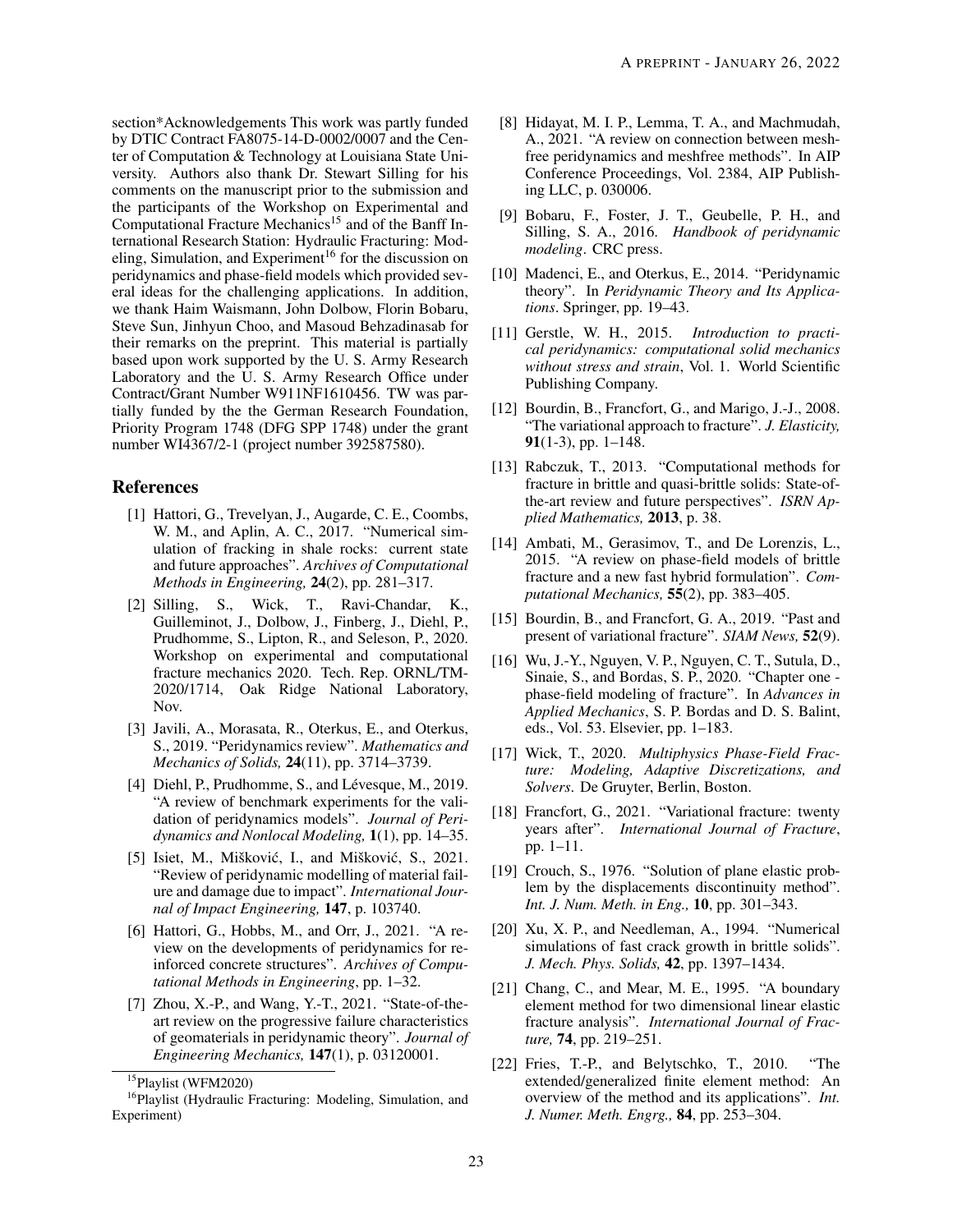- [23] Strouboulis, T., Babuška, I., and Copps, K.,  $2000$ . "The design and analysis of the generalized finite element method". *Computer Methods in Applied Mechanics and Engineering,* 181(1), pp. 43–69.
- <span id="page-23-0"></span>[24] Moes, N., Dolbow, J., and Belytschko, T., 1999. "A finite element method for crack growth without remeshing". *Int. J. Numer. Meth. Engrg.,* 46, pp. 131–150.
- <span id="page-23-1"></span>[25] Stochino, F., Qinami, A., and Kaliske, M., 2017. "Eigenerosion for static and dynamic brittle fracture". *Engineering Fracture Mechanics,* 182, pp. 537–551.
- [26] Pandolfi, A., and Ortiz, M., 2012. "An eigenerosion approach to brittle fracture". *International Journal for Numerical Methods in Engineering,* 92(8), pp. 694–714.
- [27] Pandolfi, A., Li, B., and Ortiz, M., 2013. "Modeling fracture by material-point erosion". *International Journal of fracture,* 184(1-2), pp. 3–16.
- <span id="page-23-2"></span>[28] Wang, K., and Sun, W., 2017. "A unified variational eigen-erosion framework for interacting brittle fractures and compaction bands in fluidinfiltrating porous media". *Computer Methods in Applied Mechanics and Engineering,* 318, pp. 1– 32.
- <span id="page-23-3"></span>[29] Cervera, M., Barbat, G., Chiumenti, M., and Wu, J.-Y., 2021. "A Comparative Review of XFEM, mixed FEM and Phase-Field Models for Quasibrittle Cracking". *Archives of Computational Methods in Engineering,* xxx, p. xxx.
- <span id="page-23-4"></span>[30] Alder, B. J., and Wainwright, T. E., 1959. "Studies in molecular dynamics. i. general method". *The Journal of Chemical Physics,* 31(2), pp. 459–466.
- <span id="page-23-5"></span>[31] Gingold, R. A., and Monaghan, J. J., 1977. "Smoothed particle hydrodynamics: theory and application to non-spherical stars". *Monthly notices of the royal astronomical society,* 181(3), pp. 375– 389.
- <span id="page-23-6"></span>[32] Lucy, L. B., 1977. "A numerical approach to the testing of the fission hypothesis". *The astronomical journal,* 82, pp. 1013–1024.
- <span id="page-23-7"></span>[33] Cucker, F., and Smale, S., 2007. "Emergent behavior in flocks". *Trans. Autom. Control,* 52, pp. 852– 862.
- [34] Trygve K. Karper, A. M., and Trivisa, K., 2015. "Hydrodynamic limit of the kinetic cucker–smale flocking model". *Mathematical Models and methods in the Applied Sciences M3AS,* 25, pp. 131– 163.
- [35] Figalli, A., and Kang, M.-J., 2019. "A rigorous derivation from the kinetic cucker–smale model to the pressureless euler system with nonlocal alignment". *Analysis & PDE,* 12(3), pp. 843 – 866.
- <span id="page-23-8"></span>[36] Shu, R., and Tadmor, E., 2020. "Flocking hydrodynamics with external potentials". *Archive for Rational Mechanics and Analysis,* 238, pp. 347–1381.
- <span id="page-23-9"></span>[37] Silling, S., 2000. "Reformulation of elasticity theory for discontinuities and long-range forces". *Journal of the Mechanics and Physics of Solids,* 48(1), pp. 175–209.
- <span id="page-23-10"></span>[38] Silling, S. A., and Askari, E., 2005. "A meshfree method based on the peridynamic model of solid mechanics". *Computers & structures,* 83(17-18), pp. 1526–1535.
- <span id="page-23-11"></span>[39] Kunin, I. A., 2012. *Elastic media with microstructure I: one-dimensional models*, Vol. 26. Springer Science & Business Media.
- <span id="page-23-12"></span>[40] Kunin, I. A., 2012. *Elastic Media with Microstructure II: Three-Dimensional Models (Springer Series in Solid-State Sciences)*, softcover reprint of the original 1st ed. 1983 ed. Springer, 1.
- <span id="page-23-13"></span>[41] Silling, S. A., Epton, M., Weckner, O., Xu, J., and Askari, E., 2007. "Peridynamic states and constitutive modeling". *Journal of Elasticity,* 88(2), pp. 151–184.
- <span id="page-23-14"></span>[42] Zhang, Y., and Qiao, P., 2019. "A new bond failure criterion for ordinary state-based peridynamic mode ii fracture analysis". *International Journal of Fracture,* 215(1-2), pp. 105–128.
- <span id="page-23-15"></span>[43] Dipasquale, D., Shojaei, A., and Yooyen, S., 2020. "A novel stress tensor-based failure criterion for peridynamics". In Multidisciplinary Digital Publishing Institute Proceedings, Vol. 39, p. 23.
- <span id="page-23-16"></span>[44] Foster, J. T., Silling, S. A., and Chen, W., 2011. "An energy based failure criterion for use with peridynamic states". *International Journal for Multiscale Computational Engineering,* 9(6).
- <span id="page-23-17"></span>[45] Willberg, C., Wiedemann, L., and Rädel, M., 2019. "A mode-dependent energy-based damage model for peridynamics and its implementation". *Journal of Mechanics of Materials and Structures,* 14(2), pp. 193–217.
- <span id="page-23-18"></span>[46] Lipton, R., 2014. "Dynamic brittle fracture as a small horizon limit of peridynamics". *Journal of Elasticity,* 117, pp. 21–50.
- <span id="page-23-19"></span>[47] Lipton, R., 2016. "Cohesive dynamics and brittle fracture". *Journal of Elasticity,* 124(2), pp. 143– 191.
- <span id="page-23-20"></span>[48] Mumford, D., and Shah, J., 1989. "Optimal approximations by piecewise smooth functions and associated variational problem". *Communications on Pure and Applied Mathematics,* 42, pp. 577– 685.
- <span id="page-23-21"></span>[49] Gobbino, M., 1998. "Finite difference approximation of the mumford-shah functional". *Commun. Pure Appl. Math.,* 51, pp. 197–228.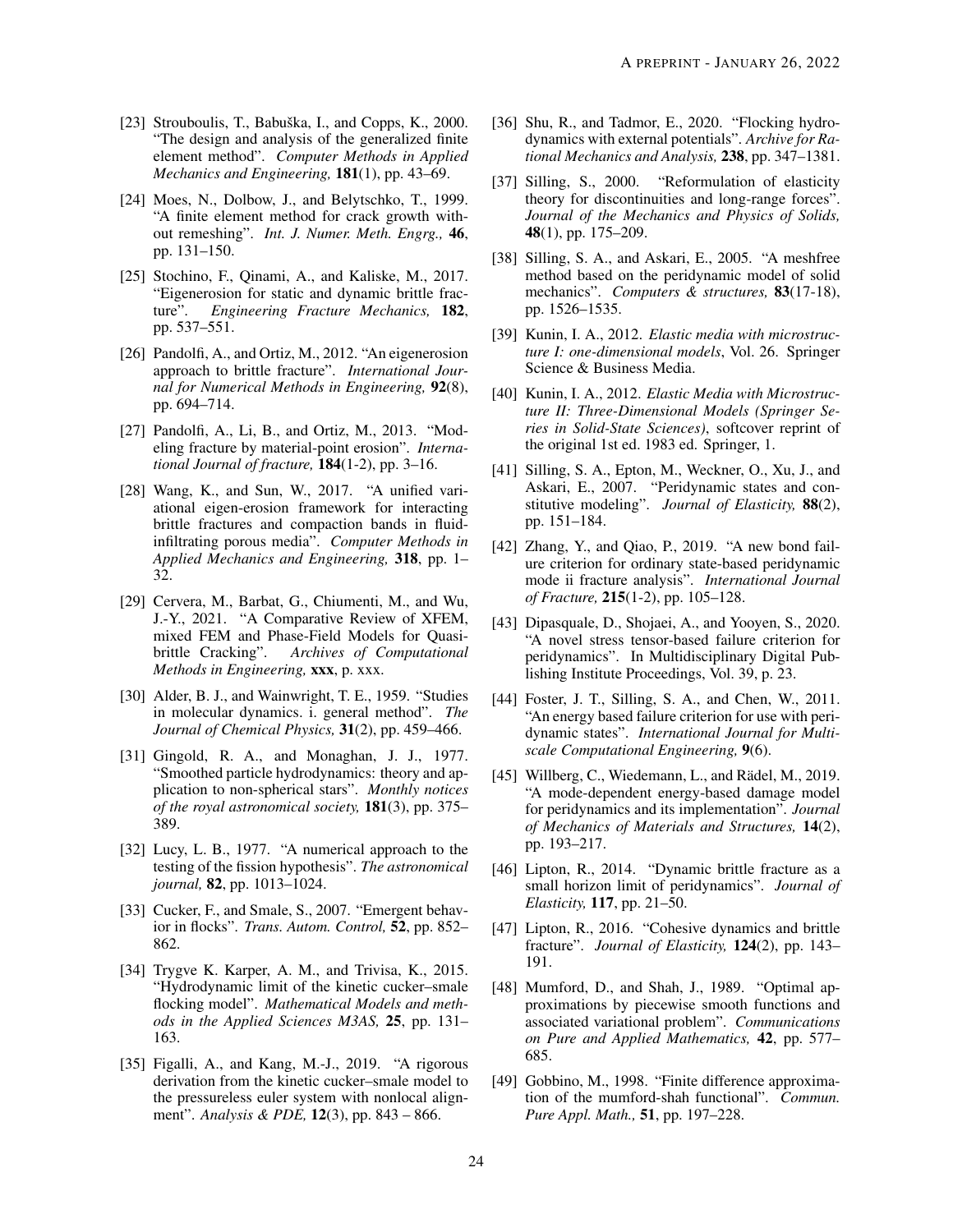- <span id="page-24-1"></span>[50] Zhang, T., and Zhou, X., 2019. "A modified axisymmetric ordinary state-based peridynamics with shear deformation for elastic and fracture problems in brittle solids". *European Journal of Mechanics - A/Solids,* 77, p. 103810.
- [51] Lai, X., Liu, L., Zeleke, M., Liu, Q., and Wang, Z., 2018. "A non-ordinary state-based peridynamics modeling of fractures in quasi-brittle materials". *International Journal of Impact Engineering,* 111, 01.
- <span id="page-24-2"></span>[52] Gao, Y., and Oterkus, S., 2019. "Ordinary statebased peridynamic modelling for fully coupled thermoelastic problems". *Continuum Mechanics and Thermodynamics,* 31(4), pp. 907–937.
- <span id="page-24-3"></span>[53] Rahaman, M. M., Roy, P., Roy, D., and Reddy, J., 2017. "A peridynamic model for plasticity: Microinertia based flow rule, entropy equivalence and localization residuals". *Computer Methods in Applied Mechanics and Engineering,* 327, pp. 369– 391. Advances in Computational Mechanics and Scientific Computation—the Cutting Edge.
- [54] Kružík, M., Mora-Corral, C., and Stefanelli, U., 2018. "Quasistatic elastoplasticity via peridynamics: existence and localization". *Continuum Mechanics and Thermodynamics,* 30(5), Sep, pp. 1155–1184.
- [55] Madenci, E., and Oterkus, S., 2016. "Ordinary state-based peridynamics for plastic deformation according to von mises yield criteria with isotropic hardening". *Journal of the Mechanics and Physics of Solids,* 86, pp. 192–219.
- <span id="page-24-4"></span>[56] Kazemi, S. R., 2020. "Plastic deformation due to high-velocity impact using ordinary state-based peridynamic theory". *International Journal of Impact Engineering,* 137, p. 103470.
- <span id="page-24-5"></span>[57] Oterkus, E., 2010. "Peridynamic theory for modeling three-dimensional damage growth in metallic and composite structures". PhD thesis, The University of Arizona.
- <span id="page-24-6"></span>[58] Silling, S. A., Parks, M. L., Kamm, J. R., Weckner, O., and Rassaian, M., 2017. "Modeling shockwaves and impact phenomena with eulerian peridynamics". *International Journal of Impact Engineering,* 107, pp. 47–57.
- <span id="page-24-7"></span>[59] Weckner, O., and Mohamed, N. A. N., 2013. "Viscoelastic material models in peridynamics". *Applied Mathematics and Computation,* 219(11), pp. 6039–6043.
- [60] Mitchell, J. A., 2011. "A non-local, ordinarystate-basedviscoelasticity model forperidynamics". *SANDIA REPORT,* SAND2011-8064, October.
- [61] Delorme, R., Tabiai, I., Laberge Lebel, L., and Lévesque, M., 2017. "Generalization of the ordinary state-based peridynamic model for isotropic linear viscoelasticity". *Mechanics of*

*Time-Dependent Materials,* 21(4), Nov, pp. 549– 575.

- <span id="page-24-8"></span>[62] Madenci, E., and Oterkus, S., 2017. "Ordinary state-based peridynamics for thermoviscoelastic deformation". *Engineering Fracture Mechanics,* 175, pp. 31–45.
- <span id="page-24-0"></span>[63] Ganzenmueller, G., Hiermaier, S., and May, M., 2013. "Improvements to the prototype micro-brittle linear elasticity model of peridynamics". *Lecture Notes in Computational Science and Engineering,* 100, 12.
- [64] Hu, W., Ha, Y. D., and Bobaru, F., 2011. "Modeling dynamic fracture and damage in a fiberreinforced composite lamina with peridynamics". *International Journal for Multiscale Computational Engineering,* 9(6).
- [65] Hu, W., Ha, Y. D., and Bobaru, F., 2012. "Peridynamic model for dynamic fracture in unidirectional fiber-reinforced composites". *Computer Methods in Applied Mechanics and Engineering,* 217-220, pp. 247–261.
- [66] Kilic, B., and Madenci, E., 2009. "Prediction of crack paths in a quenched glass plate by using peridynamic theory". *International Journal of Fracture,* 156(2), Apr, pp. 165–177.
- [67] Kilic, B., 2008. *Peridynamic Theory for Progressive Failure Prediction in Homogeneous and Heterogeneous Materials*. The University of Arizona.
- <span id="page-24-9"></span>[68] Diehl, P., Lipton, R., and Schweitzer, M., 2016. "Numerical verification of a bond-based softening peridynamic model for small displacements: deducing material parameters from classical linear theory". *Institut fur Numerische Simulation ¨ Preprint,* 1630.
- <span id="page-24-10"></span>[69] Gerstle, W., Sakhavand, N., and Chapman, S., 2010. "Peridynamic and continuum models of reinforced concrete lap splice compared". *Fracture Mechanics of Concrete and Concrete Structures-Recent Advances in Fracture Mechanics of Concrete*.
- [70] Aziz, A., 2014. "Simulation of fracture of concrete using micropolar peridynamics". PhD thesis, The University of New Mexico.
- [71] Silling, S. A., 2019. "Attenuation of waves in a viscoelastic peridynamic medium". *Mathematics and Mechanics of Solids,* 24(11), pp. 3597–3613.
- [72] Hu, Y., and Madenci, E., 2017. "Peridynamics for fatigue life and residual strength prediction of composite laminates". *Composite Structures,* 160, pp. 169–184.
- [73] Askari, E., Xu, J., and Silling, S., 2006. "Peridynamic analysis of damage and failure in composites". In 44th AIAA aerospace sciences meeting and exhibit, p. 88.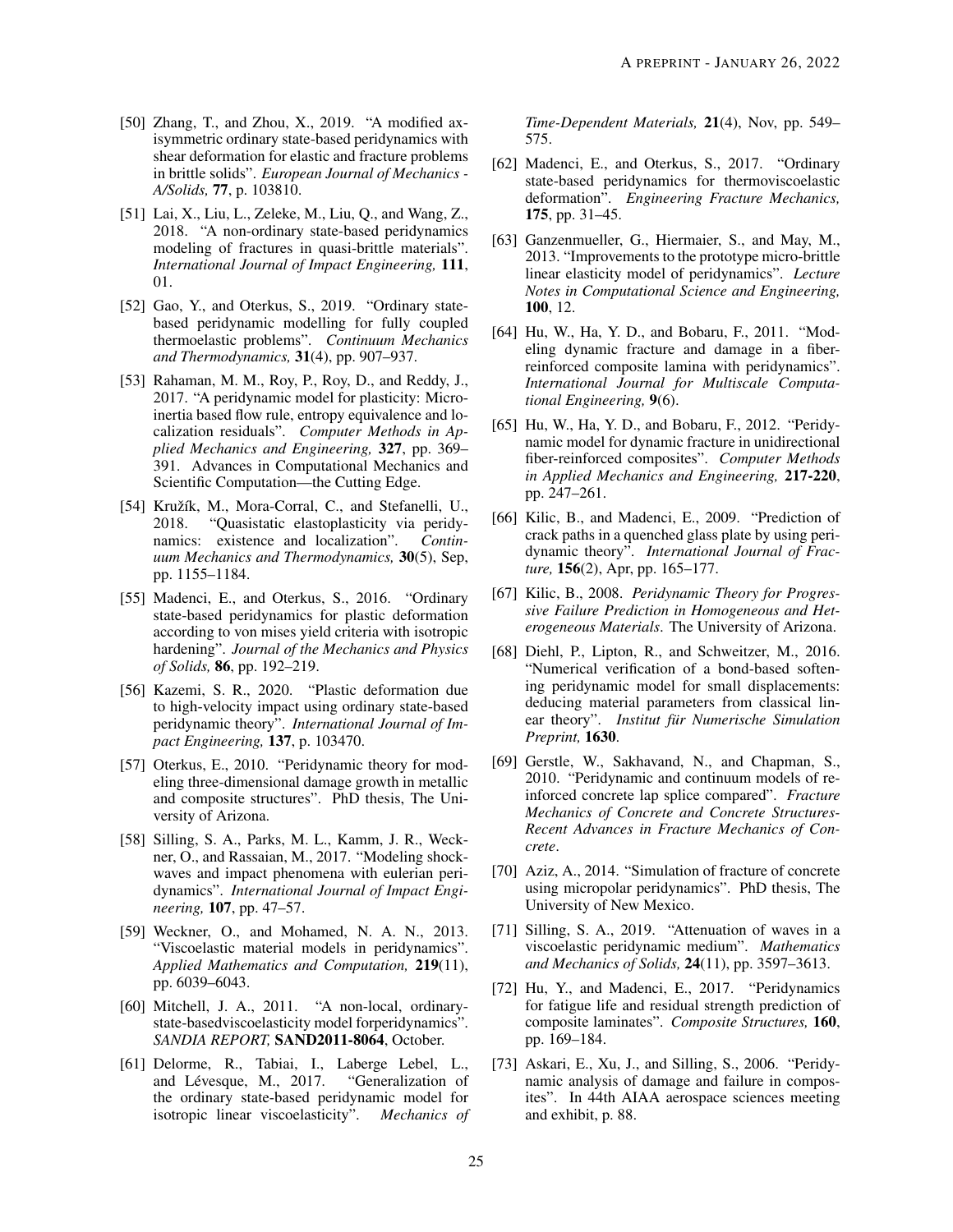- [74] Hu, Y., De Carvalho, N., and Madenci, E., 2015. "Peridynamic modeling of delamination growth in composite laminates". *Composite Structures,* 132, pp. 610–620.
- <span id="page-25-0"></span>[75] Mehrmashhadi, J., Chen, Z., Zhao, J., and Bobaru, F., 2019. "A stochastically homogenized peridynamic model for intraply fracture in fiberreinforced composites". *Composites Science and Technology,* 182, p. 107770.
- <span id="page-25-3"></span>[76] O'Grady, J., and Foster, J., 2014. "Peridynamic plates and flat shells: A non-ordinary, state-based model". *International Journal of Solids and Structures,* 51(25), pp. 4572–4579.
- <span id="page-25-2"></span>[77] Tupek, M., and Radovitzky, R., 2014. "An extended constitutive correspondence formulation of peridynamics based on nonlinear bond-strain measures". *Journal of the Mechanics and Physics of Solids,* 65, pp. 82–92.
- <span id="page-25-4"></span>[78] Yaghoobi, A., Chorzepa, M., Kim, S., et al., 2017. "Mesoscale fracture analysis of multiphase cementitious composites using peridynamics". *Materials,* 10(2), p. 162.
- <span id="page-25-1"></span>[79] Mitchell, J., Silling, S., and Littlewood, D., 2015. "A position-aware linear solid constitutive model for peridynamics". *Journal of Mechanics of Materials and Structures,* 10(5), pp. 539–557.
- <span id="page-25-5"></span>[80] Chen, X., and Gunzburger, M., 2011. "Continuous and discontinuous finite element methods for a peridynamics model of mechanics". *Computer Methods in Applied Mechanics and Engineering,* 200(9-12), pp. 1237–1250.
- <span id="page-25-22"></span>[81] Jha, P. K., and Lipton, R., 2020. "Finite element convergence for state-based peridynamic fracture models". *Communications on Applied Mathematics and Computation,* 2(1), Aug, pp. 93–128.
- <span id="page-25-6"></span>[82] Macek, R. W., and Silling, S. A., 2007. "Peridynamics via finite element analysis". *Finite Elements in Analysis and Design,* 43(15), pp. 1169– 1178.
- <span id="page-25-7"></span>[83] Weckner, O., and Emmrich, E., 2005. "Numerical simulation of the dynamics of a nonlocal, inhomogeneous, infinite bar". *J. Comput. Appl. Mech,* 6(2), pp. 311–319.
- <span id="page-25-8"></span>[84] Parks, M. L., Lehoucq, R. B., Plimpton, S. J., and Silling, S. A., 2008. "Implementing peridynamics within a molecular dynamics code". *Computer Physics Communications,* 179(11), pp. 777–783.
- <span id="page-25-9"></span>[85] Emmrich, E., and Weckner, O., 2007. "The peridynamic equation and its spatial discretisation". *Mathematical Modelling and Analysis,* 12(1), pp. 17–27.
- <span id="page-25-10"></span>[86] Littlewood, D. J., 2015. Roadmap for peridynamic software implementation. Tech. Rep. 2015-9013, Sandia National Laboratories.
- <span id="page-25-11"></span>[87] Parks, M., Littlewood, D., Mitchell, J., and Silling, S., 2012. Peridigm users' guide. Tech. Rep. SAND2012-7800, Sandia National Laboratories.
- <span id="page-25-12"></span>[88] Diehl, P., Jha, P. K., Kaiser, H., Lipton, R., and Lévesque, M., 2020. "An asynchronous and taskbased implementation of peridynamics utilizing hpx—the c++ standard library for parallelism and concurrency". *SN Applied Sciences,* 2(12), Dec, p. 2144.
- <span id="page-25-13"></span>[89] Jha, P. K., and Diehl, P., 2021. "Nlmech: Implementation of finite difference/meshfree discretization of nonlocal fracture models". *Journal of Open Source Software,* 6(65), p. 3020.
- <span id="page-25-14"></span>[90] Heller, T., Diehl, P., Byerly, Z., Biddiscombe, J., and Kaiser, H., 2017. "Hpx–an open source c++ standard library for parallelism and concurrency". *Proceedings of OpenSuCo*, p. 5.
- <span id="page-25-15"></span>[91] Kaiser, H., Diehl, P., Lemoine, A. S., Lelbach, B. A., Amini, P., Berge, A., Biddiscombe, J., Brandt, S. R., Gupta, N., Heller, T., Huck, K., Khatami, Z., Kheirkhahan, A., Reverdell, A., Shirzad, S., Simberg, M., Wagle, B., Wei, W., and Zhang, T., 2020. "Hpx - the c++ standard library for parallelism and concurrency". *Journal of Open Source Software,* 5(53), p. 2352.
- <span id="page-25-16"></span>[92] Boys, B., Dodwell, T. J., Hobbs, M., and Girolami, M., 2021. "Peripy–a high performance opencl peridynamics package". *arXiv preprint arXiv:2105.04150*.
- <span id="page-25-17"></span>[93] Mossaiby, F., Shojaei, A., Zaccariotto, M., and Galvanetto, U., 2017. "Opencl implementation of a high performance 3d peridynamic model on graphics accelerators". *Computers & Mathematics with Applications,* 74(8), pp. 1856–1870.
- [94] Diehl, P., 2012. "Implementierung eines Peridynamik-Verfahrens auf GPU". Diplomarbeit, Institute of Parallel and Distributed Systems, University of Stuttgart.
- <span id="page-25-18"></span>[95] Diehl, P., and Schweitzer, M. A., 2015. "Efficient neighbor search for particle methods on gpus". In *Meshfree Methods for Partial Differential Equations VII*. Springer, pp. 81–95.
- <span id="page-25-19"></span>[96] Ren, B., Wu, C., and Askari, E., 2017. "A 3d discontinuous galerkin finite element method with the bond-based peridynamics model for dynamic brittle failure analysis". *International Journal of Impact Engineering,* 99, pp. 14–25.
- <span id="page-25-20"></span>[97] Silling, S., 2001. "Peridynamic modeling of the kalthoff–winkler experiment". *Submission for the*.
- <span id="page-25-21"></span>[98] Emmrich, E., Weckner, O., et al., 2007. "On the well-posedness of the linear peridynamic model and its convergence towards the navier equation of linear elasticity". *Communications in Mathematical Sciences,* 5(4), pp. 851–864.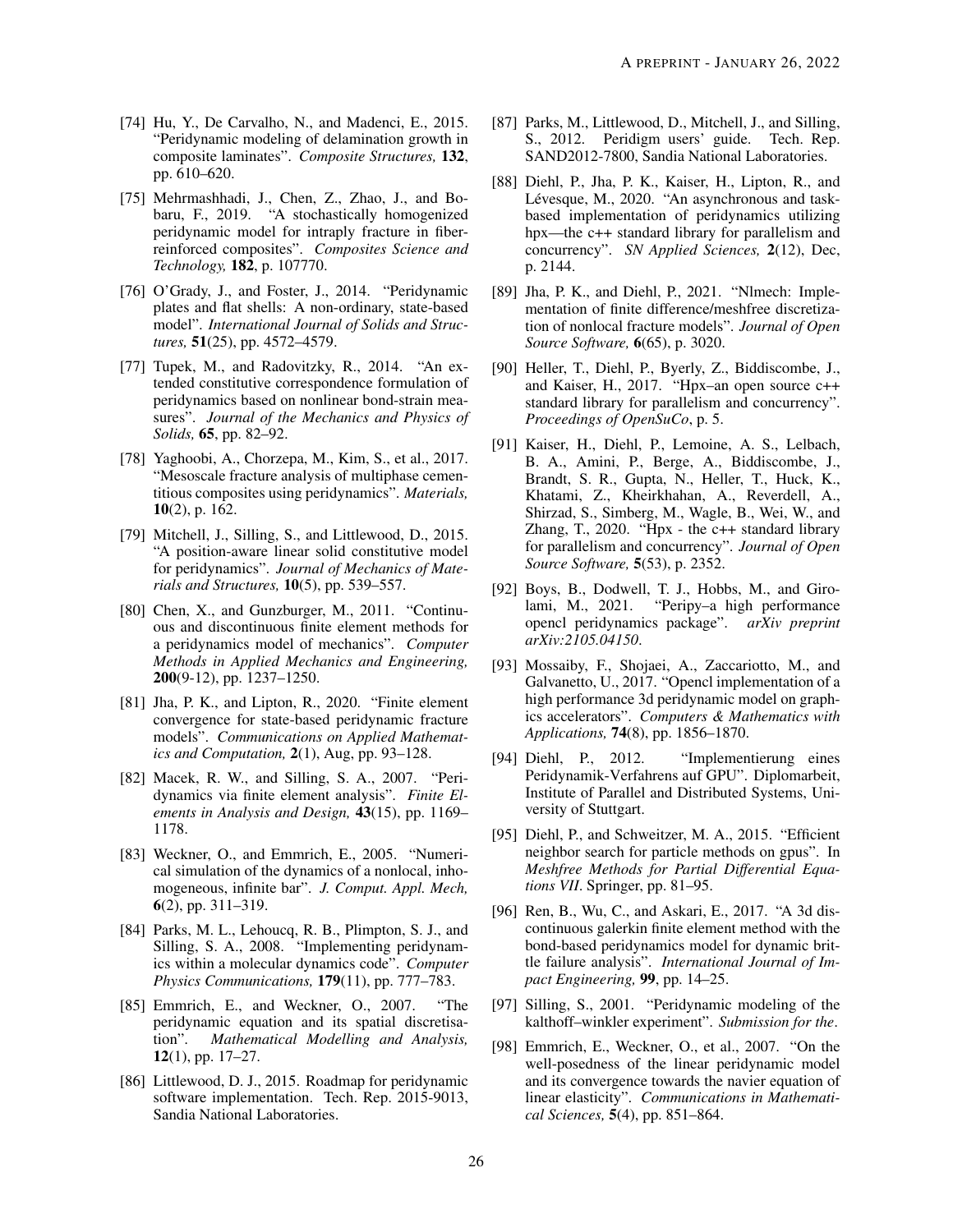- [99] Du, O., and Zhou, K., 2011. "Mathematical analysis for the peridynamic nonlocal continuum theory". *ESAIM: Mathematical Modelling and Numerical Analysis,* 45(2), pp. 217–234.
- [100] Erbay, H. A., Erkip, A., and Muslu, G. M., 2012. "The cauchy problem for a one-dimensional nonlinear elastic peridynamic model". *Journal of Differential Equations,* 252(8), pp. 4392–4409.
- [101] Du, Q., Kamm, J. R., Lehoucq, R. B., and Parks, M. L., 2012. "A new approach for a nonlocal, nonlinear conservation law". *SIAM Journal on Applied Mathematics,* 72(1), pp. 464–487.
- [102] Emmrich, E., and Puhst, D., 2013. "Wellposedness of the peridynamic model with lipschitz continuous pairwise force function". *Communications in Mathematical Sciences,* 11(4), pp. 1039– 1049.
- [103] Bellido, J. C., and Mora-Corral, C., 2014. "Existence for nonlocal variational problems in peridynamics". *SIAM Journal on Mathematical Analysis,* 46(1), pp. 890–916.
- [104] Mengesha, T., and Du, Q., 2015. "On the variational limit of a class of nonlocal functionals related to peridynamics". *Nonlinearity,* 28(11), p. 3999.
- [105] Aksoylu, B., and Parks, M. L., 2011. "Variational theory and domain decomposition for nonlocal problems". *Applied Mathematics and Computation,* 217(14), pp. 6498–6515.
- [106] Du, Q., Gunzburger, M., Lehoucq, R. B., and Zhou, K., 2012. "Analysis and approximation of nonlocal diffusion problems with volume constraints". *SIAM review,* 54(4), pp. 667–696.
- [107] Du, Q., Gunzburger, M., Lehoucq, R., and Zhou, K., 2013. "Analysis of the volume-constrained peridynamic navier equation of linear elasticity". *Journal of Elasticity,* 113(2), pp. 193–217.
- [108] Du, Q., Gunzburger, M., Lehoucq, R. B., and Zhou, K., 2013. "A nonlocal vector calculus, nonlocal volume-constrained problems, and nonlocal balance laws". *Mathematical Models and Methods in Applied Sciences,* 23(03), pp. 493–540.
- [109] Seleson, P., Du, Q., and Parks, M. L., 2016. "On the consistency between nearest-neighbor peridynamic discretizations and discretized classical elasticity models". *Computer Methods in Applied Mechanics and Engineering,* 311, pp. 698–722.
- <span id="page-26-12"></span>[110] Ganzenmüller, G. C., Hiermaier, S., and May, M., 2015. "On the similarity of meshless discretizations of peridynamics and smooth-particle hydrodynamics". *Computers & Structures,* 150, pp. 71– 78.
- <span id="page-26-9"></span>[111] Du, O., and Tian, X., 2015. "Robust discretization of nonlocal models related to peridynamics". In *Meshfree methods for partial differential equations VII*. Springer, pp. 97–113.
- <span id="page-26-10"></span>[112] Zhou, K., and Du, O., 2010. "Mathematical and numerical analysis of linear peridynamic models with nonlocal boundary conditions". *SIAM Journal on Numerical Analysis,* 48(5), pp. 1759–1780.
- <span id="page-26-14"></span>[113] Tian, X., and Du, Q., 2013. "Analysis and comparison of different approximations to nonlocal diffusion and linear peridynamic equations". *SIAM Journal on Numerical Analysis,* 51(6), pp. 3458– 3482.
- <span id="page-26-11"></span>[114] Tian, X., and Du, Q., 2014. "Asymptotically compatible schemes and applications to robust discretization of nonlocal models". *SIAM Journal on Numerical Analysis,* 52(4), pp. 1641–1665.
- <span id="page-26-13"></span>[115] Diehl, P., Franzelin, F., Pflüger, D., and Ganzenmüller, G. C., 2016. "Bond-based peridynamics: a quantitative study of mode i crack opening". *International Journal of Fracture,* 201(2), pp. 157–170.
- <span id="page-26-0"></span>[116] Franzelin, F., Diehl, P., and Pflüger, D., 2015. "Non-intrusive uncertainty quantification with sparse grids for multivariate peridynamic simulations". In *Meshfree Methods for Partial Differential Equations VII*. Springer, pp. 115–143.
- <span id="page-26-1"></span>[117] Jha, P. K., and Lipton, R., 2018. *Well-Posed Nonlinear Nonlocal Fracture Models Associated with Double-Well Potentials*. Springer International Publishing, pp. 1–40.
- <span id="page-26-2"></span>[118] Emmrich, E., and Puhst, D., 2016. "A short note on modelling damage in peridynamics". *Journal of Elasticity,* 123, pp. 245–252.
- <span id="page-26-3"></span>[119] Du, Q., Tao, Y., and Tian, X., 2017. "A peridynamic model of fracture mechanics with bondbreaking". *Journal of Elasticity,* 132, pp. 197–218.
- <span id="page-26-4"></span>[120] Lipton, R., Said, E., and Jha, P., 2018. "Free damage propagation with memory". *Journal of Elasticity,* 133(2), pp. 129–153.
- <span id="page-26-5"></span>[121] Jha, P. K., and Lipton, R., 2018. "Numerical analysis of nonlocal fracture models in holder space". *SIAM Journal on Numerical Analysis,* 56(2), pp. 906–941.
- <span id="page-26-6"></span>[122] Jha, P. K., and Lipton, R., 2019. "Numerical convergence of finite difference approximations for state based peridynamic fracture models". *Computer Methods in Applied Mechanics and Engineering,* 351, pp. 184–225.
- <span id="page-26-7"></span>[123] Jha, P. K., and Lipton, R., 2021. "Finite element approximation of nonlocal dynamic fracture models". *Discrete & Continuous Dynamical Systems - B,* 26(3), pp. 1675–1710.
- <span id="page-26-8"></span>[124] Lipton, R. P., Lehoucq, R. B., and Jha, P. K., 2019. "Complex fracture nucleation and evolution with nonlocal elastodynamics". *Journal of Peridynamics and Nonlocal Modeling,* 1(2), pp. 122–130.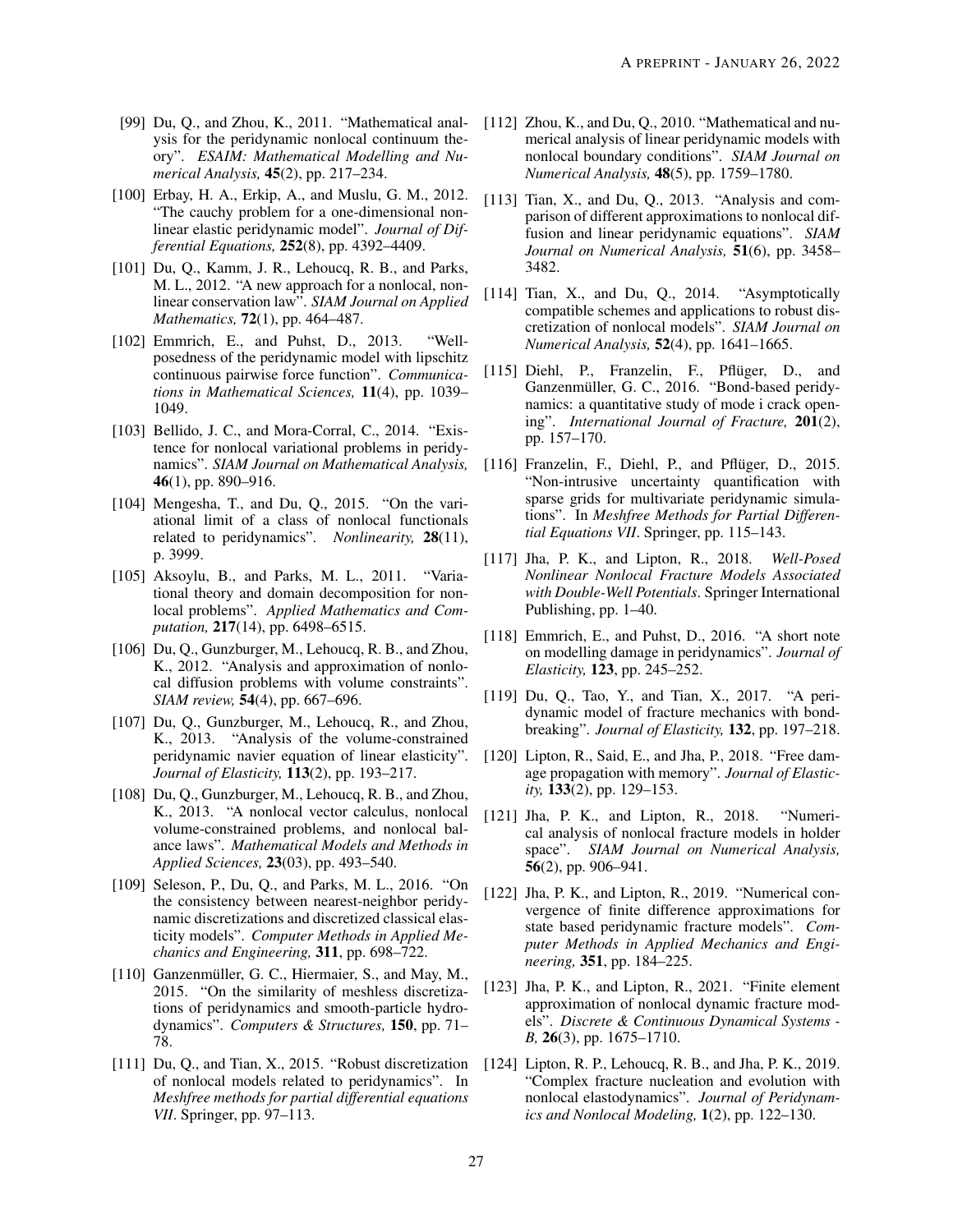- <span id="page-27-0"></span>[125] Lipton, R. P., and Jha, P. K., 2021. "Nonlocal elastodynamics and fracture". *Nonlinear Differential Equations and Applications*.
- <span id="page-27-1"></span>[126] DalMaso, G., and Toader, R., 2019. "On the cauchy problem for the wave equation on timedependent domains". *Journal of Differential Equations,* 266(6), pp. 3209–3246.
- <span id="page-27-2"></span>[127] Trask, N., You, H., Yu, Y., and Parks, M. L., 2007. "An asymptotically compatible meshfree quadrature rule for nonlocal problems with applications to peridynamics". *Computer Methods in Applied Mechanics and Engineering,* 343, pp. 151–165.
- <span id="page-27-3"></span>[128] Jha, P. K., and Lipton, R., 2020. "Kinetic relations and local energy balance for LEFM from a nonlocal peridynamic model". *International Journal of Fracture,* 226(1), pp. 81–95.
- <span id="page-27-5"></span>[129] Diehl, P., 2017. "Modeling and simulation of cracks and fractures with peridynamics in brittle materials". PhD thesis, University of Bonn, Germany.
- <span id="page-27-4"></span>[130] Seleson, P., Parks, M. L., Gunzburger, M., and Lehoucq, R. B., 2009. "Peridynamics as an upscaling of molecular dynamics". *Multiscale Modeling & Simulation,* 8(1), pp. 204–227.
- <span id="page-27-6"></span>[131] Bessa, M., Foster, J., Belytschko, T., and Liu, W. K., 2014. "A meshfree unification: reproducing kernel peridynamics". *Computational Mechanics,* 53(6), pp. 1251–1264.
- <span id="page-27-7"></span>[132] Bode, T., Weißenfels, C., and Wriggers, P., 2020. "Peridynamic petrov–galerkin method: a generalization of the peridynamic theory of correspondence materials". *Computer Methods in Applied Mechanics and Engineering,* 358, p. 112636.
- <span id="page-27-8"></span>[133] Hillman, M., Pasetto, M., and Zhou, G., 2020. "Generalized reproducing kernel peridynamics: unification of local and non-local meshfree methods, non-local derivative operations, and an arbitrary-order state-based peridynamic formulation". *Computational Particle Mechanics,* 7(2), pp. 435–469.
- <span id="page-27-9"></span>[134] Madenci, E., Barut, A., and Futch, M., 2016. "Peridynamic differential operator and its applications". *Computer Methods in Applied Mechanics and Engineering,* 304, pp. 408–451.
- <span id="page-27-10"></span>[135] Shojaei, A., Galvanetto, U., Rabczuk, T., Jenabi, A., and Zaccariotto, M., 2019. "A generalized finite difference method based on the peridynamic differential operator for the solution of problems in bounded and unbounded domains". *Computer Methods in Applied Mechanics and Engineering,* 343, pp. 100–126.
- <span id="page-27-11"></span>[136] Ahrens, J., Geveci, B., and Law, C., 2005. "Paraview: An end-user tool for large data visualization". *The visualization handbook,* 717.
- <span id="page-27-12"></span>[137] Childs, H., Brugger, E., Whitlock, B., Meredith, J., Ahern, S., Pugmire, D., Biagas, K., Miller, M., Harrison, C., Weber, G. H., Krishnan, H., Fogal, T., Sanderson, A., Garth, C., Bethel, E. W., Camp, D., Rübel, O., Durant, M., Favre, J. M., and Navrátil, P., 2012. "VisIt: An End-User Tool For Visualizing and Analyzing Very Large Data". In *High Performance Visualization–Enabling Extreme-Scale Scientific Insight*. Open Access Publications from the University of California, Oct, pp. 357–372.
- <span id="page-27-13"></span>[138] Levine, J. A., Bargteil, A. W., Corsi, C., Tessendorf, J., and Geist, R., 2014. "A peridynamic perspective on spring-mass fracture". In Proceedings of the ACM SIGGRAPH/Eurographics Symposium on Computer Animation, Eurographics Association, pp. 47–55.
- <span id="page-27-14"></span>[139] Chen, W., Zhu, F., Zhao, J., Li, S., and Wang, G., 2018. "Peridynamics-based fracture animation for elastoplastic solids". In Computer Graphics Forum, Vol. 37, Wiley Online Library, pp. 112–124.
- <span id="page-27-15"></span>[140] Xu, L., He, X., Chen, W., Li, S., and Wang, G., 2018. "Reformulating hyperelastic materials with peridynamic modeling". In Computer Graphics Forum, Vol. 37, Wiley Online Library, pp. 121–130.
- <span id="page-27-16"></span>[141] Diehl, P., Bußler, M., Pflüger, D., Frey, S., Ertl, T., Sadlo, F., and Schweitzer, M. A., 2017. "Extraction of fragments and waves after impact damage in particle-based simulations". In *Meshfree Methods for Partial Differential Equations VIII*. Springer, pp. 17–34.
- <span id="page-27-17"></span>[142] Littlewood, D., Silling, S., and Demmie, P., 2016. "Identification of fragments in a meshfree peridynamic simulation". In ASME 2016 International Mechanical Engineering Congress and Exposition, American Society of Mechanical Engineers, pp. V009T12A071–V009T12A071.
- <span id="page-27-18"></span>[143] Bussler, M., Diehl, P., Pflüger, D., Frey, S., Sadlo, F., Ertl, T., and Schweitzer, M. A., 2017. "Visualization of fracture progression in peridynamics". *Computers & Graphics,* 67, pp. 45–57.
- <span id="page-27-19"></span>[144] Francfort, G., and Marigo, J.-J., 1998. "Revisiting brittle fracture as an energy minimization problem". *Journal of the Mechanics and Physics of Solids,* 46(8), pp. 1319–1342.
- <span id="page-27-20"></span>[145] Aranson, I., Kalatsky, V., and Vinokur, V., 2000. "Continuum field description of crack propagation". *Physical review letters,* 85(1), p. 118.
- <span id="page-27-21"></span>[146] Bourdin, B., Francfort, G. A., and Marigo, J.-J., 2000. "Numerical experiments in revisited brittle fracture". *Journal of the Mechanics and Physics of Solids,* 48(4), pp. 797–826.
- <span id="page-27-22"></span>[147] Francfort, G. A., and Larsen, C. J., 2003. "Existence and convergence for quasi-static evolution in brittle fracture". *Communications on Pure and Applied Mathematics,* 56(10), pp. 1465–1500.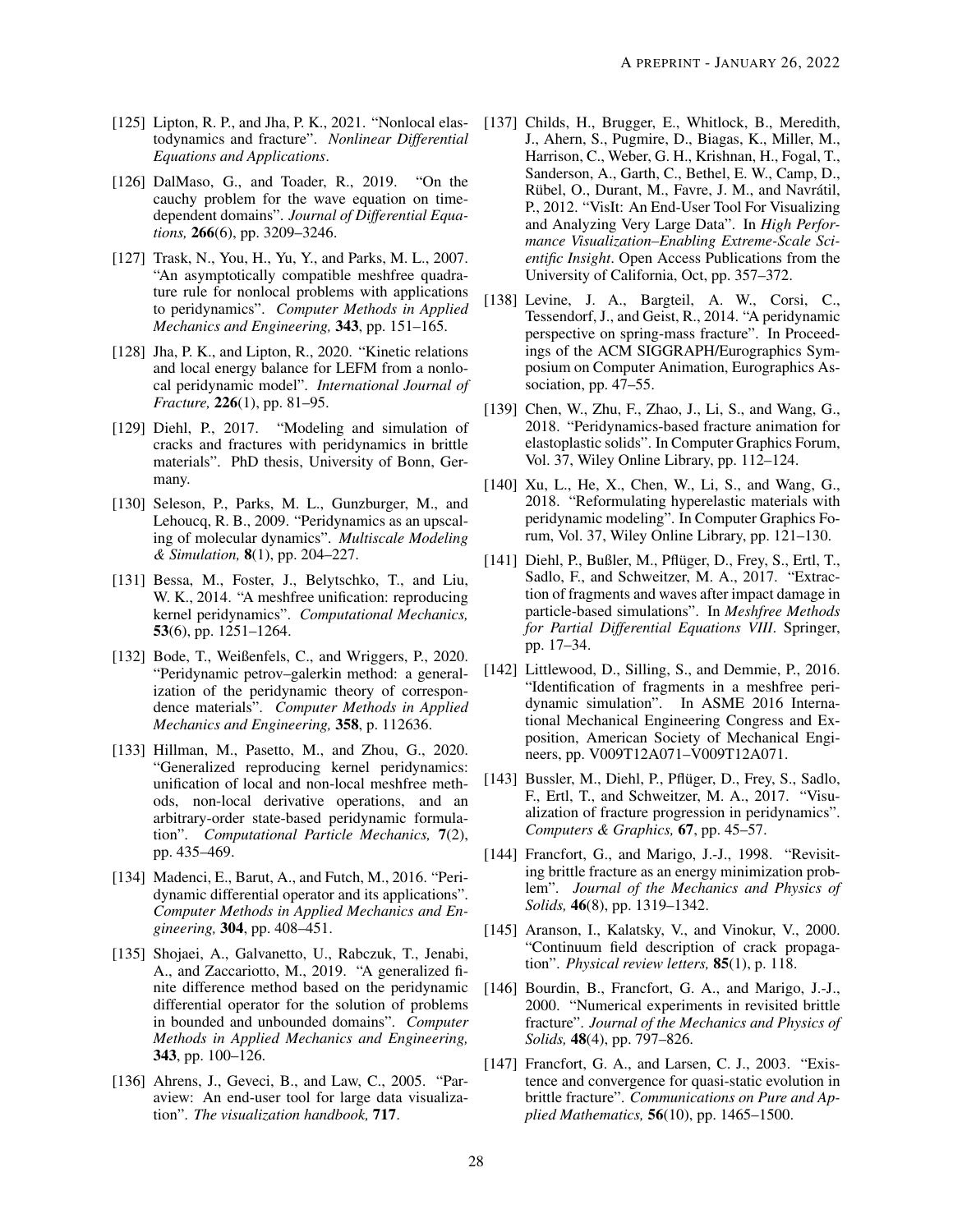- 2005. "Quasistatic crack growth in nonlinear elasticity". *Arch. Ration. Mech. Anal.,* 176, pp. 165– 225.
- <span id="page-28-14"></span><span id="page-28-1"></span>[149] Ambrosio, L., and Tortorelli, V., 1990. "Approximation of functionals depending on jumps by elliptic functionals via γ-convergence". *Comm. Pure Appl. Math.,* 43, pp. 999–1036.
- <span id="page-28-15"></span><span id="page-28-2"></span>[150] Ambrosio, L., and Tortorelli, V., 1992. "On the approximation of free discontinuity problems". *Boll. Un. Mat. Ital. B,* 6, pp. 105–123.
- <span id="page-28-16"></span><span id="page-28-3"></span>[151] Miehe, C., Welschinger, F., and Hofacker, M., 2010. "Thermodynamically consistent phase-field models of fracture: Variational principles and multi-field fe implementations". *International Journal for Numerical Methods in Engineering,* 83(10), pp. 1273–1311.
- <span id="page-28-17"></span><span id="page-28-4"></span>[152] Bourdin, B., Marigo, J.-J., Maurini, C., and Sicsic, P., 2014. "Morphogenesis and propagation of complex cracks induced by thermal shocks". *Physical review letters,* 112(1), p. 014301.
- <span id="page-28-18"></span><span id="page-28-5"></span>[153] Wu, J.-Y., 2017. "A unified phase-field theory for the mechanics of damage and quasi-brittle failure". *Journal of the Mechanics and Physics of Solids,* 103, pp. 72–99.
- <span id="page-28-19"></span><span id="page-28-6"></span>[154] Kuhn, C., and Müller, R., 2008. "A phase field model for fracture". *PAMM,* 8(1), pp. 10223– 10224.
- <span id="page-28-20"></span><span id="page-28-7"></span>[155] Kuhn, C., and Müller, R.,  $2010$ . "A continuum phase field model for fracture". *Engineering Fracture Mechanics,* 77(18), pp. 3625–3634.
- <span id="page-28-8"></span>[156] Pham, K., and Marigo, J.-J., 2010. "Approche variationnelle de l'endommagement : I. les concepts fondamentaux". *Comptes Rendus Mecanique, ´* 338(4), pp. 191–198.
- <span id="page-28-21"></span><span id="page-28-9"></span>[157] Pham, K., and Marigo, J.-J., 2010. "Approche variationnelle de l'endommagement : Ii. les modeles ` a gradient". ` *Comptes Rendus Mecanique, ´* 338(4), pp. 199–206.
- <span id="page-28-22"></span><span id="page-28-10"></span>[158] Borden, M. J., Verhoosel, C. V., Scott, M. A., Hughes, T. J. R., and Landis, C. M., 2012. "A phase-field description of dynamic brittle fracture". *Comput. Meth. Appl. Mech. Engrg.,* 217, pp. 77– 95.
- <span id="page-28-23"></span><span id="page-28-11"></span>[159] Sargado, J. M., Keilegavlen, E., Berre, I., and Nordbotten, J. M., 2018. "High-accuracy phasefield models for brittle fracture based on a new family of degradation functions". *Journal of the Mechanics and Physics of Solids,* 111, pp. 458–489.
- <span id="page-28-24"></span><span id="page-28-12"></span>[160] Arriaga, M., and Waisman, H., 2018. "Multidimensional stability analysis of the phase-field method for fracture with a general degradation function and energy split". *Comput. Mech.,* 61, pp. 181–205.
- <span id="page-28-13"></span><span id="page-28-0"></span>[148] dal Maso, G., Francfort, G. A., and Toader, R., [161] Braides, A., 1998. *Approximation of freediscontinuity problems*. Springer Science & Business Media.
	- [162] Pham, K., Ravi-Chandar, K., and Landis, C., 2017. "Experimental validation of a phase-field model for fracture". *International Journal of Fracture,* 205(1), pp. 83–101.
	- [163] Egger, A., Pillai, U., Agathos, K., Kakouris, E., Chatzi, E., Aschroft, I. A., and Triantafyllou, S. P., 2019. "Discrete and phase field methods for linear elastic fracture mechanics: a comparative study and state-of-the-art review". *Applied Sciences,* 9(12), p. 2436.
	- [164] Neitzel, I., Wick, T., and Wollner, W., 2017. "An optimal control problem governed by a regularized phase-field fracture propagation model". *SIAM Journal on Control and Optimization,* 55(4), pp. 2271–2288.
	- [165] Mikelić, A., Wheeler, M. F., and Wick, T., 2015. "A quasi-static phase-field approach to pressurized fractures". *Nonlinearity,* 28(5), pp. 1371–1399.
	- [166] Osher, S., and Sethian, J., 1988. "Fronts propagating with curvature-dependent speed: algorithms based on Hamiltonian-Jacobi formulations". *J. Comput. Phys.,* 79(1), pp. 12–49.
	- [167] Lee, S., Wheeler, M. F., and Wick, T., 2017. "Iterative coupling of flow, geomechanics and adaptive phase-field fracture including level-set crack width approaches". *Journal of Computational and Applied Mathematics,* 314, pp. 40 – 60.
	- [168] Wheeler, M. F., Wick, T., and Lee, S., 2020. "IPACS: Integrated Phase-Field Advanced Crack Propagation Simulator. An adaptive, parallel, physics-based-discretization phase-field framework for fracture propagation in porous media". *Computer Methods in Applied Mechanics and Engineering,* 367, p. 113124.
	- [169] dal Maso, G., and Toader, R., 2002. "A model for the quasistatic growth of brittle fractures: existence and approximation results". *Arch. Ration. Mech. Anal.,* 162, pp. 101–135.
	- [170] Hill, R., 1958. "A general theory of uniqueness and stability in elastic-plastic solids". *Journal of the Mechanics and Physics of Solids,* 6(3), pp. 236– 249.
	- [171] Gerasimov, T., Römer, U., Vondřejc, J., Matthies, H. G., and De Lorenzis, L., 2020. "Stochastic phase-field modeling of brittle fracture: Computing multiple crack patterns and their probabilities". *Computer Methods in Applied Mechanics and Engineering,* 372, p. 113353.
	- [172] Larsen, C. J., Ortner, C., and Süli, E., 2010. "Existence of solutions to a regularized model of dynamic fracture". *Mathematical Models and Methods in Applied Sciences,* 20(07), pp. 1021–1048.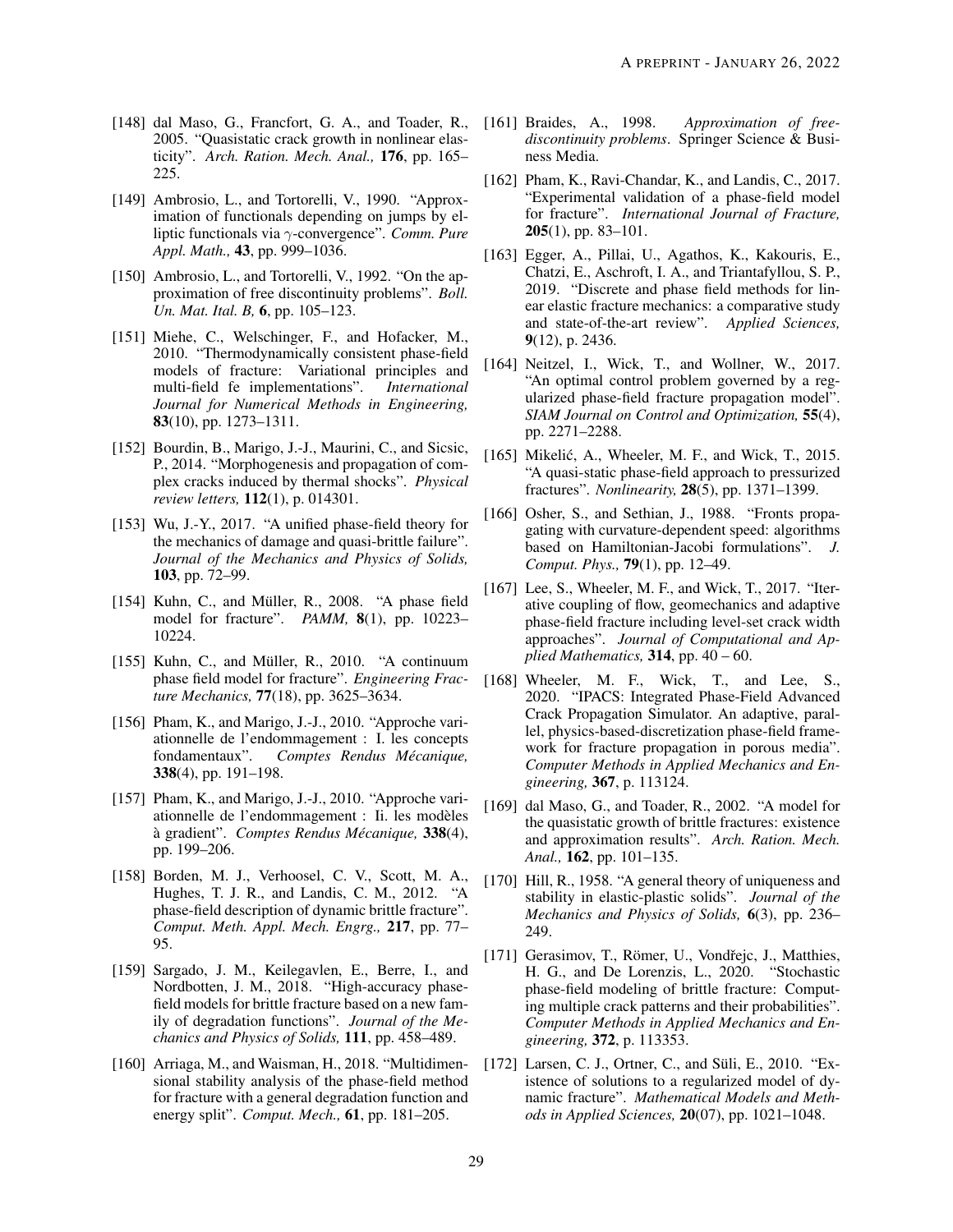- M., 2008. "Crack initiation in brittle materials". *Arch. Ration. Mech. Anal.,* 188, pp. 309–349.
- <span id="page-29-14"></span><span id="page-29-1"></span>[174] van Goethem, N., and Novotny, A., 2010. "Crack nucleation sensitivity analysis". *Math. Methods Appl. Sci.,* 33(16).
- <span id="page-29-15"></span><span id="page-29-2"></span>[175] Kumar, A., Bourdin, B., Francfort, G., and Lopez-Pamies, O., 2020. "Revisiting nucleation in the phase-field approach to brittle fracture". *Journal of the Mechanics and Physics of Solids,* 142, p. 104027.
- <span id="page-29-3"></span>[176] de Lorenzis, L., and Maurini, C., 2021. "Nucleation under multi-axial loading in variational phase-field models of brittle fracture". *International Journal of Fracture*.
- <span id="page-29-4"></span>[177] Chambolle, A., Francfort, G., and Marigo, J.-J., 2009. "When and how do cracks propagate?". *Journal of the Mechanics and Physics of Solids,* 57(9), pp. 1614–1622.
- <span id="page-29-5"></span>[178] Mielke, A., 2005. *Evolution of rate-independent systems*. Elsevier/North-Holland, pp. 461–559.
- <span id="page-29-6"></span>[179] Pham, K., Amor, H., Marigo, J.-J., and Maurini, C., 2011. "Gradient damage models and their use to approximate brittle fracture". *International Journal of Damage Mechanics,* 20(4), pp. 618–652.
- <span id="page-29-18"></span><span id="page-29-7"></span>[180] Pham, K., Marigo, J.-J., and Maurini, C., 2011. "The issues of the uniqueness and the stability of the homogeneous response in uniaxial tests with gradient damage models". *Journal of the Mechanics and Physics of Solids,* 59(6), pp. 1163–1190.
- <span id="page-29-8"></span>[181] Pham, K., and Marigo, J., 2013. "From the onset of damage to rupture: construction of responses with damage localization for a general class of gradient damage models". *Continuum Mech. Thermodyn.,* 25, p. 147–171.
- <span id="page-29-9"></span>[182] Nguyen, Q., 1987. "Bifurcation and postbifurcation analysis in plasticity and brittle fracture". *J. Mech. Phys. Solids,* 35, pp. 303–324.
- <span id="page-29-16"></span><span id="page-29-10"></span>[183] Nguyen, Q., 2000. *Stability and Nonlinear Solid Mechanics*. Wiley & Son, London.
- <span id="page-29-11"></span>[184] Benallal, A., and Marigo, J.-J., 2006. "Bifurcation" and stability issues in gradient theories with softening". *Modelling and Simulation in Materials Science and Engineering,* 15(1), dec, pp. S283–S295.
- <span id="page-29-17"></span><span id="page-29-12"></span>[185] de Borst, R., and Verhoosel, C. V., 2016. "Gradient damage vs phase-field approaches for fracture: Similarities and differences". *Computer Methods in Applied Mechanics and Engineering,* 312, pp. 78–94. Phase Field Approaches to Fracture.
- <span id="page-29-20"></span><span id="page-29-13"></span>[186] Miehe, C., Hofacker, M., and Welschinger, F., 2010. "A phase field model for rate-independent crack propagation: Robust algorithmic implementation based on operator splits". *Computer Methods in Applied Mechanics and Engineering,* 199(45- 48), pp. 2765–2778.
- <span id="page-29-19"></span><span id="page-29-0"></span>[173] Chambolle, A., Giacomini, A., and Ponsiglione, [187] Burke, S., Ortner, C., and Süli, E., 2010. "An adaptive finite element approximation of a variational model of brittle fracture". *SIAM J. Numer. Anal.,* 48(3), pp. 980–1012.
	- [188] Salman, O., and Truskinovsky, L., 2021. "Delocalizing brittle fracture". *Journal of the Mechanics and Physics of Solids,* 154, p. 104517.
	- [189] Caputo, M., and Fabrizio, M., 2015. "Damage and fatigue described by a fractional derivative model". *Journal of Computational Physics,* 293, pp. 400– 408.
	- [190] Amendola, G., Fabrizio, M., and Golden, J., 2016. "Thermomechanics of damage and fatigue by a phase field model". *Journal of Thermal Stresses,* 39(5), pp. 487–499.
	- [191] Boldrini, J., de Moraes, E. B., Chiarelli, L., Fumes, F., and Bittencourt, M., 2016. "A non-isothermal thermodynamically consistent phase field framework for structural damage and fatigue". *Computer Methods in Applied Mechanics and Engineering,* 312, pp. 395–427.
	- [192] Alessi, R., Vidoli, S., and De Lorenzis, L., 2018. "A phenomenological approach to fatigue with a variational phase-field model: The onedimensional case". *Engineering Fracture Mechanics,* 190, pp. 53–73.
	- [193] Seiler, M., Hantschke, P., Brosius, A., and Kästner, M., 2018. "A numerically efficient phase-field model for fatigue fracture–1d analysis". *PAMM,* 18(1), p. e201800207.
	- [194] Mesgarnejad, A., Imanian, A., and Karma, A., 2019. "Phase-field models for fatigue crack growth". *Theoretical and Applied Fracture Mechanics,* 103, p. 102282.
	- [195] Seleš, K., Aldakheel, F., Tonković, Z., Sorić, J., and Wriggers, P., 2021. "A general phase-field model for fatigue failure in brittle and ductile solids". *Comput. Mech.,* 67, pp. 1431–1452.
	- [196] Carrara, P., Ambati, M., Alessi, R., and De Lorenzis, L., 2020. "A framework to model the fatigue behavior of brittle materials based on a variational phase-field approach". *Computer Methods in Applied Mechanics and Engineering,* 361, p. 112731.
	- [197] Miehe, C., Schaenzel, L.-M., and Ulmer, H., 2015. "Phase field modeling of fracture in multi-physics problems. part i. balance of crack surface and failure criteria for brittle crack propagation in thermoelastic solids". *Computer Methods in Applied Mechanics and Engineering,* 294, pp. 449–485.
	- [198] Schlüter, A., Kuhn, C., and Müller, R., 2017. "Simulation of laser-induced controlled fracturing utilizing a phase field model". *Journal of Computing and Information Science in Engineering,* 17(2), p. 021001.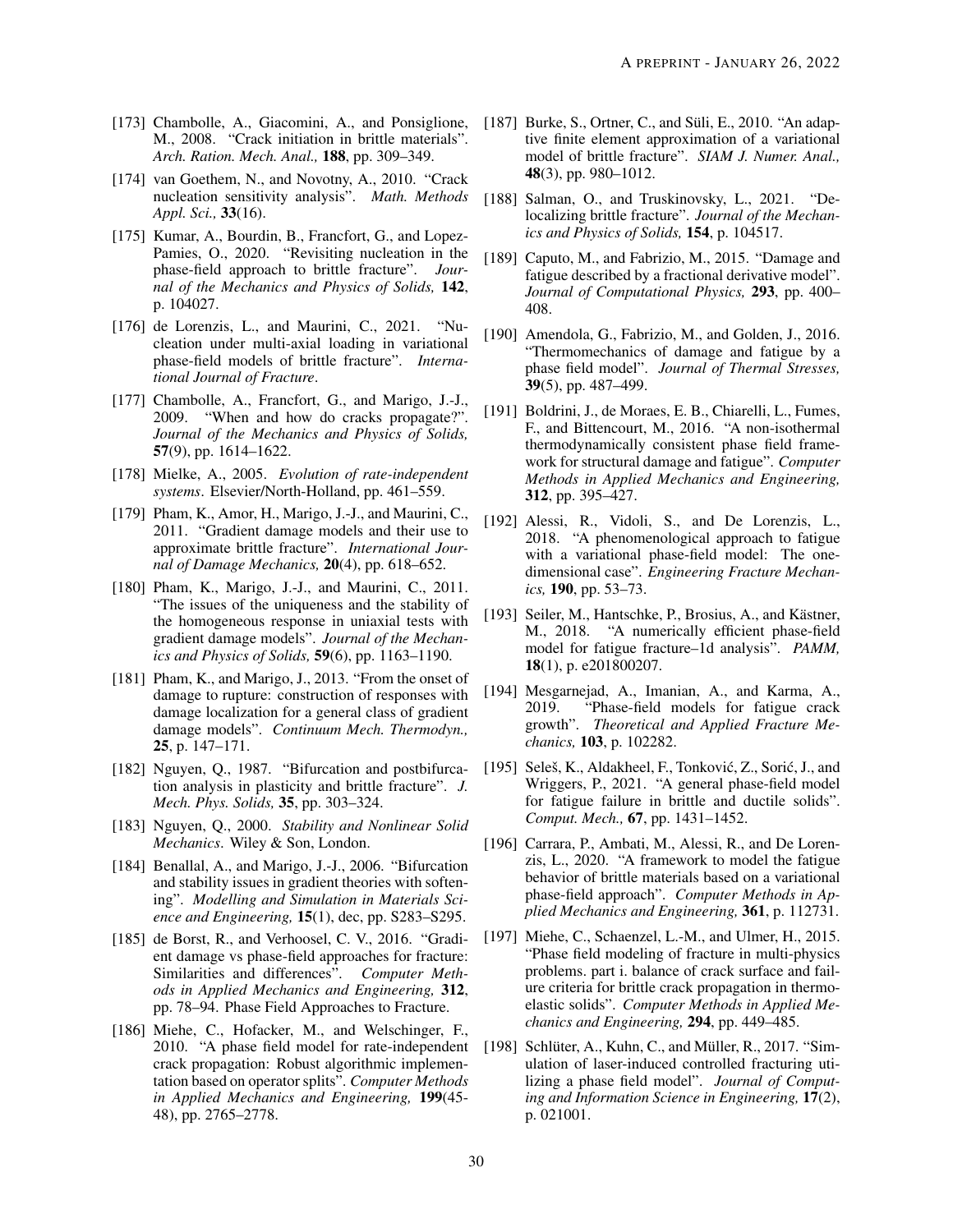- <span id="page-30-8"></span>[199] Miehe, C., Hofacker, M., Schänzel, L.-M., and Aldakheel, F., 2015. "Phase field modeling of fracture in multi-physics problems. part ii. coupled brittleto-ductile failure criteria and crack propagation in thermo-elastic–plastic solids". *Computer Methods in Applied Mechanics and Engineering,* 294, pp. 486–522.
- [200] Radszuweit, M., and Kraus, C., 2017. "Modeling and simulation of non-isothermal rate-dependent damage processes in inhomogeneous materials using the phase-field approach". *Computational Mechanics,* 60(1), pp. 163–179.
- <span id="page-30-11"></span>[201] Mikelic, A., Wheeler, M. F., and Wick, T., 2015. "A phase-field method for propagating fluidfilled fractures coupled to a surrounding porous medium". *Multiscale Modeling & Simulation,* 13(1), pp. 367–398.
- <span id="page-30-5"></span>[202] Lee, S., Wheeler, M. F., and Wick, T., 2016. "Pressure and fluid-driven fracture propagation in porous media using an adaptive finite element phase field model". *Computer Methods in Applied Mechanics and Engineering,* 305, pp. 111–132.
- <span id="page-30-12"></span>[203] Zhou, S., Zhuang, X., and Rabczuk, T., 2018. "A phase-field modeling approach of fracture propagation in poroelastic media". *Engineering Geology,* 240, pp. 189–203.
- [204] Shanthraj, P., Svendsen, B., Sharma, L., Roters, F., and Raabe, D., 2017. "Elasto-viscoplastic phase field modelling of anisotropic cleavage fracture". *Journal of the Mechanics and Physics of Solids,* 99, pp. 19–34.
- [205] Diehl, M., Wicke, M., Shanthraj, P., Roters, F., Brueckner-Foit, A., and Raabe, D., 2017. "Coupled crystal plasticity–phase field fracture simulation study on damage evolution around a void: pore shape versus crystallographic orientation". *JOM,* 69(5), pp. 872–878.
- [206] Duda, F. P., Ciarbonetti, A., Toro, S., and Huespe, A. E., 2018. "A phase-field model for soluteassisted brittle fracture in elastic-plastic solids". *International Journal of Plasticity,* 102, pp. 16–40.
- [207] Nguyen, T.-T., Bolivar, J., Réthoré, J., Baietto, M.-C., and Fregonese, M., 2017. "A phase field method for modeling stress corrosion crack propagation in a nickel base alloy". *International Journal of Solids and Structures,* 112, pp. 65–82.
- [208] Martínez-Pañeda, E., Golahmar, A., and Niordson, C. F., 2018. "A phase field formulation for hydrogen assisted cracking". *Computer Methods in Applied Mechanics and Engineering,* 342, pp. 742– 761.
- <span id="page-30-13"></span>[209] Wu, T., and De Lorenzis, L., 2016. "A phasefield approach to fracture coupled with diffusion". *Computer Methods in Applied Mechanics and Engineering,* 312, pp. 196–223.
- <span id="page-30-10"></span>[210] Klinsmann, M., Rosato, D., Kamlah, M., and McMeeking, R. M., 2016. "Modeling crack growth during li insertion in storage particles using a fracture phase field approach". *Journal of the Mechanics and Physics of Solids,* 92, pp. 313–344.
- [211] Roubicek, T., and Vodicka, R., 2019. "A monolithic model for phase-field fracture and waves in solid–fluid media towards earthquakes". *International Journal of Fracture,* 219(1), Aug, p. 135–152.
- <span id="page-30-0"></span>[212] Kruzik, M., and Roubicek, T., 2019. *Mathematical methods in continuum mechanics of solids*. Springer.
- <span id="page-30-1"></span>[213] Fei, F., and Choo, J., 2019. "A phase-field method for modeling cracks with frictional contact". *International Journal for Numerical Methods in Engineering,* 121(4), Nov, p. 740–762.
- <span id="page-30-2"></span>[214] Ulmer, H., Hofacker, M., and Miehe, C., 2012. "Phase field modeling of fracture in plates and shells". *PAMM,* 12(1), pp. 171–172.
- <span id="page-30-9"></span>[215] Mesgarnejad, A., Bourdin, B., and Khonsari, M., 2013. "A variational approach to the fracture of brittle thin films subject to out-of-plane loading". *Journal of the Mechanics and Physics of Solids,* 61(11), pp. 2360–2379.
- <span id="page-30-4"></span>[216] Amiri, F., Millán, D., Shen, Y., Rabczuk, T., and Arroyo, M., 2014. "Phase-field modeling of fracture in linear thin shells". *Theoretical and Applied Fracture Mechanics,* 69, pp. 102–109.
- <span id="page-30-7"></span>[217] Ambati, M., and De Lorenzis, L., 2016. "Phasefield modeling of brittle and ductile fracture in shells with isogeometric nurbs-based solid-shell elements". *Computer Methods in Applied Mechanics and Engineering,* 312, pp. 351–373.
- [218] Areias, P., Rabczuk, T., and Msekh, M., 2016. "Phase-field analysis of finite-strain plates and shells including element subdivision". *Computer Methods in Applied Mechanics and Engineering,* 312, pp. 322–350.
- [219] Reinoso, J., Paggi, M., and Linder, C., 2017. "Phase field modeling of brittle fracture for enhanced assumed strain shells at large deformations: formulation and finite element implementation". *Computational Mechanics,* 59(6), pp. 981–1001.
- <span id="page-30-3"></span>[220] Kiendl, J., Ambati, M., De Lorenzis, L., Gomez, H., and Reali, A., 2016. "Phase-field description of brittle fracture in plates and shells". *Computer Methods in Applied Mechanics and Engineering,* 312, pp. 374–394. Phase Field Approaches to Fracture.
- <span id="page-30-6"></span>[221] Hofacker, M., and Miehe, C., 2012. "Continuum phase field modeling of dynamic fracture: variational principles and staggered fe implementation". *International Journal of Fracture,* 178(1-2), pp. 113–129.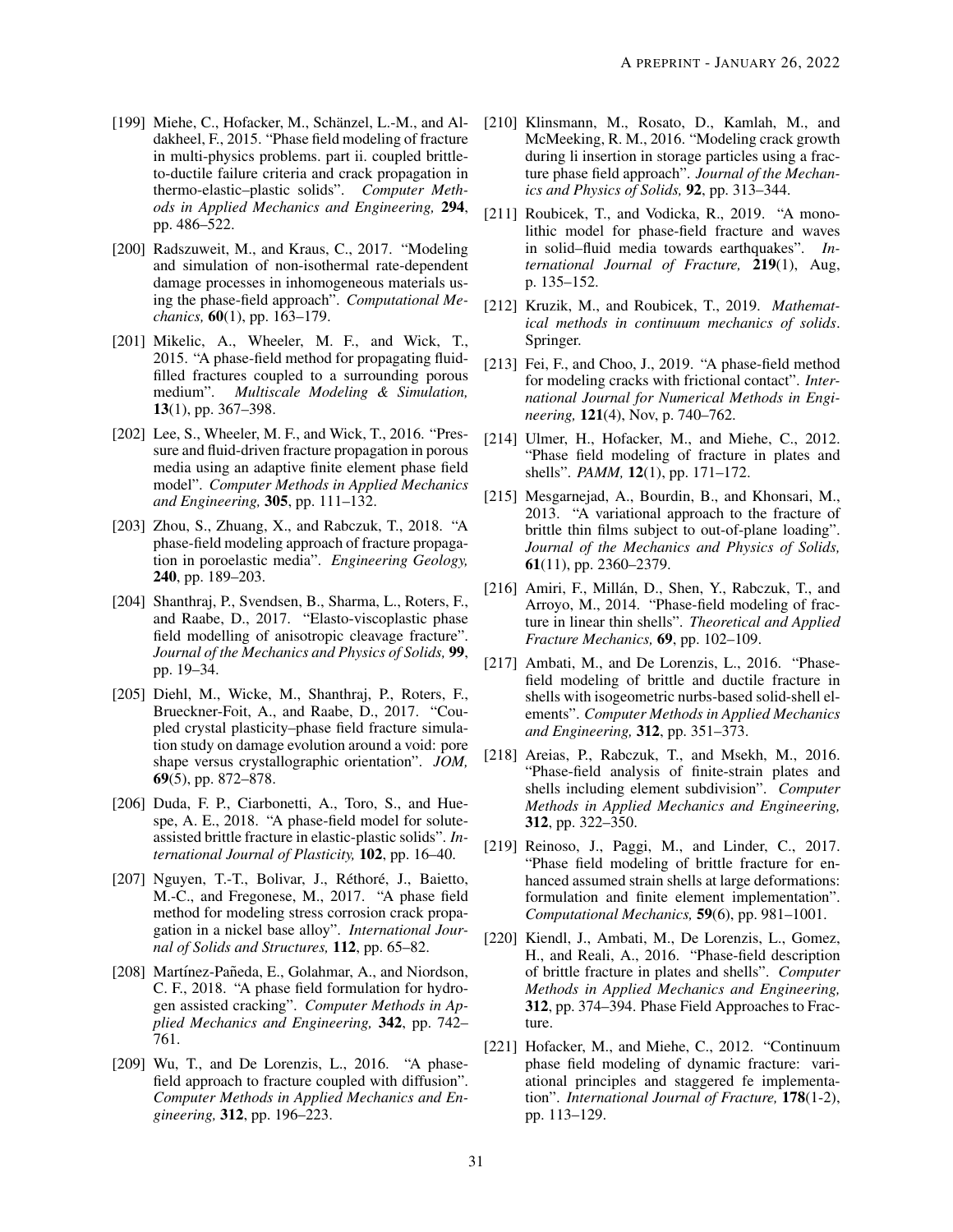- <span id="page-31-4"></span>[222] Borden, M. J., Verhoosel, C. V., Scott, M. A., Hughes, T. J., and Landis, C. M., 2012. "A phasefield description of dynamic brittle fracture". *Computer Methods in Applied Mechanics and Engineering,* 217, pp. 77–95.
- <span id="page-31-16"></span>[223] Borden, M. J., Hughes, T. J., Landis, C. M., and Verhoosel, C. V., 2014. "A higher-order phase-field model for brittle fracture: Formulation and analysis within the isogeometric analysis framework". *Computer Methods in Applied Mechanics and Engineering,* 273, pp. 100–118.
- <span id="page-31-17"></span>[224] Mesgarnejad, A., Bourdin, B., and Khonsari, M., 2015. "Validation simulations for the variational approach to fracture". *Computer Methods in Applied Mechanics and Engineering,* 290, pp. 420– 437.
- <span id="page-31-8"></span>[225] Borden, M. J., Hughes, T. J., Landis, C. M., Anvari, A., and Lee, I. J., 2016. "A phase-field formulation for fracture in ductile materials: Finite deformation balance law derivation, plastic degradation, and stress triaxiality effects". *Computer Methods in Applied Mechanics and Engineering,* 312, pp. 130– 166.
- <span id="page-31-13"></span>[226] Liu, G., Li, Q., Msekh, M. A., and Zuo, Z., 2016. "Abaqus implementation of monolithic and staggered schemes for quasi-static and dynamic fracture phase-field model". *Computational Materials Science,* 121, pp. 35–47.
- <span id="page-31-1"></span>[227] Gültekin, O., Dal, H., and Holzapfel, G. A.,  $2016$ . "A phase-field approach to model fracture of arterial walls: theory and finite element analysis". *Computer methods in applied mechanics and engineering,* 312, pp. 542–566.
- <span id="page-31-0"></span>[228] Pham, K., and Ravi-Chandar, K., 2017. "The formation and growth of echelon cracks in brittle materials". *International Journal of Fracture,* 206(2), pp. 229–244.
- <span id="page-31-2"></span>[229] Miehe, C., and Schänzel, L.-M., 2014. "Phase field modeling of fracture in rubbery polymers. part i: Finite elasticity coupled with brittle failure". *Journal of the Mechanics and Physics of Solids,* 65, pp. 93–113.
- [230] Hesch, C., and Weinberg, K., 2014. "Thermodynamically consistent algorithms for a finitedeformation phase-field approach to fracture". *International Journal for Numerical Methods in Engineering,* 99(12), pp. 906–924.
- [231] Raina, A., and Miehe, C., 2016. "A phase-field model for fracture in biological tissues". *Biomechanics and modeling in mechanobiology,* 15(3), pp. 479–496.
- <span id="page-31-12"></span>[232] Hesch, C., Gil, A., Ortigosa, R., Dittmann, M., Bilgen, C., Betsch, P., Franke, M., Janz, A., and Weinberg, K., 2017. "A framework for polyconvex large strain phase-field methods to fracture". *Computer*

*Methods in Applied Mechanics and Engineering,* 317, pp. 649–683.

- [233] Lee, S., Yoon, H. C., and Muddamallappa, M. S., 2020. Nonlinear strain-limiting elasticity for fracture propagation with phase-field approach.
- <span id="page-31-3"></span>[234] Wu, J., McAuliffe, C., Waisman, H., and Deodatis, G., 2016. "Stochastic analysis of polymer composites rupture at large deformations modeled by a phase field method". *Computer Methods in Applied Mechanics and Engineering,* 312, pp. 596– 634. Phase Field Approaches to Fracture.
- <span id="page-31-5"></span>[235] Bourdin, B., Larsen, C. J., and Richardson, C. L., 2011. "A time-discrete model for dynamic fracture based on crack regularization". *International journal of fracture,* 168(2), pp. 133–143.
- <span id="page-31-15"></span>[236] Schlüter, A., Willenbücher, A., Kuhn, C., and Müller, R., 2014. "Phase field approximation of dynamic brittle fracture". *Computational Mechanics,* 54(5), pp. 1141–1161.
- <span id="page-31-11"></span>[237] Li, T., Marigo, J.-J., Guilbaud, D., and Potapov, S., 2016. "Gradient damage modeling of brittle fracture in an explicit dynamics context". *International Journal for Numerical Methods in Engineering,* 108(11), pp. 1381–1405.
- [238] Roubicek, T., 2019. Models of dynamic damage and phase-field fracture, and their various time discretisations.
- <span id="page-31-10"></span>[239] Geelen, R. J., Liu, Y., Hu, T., Tupek, M. R., and Dolbow, J. E., 2019. "A phase-field formulation for dynamic cohesive fracture". *Computer Methods in Applied Mechanics and Engineering,* 348, May, p. 680–711.
- [240] Arriaga, M., and Waisman, H., 2017. "Combined stability analysis of phase-field dynamic fracture and shear band localization". *International Journal of Plasticity,* 96, pp. 81–119.
- <span id="page-31-6"></span>[241] Mandal, T. K., Nguyen, V. P., and Wu, J.-Y., 2020. "Evaluation of variational phase-field models for dynamic brittle fracture". *Engineering Fracture Mechanics,* 235, p. 107169.
- <span id="page-31-7"></span>[242] Verhoosel, C. V., and de Borst, R., 2013. "A phase-field model for cohesive fracture". *International Journal for numerical methods in Engineering,* 96(1), pp. 43–62.
- <span id="page-31-14"></span>[243] May, S., Vignollet, J., and De Borst, R., 2015. "A numerical assessment of phase-field models for brittle and cohesive fracture:  $\gamma$ -convergence and stress oscillations". *European Journal of Mechanics-A/Solids,* 52, pp. 72–84.
- <span id="page-31-9"></span>[244] Nguyen, T. T., Yvonnet, J., Zhu, Q.-Z., Bornert, M., and Chateau, C., 2016. "A phase-field method for computational modeling of interfacial damage interacting with crack propagation in realistic microstructures obtained by microtomography". *Computer Methods in Applied Mechanics and Engineering,* 312, pp. 567–595.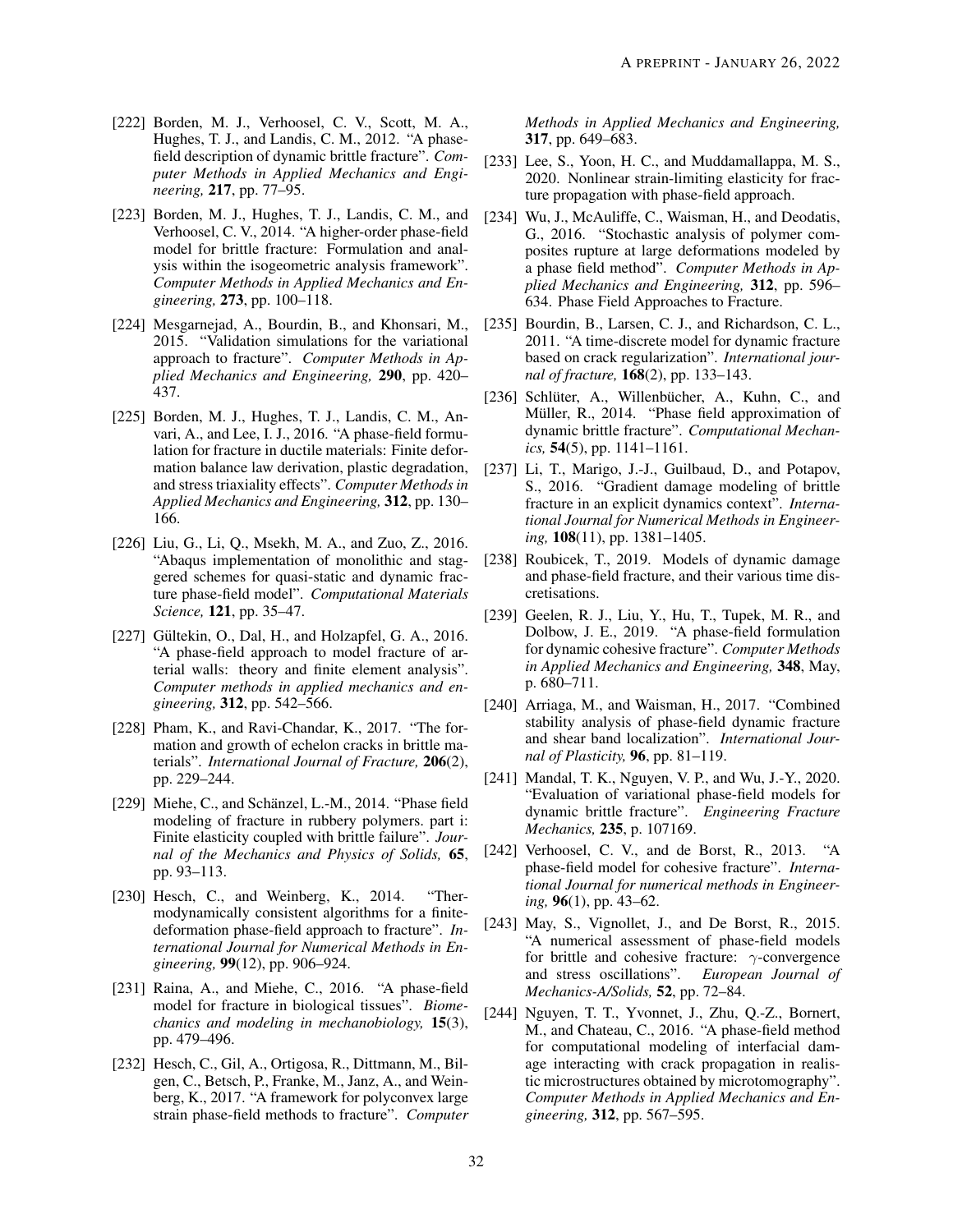- <span id="page-32-7"></span>[245] Vignollet, J., May, S., De Borst, R., and Verhoosel, C. V., 2014. "Phase-field models for brittle and cohesive fracture". *Meccanica,* 49(11), pp. 2587– 2601.
- <span id="page-32-8"></span>[246] Fei, F., and Choo, J., 2021. "Double-phase-field formulation for mixed-mode fracture in rocks". *Computer Methods in Applied Mechanics and Engineering,* 376, p. 113655.
- <span id="page-32-0"></span>[247] Chen, L., and de Borst, R., 2021. "Phase-field modelling of cohesive fracture". *European Journal of Mechanics - A/Solids,* 90, p. 104343.
- <span id="page-32-1"></span>[248] Duda, F. P., Ciarbonetti, A., Sánchez, P. J., and Huespe, A. E., 2015. "A phase-field/gradient damage model for brittle fracture in elastic–plastic solids". *International Journal of Plasticity,* 65, pp. 269–296.
- [249] Alessi, R., Marigo, J.-J., and Vidoli, S., 2015. "Gradient damage models coupled with plasticity: variational formulation and main properties". *Mechanics of Materials,* 80, pp. 351–367.
- [250] Ambati, M., Kruse, R., and De Lorenzis, L., 2016. "A phase-field model for ductile fracture at finite strains and its experimental verification". *Computational Mechanics,* 57(1), pp. 149–167.
- [251] Ambati, M., Gerasimov, T., and De Lorenzis, L., 2015. "Phase-field modeling of ductile fracture". *Computational Mechanics,* 55(5), pp. 1017–1040.
- <span id="page-32-6"></span> $[252]$  Kuhn, C., Noll, T., and Müller, R., 2016. "On phase field modeling of ductile fracture". *GAMM-Mitteilungen,* 39(1), pp. 35–54.
- [253] Noii, N., Khodadadian, A., Ulloa, J., Aldakheel, F., Wick, T., Francois, S., and Wriggers, P., 2021. "Bayesian inversion for unified ductile phase-field fracture". *Computational Mechanics*.
- [254] Dittmann, M., Aldakheel, F., Schulte, J., Schmidt, F., Krüger, M., Wriggers, P., and Hesch, C., 2020. "Phase-field modeling of porous-ductile fracture in non-linear thermo-elasto-plastic solids". *Computer Methods in Applied Mechanics and Engineering,* 361, p. 112730.
- [255] Kienle, D., Aldakheel, F., and Keip, M.-A., 2019. "A finite-strain phase-field approach to ductile failure of frictional materials". *International Journal of Solids and Structures,* 172-173, pp. 147–162.
- [256] Aldakheel, F., Hudobivnik, B., and Wriggers, P., 2019. "Virtual element formulation for phasefield modeling of ductile fracture". *International Journal for Multiscale Computational Engineering,* 17(2), pp. 181–200.
- [257] Arriaga, M., and Waisman, H., 2018. "Stability analysis of the phase-field method for fracture with a general degradation function and plasticity induced crack generation". *Mechanics of Materials,* 116, pp. 33–48. IUTAM Symposium on Dynamic Instabilities in Solids.
- <span id="page-32-2"></span>[258] Choo, J., and Sun, W., 2018. "Coupled phasefield and plasticity modeling of geological materials: From brittle fracture to ductile flow". *Computer Methods in Applied Mechanics and Engineering,* 330, pp. 1–32.
- <span id="page-32-3"></span>[259] Bleyer, J., and Alessi, R., 2018. "Phase-field modeling of anisotropic brittle fracture including several damage mechanisms". *Computer Methods in Applied Mechanics and Engineering,* 336, pp. 213– 236.
- [260] Hakim, V., and Karma, A., 2005. "Crack path prediction in anisotropic brittle materials". *Physical review letters,* 95(23), p. 235501.
- [261] Clayton, J. D., and Knap, J., 2014. "A geometrically nonlinear phase field theory of brittle fracture". *International Journal of Fracture,* 189(2), pp. 139–148.
- [262] Li, B., Peco, C., Millán, D., Arias, I., and Arroyo, M., 2015. "Phase-field modeling and simulation of fracture in brittle materials with strongly anisotropic surface energy". *International Journal for Numerical Methods in Engineering,* 102(3-4), pp. 711–727.
- $[263]$  Nguyen, T. T., Réthoré, J., and Baietto, M.-C., 2017. "Phase field modelling of anisotropic crack propagation". *European Journal of Mechanics-A/Solids,* 65, pp. 279–288.
- <span id="page-32-4"></span>[264] Teichtmeister, S., Kienle, D., Aldakheel, F., and Keip, M.-A., 2017. "Phase field modeling of fracture in anisotropic brittle solids". *International Journal of Non-Linear Mechanics,* 97, pp. 1–21.
- <span id="page-32-5"></span>[265] Baldelli, A. L., Babadjian, J.-F., Bourdin, B., Henao, D., and Maurini, C., 2014. "A variational model for fracture and debonding of thin films under in-plane loadings". *Journal of the Mechanics and Physics of Solids,* 70, pp. 320–348.
- [266] Hansen-Dörr, A. C., de Borst, R., Hennig, P., and Kästner, M., 2019. "Phase-field modelling of interface failure in brittle materials". *Computer Methods in Applied Mechanics and Engineering,* 346, pp. 25–42.
- <span id="page-32-9"></span>[267] Patil, R., Mishra, B., Singh, I., and Bui, T., 2018. "A new multiscale phase field method to simulate failure in composites". *Advances in Engineering Software,* 126, pp. 9–33.
- [268] Quintanas-Corominas, A., Reinoso, J., Casoni, E., Turon, A., and Mayugo, J., 2019. "A phase field approach to simulate intralaminar and translaminar fracture in long fiber composite materials". *Composite Structures,* 220, pp. 899–911.
- [269] Song, L., Meng, S., Xu, C., Fang, G., and Yang, Q., 2019. "Finite element-based phase-field simulation of interfacial damage in unidirectional composite under transverse tension". *Modelling and Simulation in Materials Science and Engineering,* 27(5), p. 055011.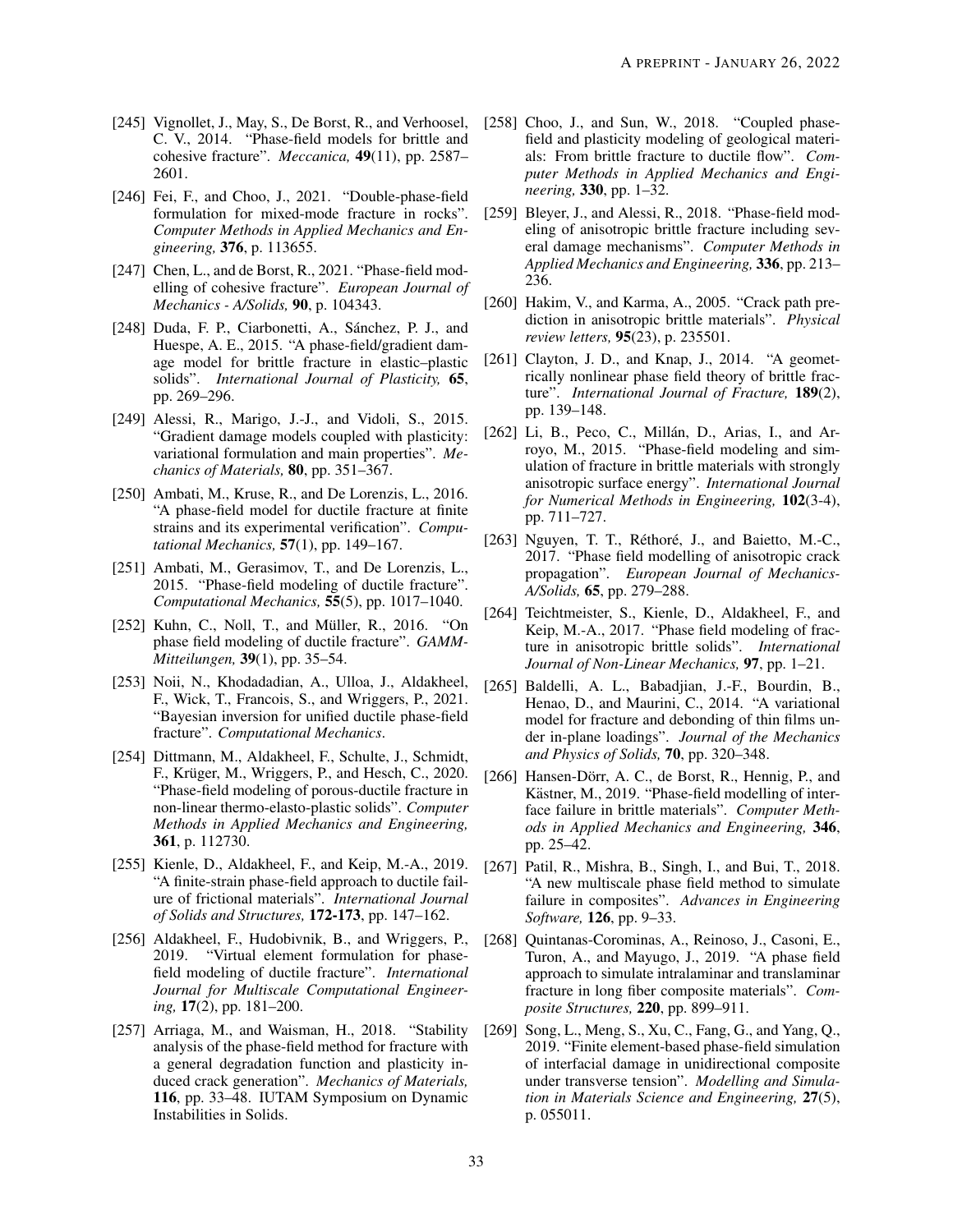- [270] Spatschek, R., Pilipenko, D., Müller-Gugenberger, [283] Mang, K., Wick, T., and Wollner, W., 2020. "A C., and Brener, E. A., 2006. "Phase field modeling of fracture and composite materials". *Phys Rev Lett,* 96, p. 015502.
- <span id="page-33-0"></span>[271] Denli, F. A., Gültekin, O., Holzapfel, G. A., and Dal, H., 2020. "A phase-field model for fracture of unidirectional fiber-reinforced polymer matrix composites". *Computational Mechanics*, pp. 1–18.
- <span id="page-33-1"></span>[272] Russ, J., Slesarenko, V., Rudykh, S., and Waisman, H., 2020. "Rupture of 3d-printed hyperelastic composites: Experiments and phase field fracture modeling". *Journal of the Mechanics and Physics of Solids,* 140, p. 103941.
- <span id="page-33-2"></span>[273] Amor, H., Marigo, J.-J., and Maurini, C., 2009. "Regularized formulation of the variational brittle fracture with unilateral contact: Numerical experiments". *Journal of the Mechanics and Physics of Solids,* 57(8), pp. 1209–1229.
- <span id="page-33-3"></span>[274] Zhang, X., Sloan, S. W., Vignes, C., and Sheng, D., 2017. "A modification of the phase-field model for mixed mode crack propagation in rock-like materials". *Computer Methods in Applied Mechanics and Engineering,* 322, pp. 123–136.
- <span id="page-33-4"></span>[275] Strobl, M., and Seelig, T., 2015. "A novel treatment of crack boundary conditions in phase field models of fracture". *Pamm,* 15(1), pp. 155–156.
- <span id="page-33-5"></span>[276] Steinke, C., and Kaliske, M., 2019. "A phase-field crack model based on directional stress decomposition". *Computational Mechanics,* 63(5), pp. 1019– 1046.
- <span id="page-33-6"></span>[277] Bryant, E. C., and Sun, W., 2018. "A mixed-mode phase field fracture model in anisotropic rocks with consistent kinematics". *Computer Methods in Applied Mechanics and Engineering,* 342, pp. 561– 584.
- <span id="page-33-7"></span>[278] Freddi, F., and Royer-Carfagni, G., 2010. "Regularized variational theories of fracture: a unified approach". *Journal of the Mechanics and Physics of Solids,* 58(8), pp. 1154–1174.
- <span id="page-33-8"></span>[279] Bilgen, C., Homberger, S., and Weinberg, K., 2019. "Phase-field fracture simulations of the brazilian splitting test". *International Journal of Fracture,* 220, pp. 85–98.
- <span id="page-33-9"></span>[280] Fan, M., Jin, Y., and Wick, T., 2021. "A quasimonolithic phase-field description for mixed-mode fracture using predictor-corrector mesh adaptivity". *Engineering with Computers*. Accepted.
- <span id="page-33-17"></span>[281] Bleyer, J., Roux-Langlois, C., and Molinari, J.-F., 2017. "Dynamic crack propagation with a variational phase-field model: limiting speed, crack branching and velocity-toughening mechanisms". *International Journal of Fracture,* 204(1), pp. 79– 100.
- <span id="page-33-18"></span>[282] Weinberg, K., and Wieners, C., 2021. Dynamic phase-field fracture with a first-order discontinuous galerkin method for elastic waves.
- <span id="page-33-13"></span>phase-field model for fractures in nearly incompressible solids". *Computational Mechanics,* 65, pp. 61–78.
- <span id="page-33-23"></span>[284] Basava, S., Mang, K., Walloth, M., Wick, T., and Wollner, W., 2020. Adaptive and pressurerobust discretization of incompressible pressuredriven phase-field fracture. submitted, SPP 1748 final report.
- <span id="page-33-19"></span>[285] Mang, K., Fehse, A., Kröger, N. H., and Wick, T., 2021. "A mixed phase-field fracture model for crack propagation in punctured epdm strips". *Theoretical and Applied Fracture Mechanics,* 115, p. 103076.
- <span id="page-33-20"></span>[ $286$ ] Kuhn, C., and Müller, R.,  $2009$ . "Phase field simulation of thermomechanical fracture". In PAMM: Proceedings in Applied Mathematics and Mechanics, Vol. 9, Wiley Online Library, pp. 191–192.
- <span id="page-33-10"></span>[287] Wheeler, M., Wick, T., and Wollner, W., 2014. "An augmented-Lagangrian method for the phase-field approach for pressurized fractures". *Comp. Meth. Appl. Mech. Engrg.,* 271, pp. 69–85.
- <span id="page-33-15"></span>[288] Gerasimov, T., and Lorenzis, L. D., 2019. "On penalization in variational phase-field models of brittle fracture". *Computer Methods in Applied Mechanics and Engineering,* 354, pp. 990 – 1026.
- <span id="page-33-11"></span>[289] Neitzel, I., Wick, T., and Wollner, W., 2019. "An optimal control problem governed by a regularized phase-field fracture propagation model. part ii: The regularization limit". *SIAM Journal on Control and Optimization,* 57(3), pp. 1672–1690.
- <span id="page-33-12"></span>[290] Heister, T., Wheeler, M. F., and Wick, T., 2015. "A primal-dual active set method and predictorcorrector mesh adaptivity for computing fracture propagation using a phase-field approach". *Computer Methods in Applied Mechanics and Engineering,* 290, pp. 466–495.
- <span id="page-33-14"></span>[291] Wambacq, J., Ulloa, J., Lombaert, G., and François, S., 2020. Interior-point methods for the phase-field approach to brittle and ductile fracture.
- <span id="page-33-16"></span> $[292]$  Kuhn, C., and Müller, R., 2011. "A new finite element technique for a phase field model of brittle fracture". *Journal of Theoretical and Applied Mechanics,* 49, 01.
- <span id="page-33-21"></span>[293] Engwer, C., and Schumacher, L., 2017. "A phase field approach to pressurized fractures using discontinuous galerkin methods". *Mathematics and Computers in Simulation,* 137, pp. 266–285. MAMERN VI-2015: 6th International Conference on Approximation Methods and Numerical Modeling in Environment and Natural Resources.
- <span id="page-33-22"></span>[294] Zhou, J. X., and Li, M. E., 2006. "Solving phase field equations using a meshless method". *Communications in Numerical Methods in Engineering,* 22(11), pp. 1109–1115.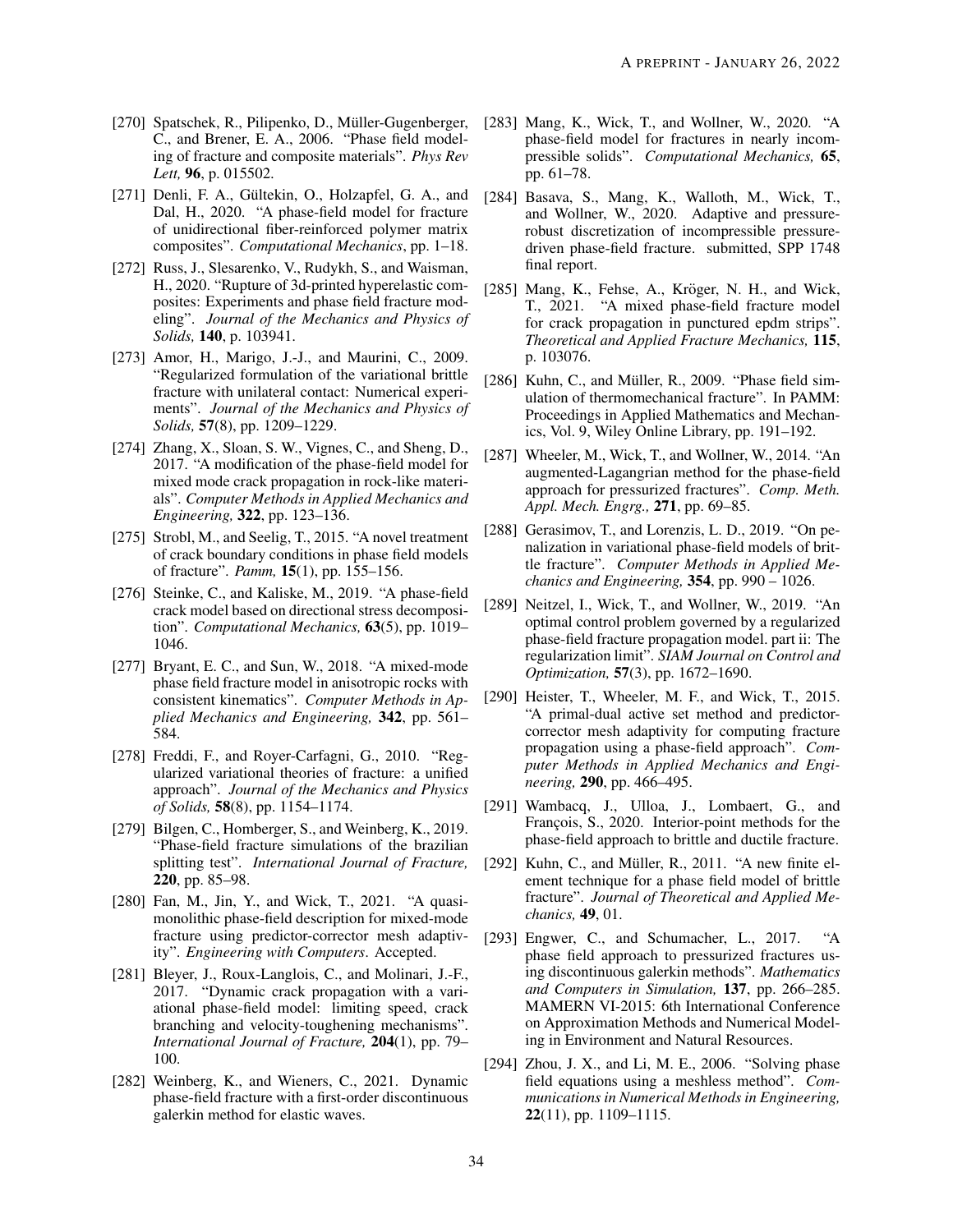- 2020. "Phase-field modeling of brittle fracture in a 3d polycrystalline material via an adaptive isogeometric-meshfree approach". *International Journal for Numerical Methods in Engineering,* 121(22), pp. 5042–5065.
- <span id="page-34-7"></span><span id="page-34-1"></span>[296] Bourdin, B., 2007. "Numerical implementation of a variational formulation of quasi-static brittle fracture". *Interfaces Free Bound.,* 9(3), 08, pp. 411– 430.
- <span id="page-34-10"></span><span id="page-34-8"></span>[297] Farrell, P., and Maurini, C., 2017. "Linear and nonlinear solvers for variational phase-field models of brittle fracture". *International Journal for Numerical Methods in Engineering,* 109(5), pp. 648–667.
- <span id="page-34-9"></span><span id="page-34-2"></span>[298] Wu, J.-Y., 2018. "A geometrically regularized gradient-damage model with energetic equivalence". *Computer Methods in Applied Mechanics and Engineering,* 328, pp. 612–637.
- <span id="page-34-11"></span><span id="page-34-3"></span>[299] Wu, J.-Y., 2018. "Robust numerical implementation of non-standard phase-field damage models for failure in solids". *Computer Methods in Applied Mechanics and Engineering,* 340, pp. 767–797.
- <span id="page-34-13"></span><span id="page-34-4"></span>[300] Brun, M. K., Wick, T., Berre, I., Nordbotten, J. M., and Radu, F. A., 2020. "An iterative staggered scheme for phase field brittle fracture propagation with stabilizing parameters". *Computer Methods in Applied Mechanics and Engineering,* 361, p. 112752.
- <span id="page-34-14"></span>[301] Storvik, E., Both, J. W., Sargado, J. M., Nordbotten, J. M., and Radu, F. A., 2020. An accelerated staggered scheme for phase-field modeling of brittle fracture.
- <span id="page-34-20"></span><span id="page-34-15"></span>[302] Jammoul, M., Wheeler, M. F., and Wick, T., 2020. "A phase-field multirate scheme with stabilized iterative coupling for pressure driven fracture propagation in porous media". *Computers & Mathematics with Applications*.
- <span id="page-34-16"></span><span id="page-34-5"></span>[303] Engwer, C., Pop, I. S., and Wick, T., 2019. Dynamic and weighted stabilizations of the l-scheme applied to a phase-field model for fracture propagation.
- <span id="page-34-17"></span><span id="page-34-6"></span>[304] Gerasimov, T., and De Lorenzis, L., 2016. "A line search assisted monolithic approach for phase-field computing of brittle fracture". *Computer Methods in Applied Mechanics and Engineering,* 312, pp. 276–303.
- <span id="page-34-18"></span>[305] Wick, T., 2017. "Modified Newton methods for solving fully monolithic phase-field quasi-static brittle fracture propagation". *Computer Methods in Applied Mechanics and Engineering,* 325, pp. 577 – 611.
- <span id="page-34-21"></span><span id="page-34-19"></span>[306] Wick, T., 2017. "An error-oriented Newton/inexact augmented Lagrangian approach for fully monolithic phase-field fracture propagation". *SIAM Journal on Scientific Computing,* 39(4), pp. B589– B617.
- <span id="page-34-12"></span><span id="page-34-0"></span>[295] Li, W., Nguyen-Thanh, N., and Zhou, K., [307] Jodlbauer, D., Langer, U., and Wick, T., 2020. "Matrix-free multigrid solvers for phase-field fracture problems". *Computer Methods in Applied Mechanics and Engineering,* 372, p. 113431.
	- [308] Kopanicakova, A., and Krause, R., 2020. "A recursive multilevel trust region method with application to fully monolithic phase-field models of brittle fracture". *Computer Methods in Applied Mechanics and Engineering,* 360, p. 112720.
	- [309] May, S., Vignollet, J., and de Borst, R., 2016. "A new arc-length control method based on the rates of the internal and the dissipated energy". *Engineering Computations,* 33(1), pp. 100–115.
	- [310] Singh, N., Verhoosel, C., De Borst, R., and Van Brummelen, E., 2016. "A fracture-controlled pathfollowing technique for phase-field modeling of brittle fracture". *Finite Elements in Analysis and Design,* 113, pp. 14–29.
	- [311] Heister, T., and Wick, T., 2018. "Parallel solution, adaptivity, computational convergence, and opensource code of 2d and 3d pressurized phase-field fracture problems". *PAMM,* 18(1), p. e201800353.
	- [312] Jodlbauer, D., Langer, U., and Wick, T., 2020. "Parallel matrix-free higher-order finite element solvers for phase-field fracture problems". *Mathematical and Computational Applications,* 25(3), p. 40.
	- [313] Nguyen, T. T., Yvonnet, J., Zhu, Q.-Z., Bornert, M., and Chateau, C., 2015. "A phase field method to simulate crack nucleation and propagation in strongly heterogeneous materials from direct imaging of their microstructure". *Engineering Fracture Mechanics,* 139, pp. 18–39.
	- [314] Noii, N., Aldakheel, F., Wick, T., and Wriggers, P., 2020. "An adaptive global-local approach for phase-field modeling of anisotropic brittle fracture". *Computer Methods in Applied Mechanics and Engineering,* 361, p. 112744.
	- [315] Zavattieri, P. D., 2006. "Modeling of crack propagation in thin-walled structures using a cohesive model for shell elements". *Journal of applied mechanics,* 73(6), pp. 948–958.
	- [316] Kuhn, C., Schlüter, A., and Müller, R., 2015. "On degradation functions in phase field fracture models". *Computational Materials Science,* 108, pp. 374–384.
	- [317] Steinke, C., Özenc, K., Chinaryan, G., and Kaliske, M., 2016. "A comparative study of the r-adaptive material force approach and the phase-field method in dynamic fracture". *International Journal of Fracture,* 201(1), pp. 97–118.
	- [318] Msekh, M. A., Sargado, J. M., Jamshidian, M., Areias, P. M., and Rabczuk, T., 2015. "Abaqus implementation of phase-field model for brittle fracture". *Computational Materials Science,* 96, pp. 472–484.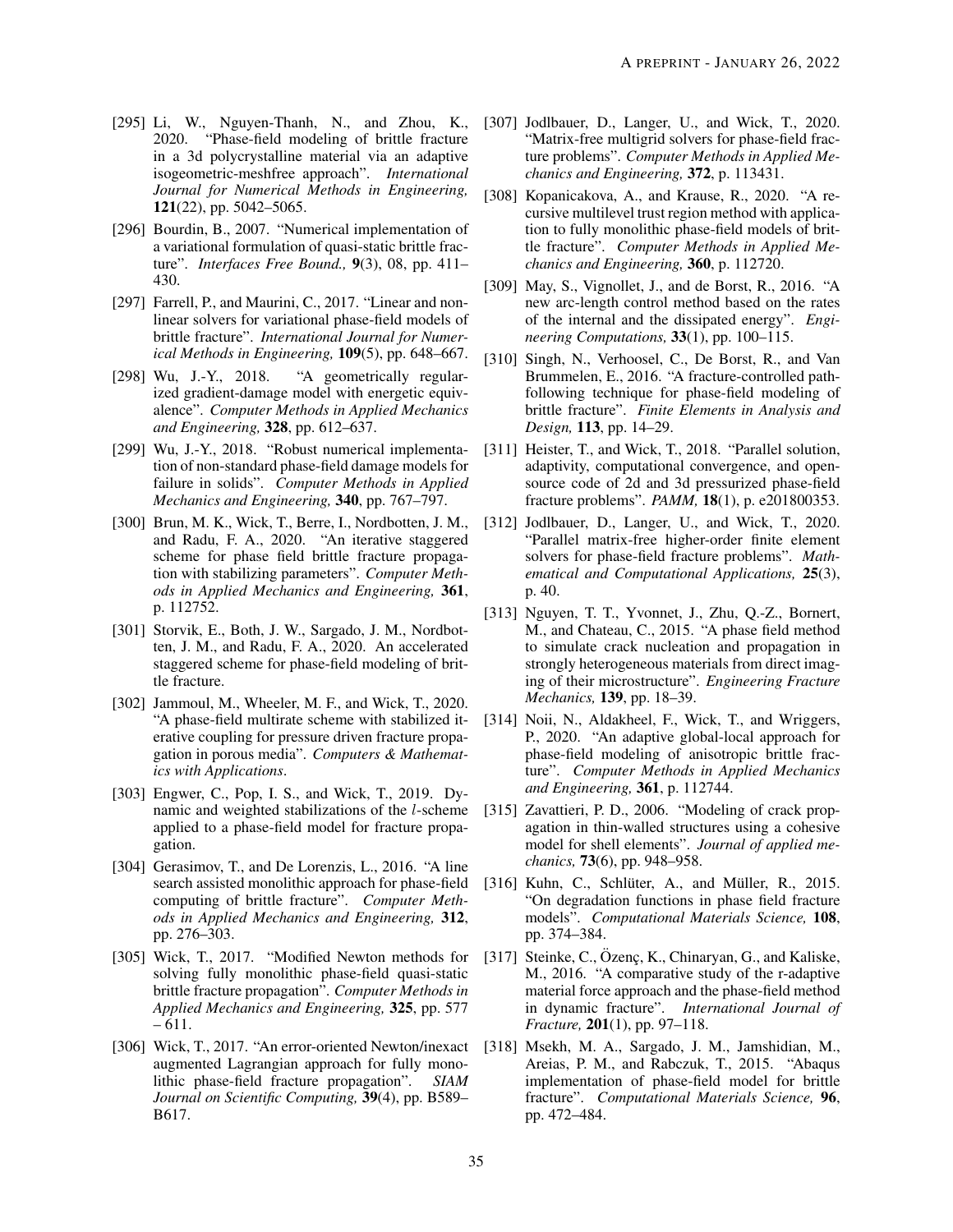- [319] Molnár, G., and Gravouil, A., 2017. "2d and 3d abaqus implementation of a robust staggered phase-field solution for modeling brittle fracture". *Finite Elements in Analysis and Design,* 130, pp. 27–38.
- [320] Pillai, U., Heider, Y., and Markert, B., 2018. "A diffusive dynamic brittle fracture model for heterogeneous solids and porous materials with implementation using a user-element subroutine". *Computational Materials Science,* 153, pp. 36–47.
- [321] Bhowmick, S., and Liu, G. R., 2018. "A phasefield modeling for brittle fracture and crack propagation based on the cell-based smoothed finite element method". *Engineering Fracture Mechanics,* 204, pp. 369–387.
- [322] Jeong, H., Signetti, S., Han, T.-S., and Ryu, S., 2018. "Phase field modeling of crack propagation under combined shear and tensile loading with hybrid formulation". *Computational Materials Science,* 155, pp. 483–492.
- <span id="page-35-0"></span>[323] Wu, J.-Y., and Huang, Y., 2020. "Comprehensive implementations of phase-field damage models in abaqus". *Theoretical and Applied Fracture Mechanics,* 106, p. 102440.
- <span id="page-35-1"></span>[324] van Zwieten, G., van Zwieten, J., Verhoosel, C., Fonn, E., van Opstal, T., and Hoitinga, W., 2019. Nutils, June.
- <span id="page-35-2"></span>[325] Chakraborty, P., Sabharwall, P., and Carroll, M. C., 2016. "A phase-field approach to model multiaxial and microstructure dependent fracture in nuclear grade graphite". *Journal of Nuclear Materials,* 475, pp. 200–208.
- <span id="page-35-3"></span>[326] Gaston, D., Newman, C., Hansen, G., and Lebrun-Grandie, D., 2009. "Moose: A parallel computational framework for coupled systems of nonlinear equations". *Nuclear Engineering and Design,* 239(10), pp. 1768–1778.
- <span id="page-35-4"></span>[327] Heister, T., and Wick, T., 2020. "pfm-cracks: A parallel-adaptive framework for phase-field fracture propagation". *Software Impacts,* 6, p. 100045.
- <span id="page-35-5"></span>[328] Klinsmann, M., Rosato, D., Kamlah, M., and McMeeking, R. M., 2015. "An assessment of the phase field formulation for crack growth". *Computer Methods in Applied Mechanics and Engineering,* 294, pp. 313–330.
- <span id="page-35-6"></span>[329] Alnæs, M., Blechta, J., Hake, J., Johansson, A., Kehlet, B., Logg, A., Richardson, C., Ring, J., Rognes, M. E., and Wells, G. N., 2015. "The fenics project version 1.5". *Archive of Numerical Software,* 3(100).
- <span id="page-35-7"></span>[330] Ziaei-Rad, V., and Shen, Y., 2016. "Massive parallelization of the phase field formulation for crack propagation with time adaptivity". *Computer Methods in Applied Mechanics and Engineering,* 312, pp. 224–253.
- <span id="page-35-8"></span>[331] Bourdin, B., 2019. bourdin/mef90 0.1.0, June.
- <span id="page-35-9"></span>[332] Burke, S., Ortner, C., and Süli, E., 2013. "An adaptive finite element approximation of a generalized Ambrosio-Tortorelli functional". *M3AS,* 23(9), pp. 1663–1697.
- <span id="page-35-10"></span>[333] Mang, K., Walloth, M., Wick, T., and Wollner, W., 2020. "Mesh adaptivity for quasi-static phasefield fractures based on a residual-type a posteriori error estimator". *GAMM-Mitteilungen,* 43(1), p. e202000003.
- <span id="page-35-11"></span>[334] Walloth, M., and Wollner, W., 2021. A posteriori estimator for the adaptive solution of a quasi-static fracture phase-field model with irreversibility constraints.
- <span id="page-35-12"></span>[335] Wick, T., 2016. "Goal functional evaluations for phase-field fracture using pu-based dwr mesh adaptivity". *Computational Mechanics,* 57(6), pp. 1017–1035.
- <span id="page-35-13"></span>[336] Artina, M., Fornasier, M., Micheletti, S., and Perotto, S., 2015. "Anisotropic mesh adaptation for crack detection in brittle materials". *SIAM Journal on Scientific Computing,* 37(4), pp. B633–B659.
- <span id="page-35-14"></span>[337] Wick, T., 2021. "Dual-weighted residual a posteriori error estimates for a penalized phase-field slit discontinuity problem". *Computational Methods in Applied Mathematics*, p. 000010151520200038.
- <span id="page-35-15"></span>[338] Andersson, J., and Mikayelyan, H., 2012. "The asymptotics of the curvature of the free discontinuity set near the cracktip for the minimizers of the mumford-shah functional in the plain". *arXiv preprint arXiv:1204.5328*.
- <span id="page-35-16"></span>[339] Bonnet, A., and David, G., 2001. *Cracktip is a global Mumford-Shah minimizer.* Société mathématique de France.
- <span id="page-35-17"></span>[340] Bellettini, G., and Coscia, A., 1994. "Discrete approximation of a free discontinuity problem". *Numerical Functional Analysis and Optimization,* 15(3-4), pp. 201–224.
- <span id="page-35-18"></span>[341] Schröder, J., Wick, T., Reese, S., Wriggers, P., Müller, R., Kollmannsberger, S., Kästner, M., Schwarz, A., Igelbüscher, M., Viebahn, N., Bayat, H. R., Wulfinghoff, S., Mang, K., Rank, E., Bog, T., d'Angella, D., Elhaddad, M., Hennig, P., Düster, A., Garhuom, W., Hubrich, S., Walloth, M., Wollner, W., Kuhn, C., and Heister, T., 2020. "A selection of benchmark problems in solid mechanics and applied mathematics". *Arch Computat Methods Eng*.
- <span id="page-35-19"></span>[342] Negri, M., 1999. "The anisotropy introduced by the mesh in the finite element approximation of the mumford-shah functional". *Numerical Functional Analysis and Optimization,* 20(9-10), pp. 957–982.
- <span id="page-35-20"></span>[343] Linse, T., Hennig, P., Kästner, M., and de Borst, R., 2017. "A convergence study of phase-field models for brittle fracture". *Engineering Fracture Mechanics,* 184, pp. 307–318.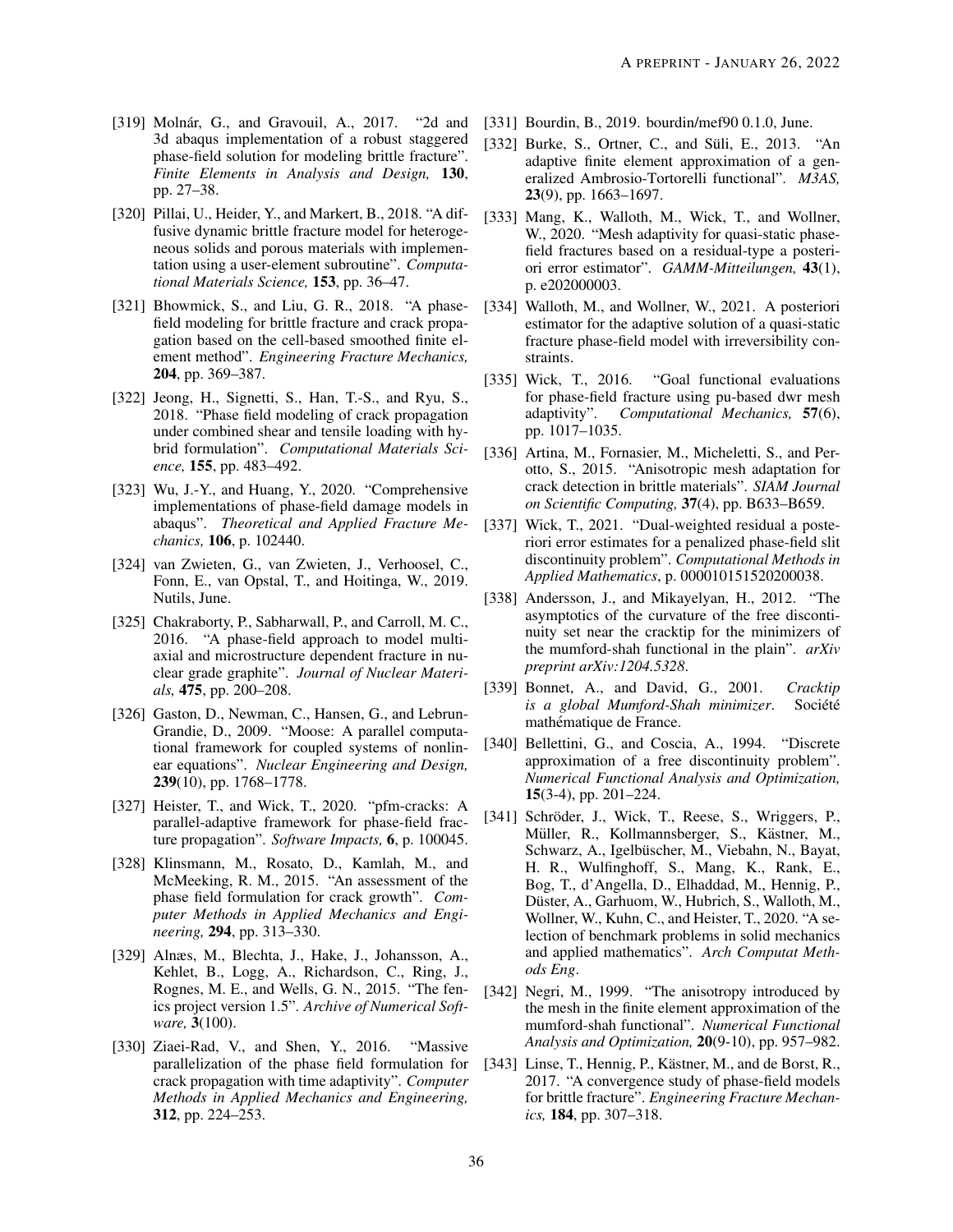- <span id="page-36-0"></span>[344] Badnava, H., Msekh, M. A., Etemadi, E., and Rabczuk, T., 2018. "An h-adaptive thermomechanical phase field model for fracture". *Finite Elements in Analysis and Design,* 138, pp. 31 – 47.
- <span id="page-36-1"></span>[345] Patil, R., Mishra, B., and Singh, I., 2018. "An adaptive multiscale phase field method for brittle fracture". *Computer Methods in Applied Mechanics and Engineering,* 329, pp. 254 – 288.
- <span id="page-36-2"></span>[346] Wick, T., 2017. "Coupling fluid-structure interaction with phase-field fracture: algorithmic details". In *Fluid-Structure Interaction: Modeling, Adaptive Discretization and Solvers*, S. Frei, B. Holm, T. Richter, T. Wick, and H. Yang, eds., Radon Series on Computational and Applied Mathematics. Walter de Gruyter, Berlin.
- <span id="page-36-3"></span>[347] Aldakheel, F., 2021. "Simulation of fracture processes using global-local approach and virtual elements". Habilitation thesis, Leibniz University Hannover. doi: https://doi.org/10.15488/11367.
- <span id="page-36-4"></span>[348] Gerasimov, T., Noii, N., Allix, O., and De Lorenzis, L., 2018. "A non-intrusive global/local approach applied to phase-field modeling of brittle fracture". *Advanced Modeling and Simulation in Engineering Sciences,* 5(1), May, p. 14.
- <span id="page-36-5"></span>[349] Aldakheel, F., Noii, N., Wick, T., and Wriggers, P., 2020, accepted for publication in Computers and Mathematics with Applications (CAMWA). A global-local approach for hydraulic phase-field fracture in poroelastic media.
- <span id="page-36-6"></span>[350] Aldakheel, F., Noii, N., Wick, T., Allix, O., and Wriggers, P., 2021. "Multilevel global–local techniques for adaptive ductile phase-field fracture". *Computer Methods in Applied Mechanics and Engineering,* 387, p. 114175.
- <span id="page-36-7"></span>[351] Gräser, C., Kienle, D., and Sander, O., 2021. Truncated nonsmooth newton multigrid for phase-field brittle-fracture problems.
- <span id="page-36-8"></span>[352] Kristensen, P. K., and Martinez-Paneda, E., 2020. "Phase field fracture modelling using quasi-newton methods and a new adaptive step scheme". *Theoretical and Applied Fracture Mechanics,* 107, p. 102446.
- <span id="page-36-9"></span>[353] Zhang, X., Vignes, C., Sloan, S. W., and Sheng, D., 2017. "Numerical evaluation of the phasefield model for brittle fracture with emphasis on the length scale". *Computational Mechanics,* 59(5), pp. 737–752.
- <span id="page-36-10"></span>[354] Zhuang, X., Zhou, S., Sheng, M., and Li, G., 2020. "On the hydraulic fracturing in naturally-layered porous media using the phase field method". *Engineering Geology,* 266, p. 105306.
- <span id="page-36-11"></span>[355] Noll, T., Kuhn, C., Olesch, D., and Müller, R., 2019. "3d phase field simulations of ductile fracture". *GAMM-Mitteilungen*, p. e202000008.
- <span id="page-36-12"></span>[356] Chukwudozie, C., Bourdin, B., and Yoshioka, K., 2019. "A variational phase-field model for hydraulic fracturing in porous media". *Computer Methods in Applied Mechanics and Engineering,* 347, pp. 957–982.
- <span id="page-36-13"></span>[357] Haslach Jr, H. W., 2011. *Maximum dissipation non-equilibrium thermodynamics and its geometric structure*. Springer Science & Business Media.
- <span id="page-36-14"></span>[358] Ulmer, H., Hofacker, M., and Miehe, C., 2013. "Phase field modeling of brittle and ductile fracture". *PAMM,* 13(1), pp. 533–536.
- <span id="page-36-15"></span>[359] Mauthe, S., and Miehe, C., 2015. "Phase-field modeling of hydraulic fracture". *PAMM,* 15(1), pp. 141–142.
- <span id="page-36-16"></span>[360] Miehe, C., Teichtmeister, S., and Aldakheel, F., 2016. "Phase-field modelling of ductile fracture: a variational gradient-extended plasticitydamage theory and its micromorphic regularization". *Philosophical Transactions of the Royal Society A: Mathematical, Physical and Engineering Sciences,* 374(2066), p. 20150170.
- <span id="page-36-17"></span>[361] Roy, P., Pathrikar, A., Deepu, S., and Roy, D., 2017. "Peridynamics damage model through phase field theory". *International Journal of Mechanical Sciences,* 128, pp. 181–193.
- <span id="page-36-18"></span>[362] Farrahi, G. H., Javanbakht, M., and Jafarzadeh, H., 2018. "On the phase field modeling of crack growth and analytical treatment on the parameters". *Continuum Mechanics and Thermodynamics*, pp. 1–18.
- <span id="page-36-19"></span>[363] Alessi, R., Marigo, J.-J., Maurini, C., and Vidoli, S., 2018. "Coupling damage and plasticity for a phase-field regularisation of brittle, cohesive and ductile fracture: one-dimensional examples". *International Journal of Mechanical Sciences,* 149, pp. 559–576.
- <span id="page-36-20"></span>[364] Jeffrey, R., and Bunger, A., 2009. "A detailed comparison of experimental and numerical data on hydraulic fracture height growth through stress contrasts". *SPE Journal - SPE J,* 14, 09, pp. 413–422.
- <span id="page-36-21"></span>[365] Diehl, P., Tabiai, I., Baumann, F. W., Therriault, D., and Levesque, M., 2018. "Long term availability of raw experimental data in experimental fracture mechanics". *Engineering Fracture Mechanics,* 197, pp. 21–26.
- <span id="page-36-22"></span>[366] Devore, J. L., 2011. *Probability and Statistics for Engineering and the Sciences*. Cengage learning.
- <span id="page-36-23"></span>[367] Virtanen, P., Gommers, R., Oliphant, T. E., Haberland, M., Reddy, T., Cournapeau, D., Burovski, E., Peterson, P., Weckesser, W., Bright, J., van der Walt, S. J., Brett, M., Wilson, J., Jarrod Millman, K., Mayorov, N., Nelson, A. R. J., Jones, E., Kern, R., Larson, E., Carey, C., Polat, İ., Feng, Y., Moore, E. W., Vand erPlas, J., Laxalde, D., Perktold, J.,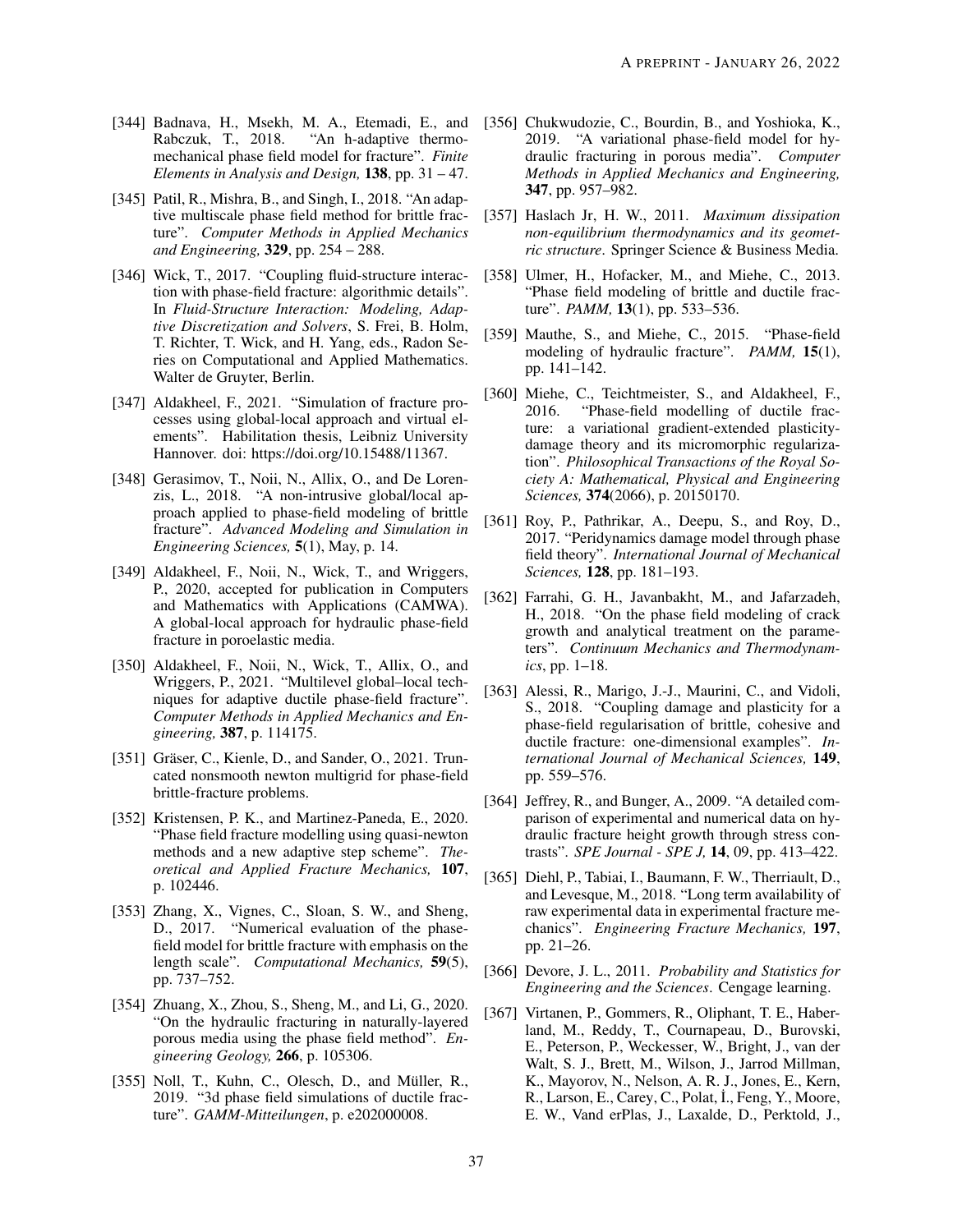Cimrman, R., Henriksen, I., Quintero, E. A., Harris, C. R., Archibald, A. M., Ribeiro, A. H., Pedregosa, F., van Mulbregt, P., and Contributors, S. . ., 2020. "Scipy 1.0: Fundamental algorithms for scientific computing in python". *Nature Methods*.

- <span id="page-37-0"></span>[368] Boyce, B. L., Kramer, S. L., Fang, H. E., Cordova, T. E., Neilsen, M. K., Dion, K., Kaczmarowski, A. K., Karasz, E., Xue, L., Gross, A. J., et al., 2014. "The sandia fracture challenge: blind round robin predictions of ductile tearing". *International Journal of Fracture,* 186(1-2), pp. 5–68.
- <span id="page-37-1"></span>[369] Hu, T., Talamini, B., Stershic, A. J., Tupek, M. R., and Dolbow, J. E., 2021. A variational phase-field model for ductile fracture with coalescence dissipation.
- <span id="page-37-3"></span>[370] Behzadinasab, M., and Foster, J. T., 2019. "The third sandia fracture challenge: peridynamic blind prediction of ductile fracture characterization in additively manufactured metal". *International Journal of Fracture,* 218(1), pp. 97–109.
- <span id="page-37-2"></span>[371] Kramer, S. L., Jones, A., Mostafa, A., Ravaji, B., Tancogne-Dejean, T., Roth, C. C., Bandpay, M. G., Pack, K., Foster, J. T., Behzadinasab, M., et al., 2019. "The third sandia fracture challenge: predictions of ductile fracture in additively manufactured metal". *International Journal of Fracture,* 218(1- 2), pp. 5–61.
- <span id="page-37-4"></span>[372] Behzadinasab, M., and Foster, J. T., 2020. "Revisiting the third sandia fracture challenge: a bondassociated, semi-lagrangian peridynamic approach to modeling large deformation and ductile fracture". *International Journal of Fracture*.
- <span id="page-37-5"></span>[373] Dittmann, M., Aldakheel, F., Schulte, J., Wriggers, P., and Hesch, C., 2018. "Variational phase-field formulation of non-linear ductile fracture". *Computer Methods in Applied Mechanics and Engineering,* 342, pp. 71–94.
- <span id="page-37-6"></span>[374] Hocine, N. A., Abdelaziz, M. N., and Mesmacque, G., 1998. "Experimental and numerical investigation on single specimen methods of determination of j in rubber materials". *International Journal of Fracture,* 94(4), pp. 321–338.
- <span id="page-37-7"></span>[375] Talamini, B., Mao, Y., and Anand, L., 2018. "Progressive damage and rupture in polymers". *Journal of the Mechanics and Physics of Solids,* 111, pp. 434–457.
- <span id="page-37-8"></span>[376] Behera, D., Roy, P., and Madenci, E., 2020. "Peridynamic correspondence model for finite elastic deformation and rupture in neo-hookean materials". *International Journal of Non-Linear Mechanics,* 126, p. 103564.
- <span id="page-37-9"></span>[377] Sundaram, B. M., and Tippur, H. V., 2018. "Dynamic fracture of soda-lime glass: A full-field optical investigation of crack initiation, propagation and branching". *Journal of the Mechanics and Physics of Solids,* 120, pp. 132–153.
- <span id="page-37-10"></span>[378] Mehrmashhadi, J., Bahadori, M., and Bobaru, F., 2020. "On validating peridynamic models and a phase-field model for dynamic brittle fracture in glass". *Engineering Fracture Mechanics*, p. 107355.
- <span id="page-37-11"></span>[379] Ren, B., and Wu, C., 2018. "A peridynamic model for damage prediction fiber-reinforced composite laminate". In 15th International LS-DYNA User Conference, p. 10.
- <span id="page-37-12"></span>[380] Dayal, K., and Bhattacharya, K., 2006. "Kinetics of phase transformations in the peridynamic formulation of continuum mechanics". *Journal of the Mechanics and Physics of Solids,* 54(9), pp. 1811– 1842.
- <span id="page-37-19"></span>[381] Huang, D., Lu, G., and Qiao, P., 2015. "An improved peridynamic approach for quasi-static elastic deformation and brittle fracture analysis". *International Journal of Mechanical Sciences,* 94, pp. 111–122.
- [382] Mikata, Y., 2012. "Analytical solutions of peristatic and peridynamic problems for a 1d infinite rod". *International Journal of Solids and Structures,* 49(21), pp. 2887–2897.
- [383] Zaccariotto, M., Luongo, F., Galvanetto, U., et al., 2015. "Examples of applications of the peridynamic theory to the solution of static equilibrium problems". *The Aeronautical Journal,* 119(1216), pp. 677–700.
- <span id="page-37-13"></span>[384] Buryachenko, V. A., Wanji, C., and Shengqi, Y., 2015. "Effective thermoelastic properties of heterogeneous thermoperistatic bar of random structure". *International Journal for Multiscale Computational Engineering,* 13(1).
- <span id="page-37-14"></span>[385] Hofacker, M., and Miehe, C., 2013. "A phase field model of dynamic fracture: Robust field updates for the analysis of complex crack patterns". *International Journal for Numerical Methods in Engineering,* 93(3), pp. 276–301.
- <span id="page-37-15"></span>[386] Noll, T., Kuhn, C., and Müller, R., 2017. "A monolithic solution scheme for a phase field model of ductile fracture". *PAMM,* 17(1), pp. 75–78.
- <span id="page-37-16"></span>[387] Tanné, E., Li, T., Bourdin, B., Marigo, J.-J., and Maurini, C., 2018. "Crack nucleation in variational phase-field models of brittle fracture". *Journal of the Mechanics and Physics of Solids,* 110, pp. 80– 99.
- <span id="page-37-17"></span>[388] Sneddon, I. N., and Lowengrub, M., 1969. *Crack problems in the classical theory of elasticity*. SIAM series in Applied Mathematics. John Wiley and Sons, Philadelphia.
- <span id="page-37-18"></span>[389] Goswami, S., Anitescu, C., Chakraborty, S., and Rabczuk, T., 2020. "Transfer learning enhanced physics informed neural network for phase-field modeling of fracture". *Theoretical and Applied Fracture Mechanics,* 106, p. 102447.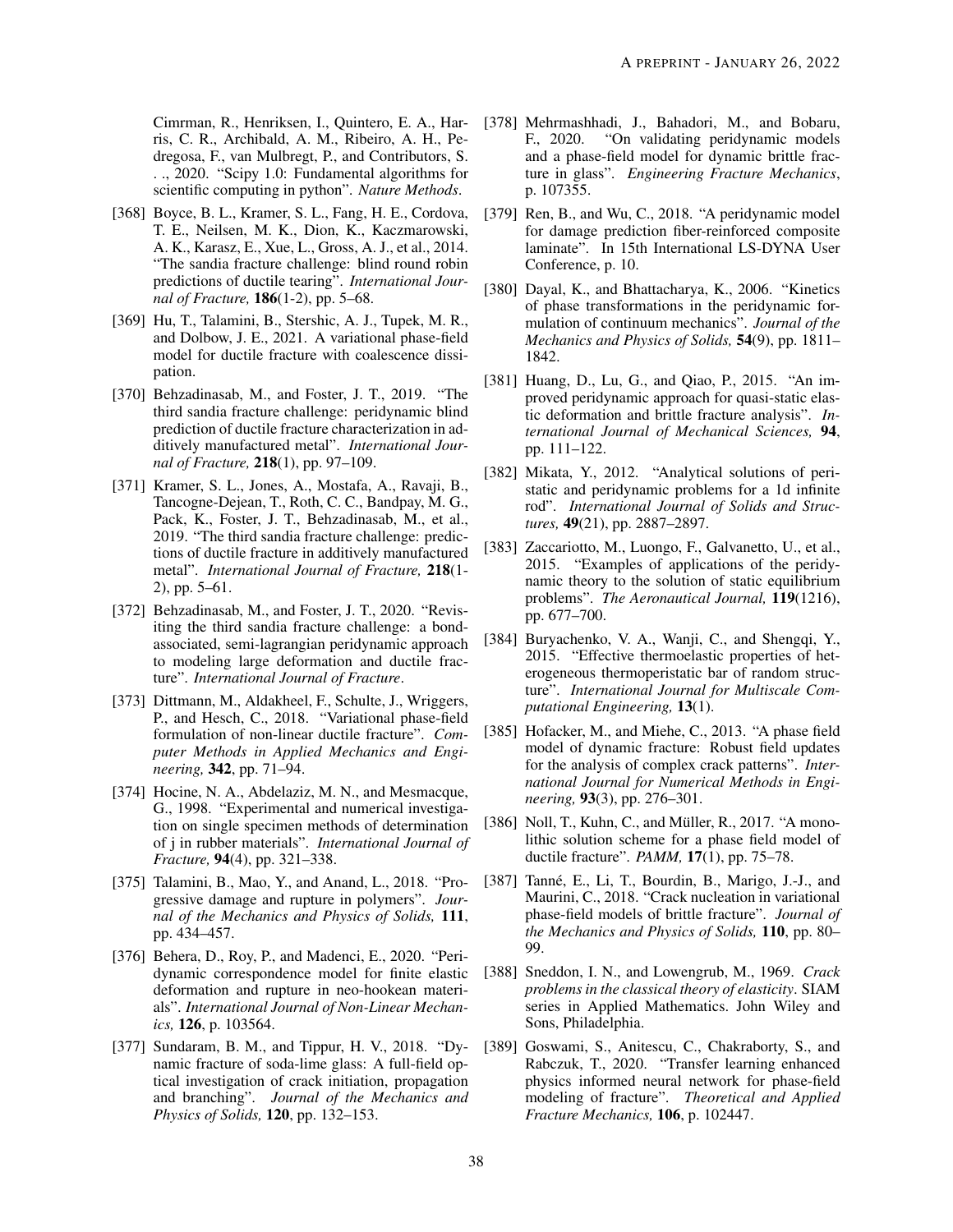- <span id="page-38-0"></span>[390] Nguyen, C. T., Oterkus, S., and Oterkus, E., 2021. "A physics-guided machine learning model for two-dimensional structures based on ordinary state-based peridynamics". *Theoretical and Applied Fracture Mechanics,* 112, p. 102872.
- <span id="page-38-1"></span>[391] Mandal, T. K., 2021. "Phase field fracture modelling of solids: dynamics, anisotropy, and multiphysics". Dissertation, Monash University, Australia.
- <span id="page-38-2"></span>[392] Bobaru, F., and Zhang, G., 2015. "Why do cracks branch? a peridynamic investigation of dyanmic brittle fracture". *International Journal of Fracture,* 196(1), pp. 59–98.
- <span id="page-38-3"></span>[393] Silling, S., Weckner, O., Ascari, E., and Bobaru, F., 2010. "Crack nucleation in a peridynamic solid". *Int J Fract.,* 162, pp. 219–227.
- <span id="page-38-4"></span>[394] Tupek, M. R., Rimoli, J. J., and Radovitzky, R., 2013. "An approach for incorporating classical continuum damage models in state-based peridynamics.". *Computer Methods in Applied Mechanics and Engineering,,* 263, pp. 42–57.
- <span id="page-38-5"></span>[395] Bobaru, F., and Duangpanya, M., 2010. "The peridynamic formulation for transient heat conduction". *International Journal of Heat and Mass Transfer,* 53(19-20), pp. 4047–4059.
- <span id="page-38-7"></span>[396] Oterkus, S., Madenci, E., and Agwai, A., 2014. "Peridynamic thermal diffusion". *Journal of Computational Physics,* 265, pp. 71–96.
- [397] Oterkus, S., Madenci, E., and Agwai, A., 2014. "Fully coupled peridynamic thermomechanics". *Journal of the Mechanics and Physics of Solids,* 64, pp. 1–23.
- [398] Chen, Z., and Bobaru, F., 2015. "Selecting the kernel in a peridynamic formulation: a study for transient heat diffusion". *Computer Physics Communications,* 197, pp. 51–60.
- <span id="page-38-6"></span>[399] Liao, Y., Liu, L., Liu, Q., Lai, X., Assefa, M., and Liu, J., 2017. "Peridynamic simulation of transient heat conduction problems in functionally gradient materials with cracks". *Journal of Thermal Stresses,* 40(12), pp. 1484–1501.
- <span id="page-38-8"></span>[400] Diyaroglu, C., Oterkus, S., Oterkus, E., Madenci, E., Han, S., and Hwang, Y., 2017. "Peridynamic wetness approach for moisture concentration analysis in electronic packages". *Microelectronics Reliability,* 70, pp. 103–111.
- [401] Tao, Y., Tian, X., and Du, Q., 2017. "Nonlocal diffusion and peridynamic models with neumann type constraints and their numerical approximations". *Applied Mathematics and Computation,* 305, pp. 282–298.
- <span id="page-38-9"></span>[402] Gu, X., Zhang, Q., and Madenci, E., 2019. "Refined bond-based peridynamics for thermal diffusion". *Engineering Computations*.
- <span id="page-38-10"></span>[403] Ouchi, H., Katiyar, A., York, J., Foster, J. T., and Sharma, M. M., 2015. "A fully coupled porous flow and geomechanics model for fluid driven cracks: a peridynamics approach". *Computational Mechanics,* 55(3), pp. 561–576.
- [404] Wang, Y., Zhou, X., and Xu, X., 2016. "Numerical simulation of propagation and coalescence of flaws in rock materials under compressive loads using the extended non-ordinary state-based peridynamics". *Engineering Fracture Mechanics,* 163, pp. 248–273.
- [405] Zhou, X., and Shou, Y., 2016. "Numerical simulation of failure of rock-like material subjected to compressive loads using improved peridynamic method". *International Journal of Geomechanics,* 17(3), p. 04016086.
- [406] Zhou, X.-P., Gu, X.-B., and Wang, Y.-T., 2015. "Numerical simulations of propagation, bifurcation and coalescence of cracks in rocks". *international journal of Rock Mechanics and Mining Sciences,* 80, pp. 241–254.
- [407] Ren, B., Fan, H., Bergel, G. L., Regueiro, R. A., Lai, X., and Li, S., 2015. "A peridynamics–sph coupling approach to simulate soil fragmentation induced by shock waves". *Computational Mechanics,* 55(2), pp. 287–302.
- [408] Fan, H., and Li, S., 2017. "A peridynamics-sph modeling and simulation of blast fragmentation of soil under buried explosive loads". *Computer methods in applied mechanics and engineering,* 318, pp. 349–381.
- <span id="page-38-12"></span>[409] Nadimi, S., Miscovic, I., and McLennan, J., 2016. "A 3d peridynamic simulation of hydraulic fracture process in a heterogeneous medium". *Journal of Petroleum Science and Engineering,* 145, pp. 444– 452.
- [410] Wu, F., Li, S., Duan, Q., and Li, X., 2016. "Application of the method of peridynamics to the simulation of hydraulic fracturing process". In International Conference on Discrete Element Methods, Springer, pp. 561–569.
- [411] Panchadhara, R., Gordon, P. A., and Parks, M. L., 2017. "Modeling propellant-based stimulation of a borehole with peridynamics". *International Journal of Rock Mechanics and Mining Sciences,* 93, pp. 330–343.
- [412] Lai, X., Ren, B., Fan, H., Li, S., Wu, C., Regueiro, R. A., and Liu, L., 2015. "Peridynamics simulations of geomaterial fragmentation by impulse loads". *International Journal for Numerical and Analytical Methods in Geomechanics,* 39(12), pp. 1304–1330.
- <span id="page-38-11"></span>[413] Yan, F., Feng, X.-T., Pan, P.-Z., and Li, S.-J., 2014. "A continuous-discontinuous cellular automaton method for cracks growth and coalescence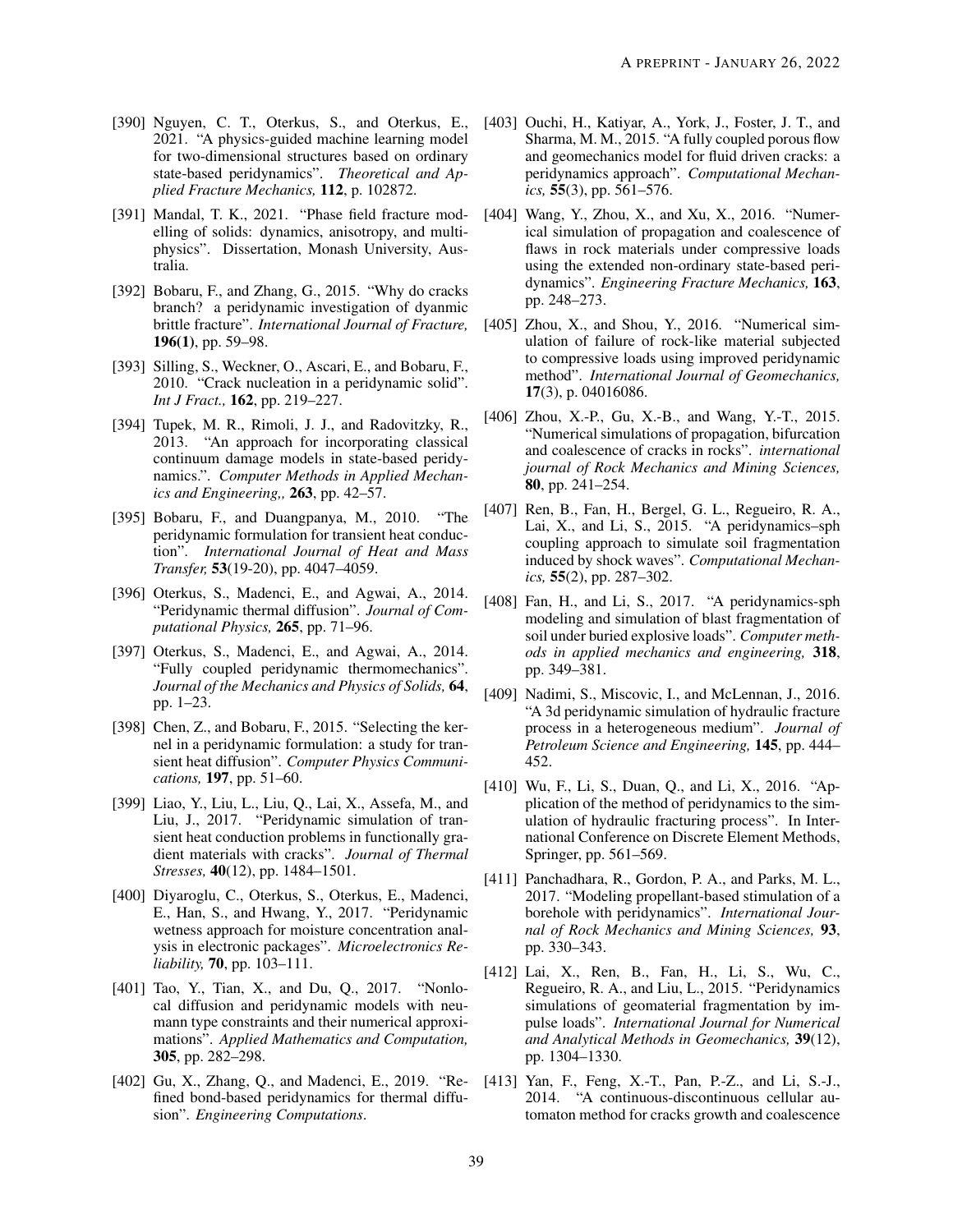pp. 73–83.

- <span id="page-39-0"></span>[414] Chen, Z., and Bobaru, F., 2015. "Peridynamic modeling of pitting corrosion damage". *Journal of the Mechanics and Physics of Solids,* 78, pp. 352– 381.
- [415] Rokkam, S., Phan, N., Gunzburger, M., Shanbhag, S., and Goel, K., 2018. "Meshless peridynamics method for modeling corrosion crack propagation". In 6th International Conference on Crack Paths (CP 2018)(Verona, Italy). http://www. cp2018. unipr. it.
- <span id="page-39-1"></span>[416] Jafarzadeh, S., Chen, Z., and Bobaru, F., 2018. "Peridynamic modeling of intergranular corrosion damage". *Journal of The Electrochemical Society,* 165(7), pp. C362–C374.
- <span id="page-39-4"></span><span id="page-39-2"></span>[417] Miehe, C., Mauthe, S., and Teichtmeister, S., 2015. "Minimization principles for the coupled problem of darcy–biot-type fluid transport in porous media linked to phase field modeling of fracture". *Journal of the Mechanics and Physics of Solids,* 82, pp. 186  $-217.$
- <span id="page-39-5"></span>[418] Miehe, C., and Mauthe, S., 2016. "Phase field modeling of fracture in multi-physics problems. part iii. crack driving forces in hydro-poro-elasticity and hydraulic fracturing of fluid-saturated porous media". *Computer Methods in Applied Mechanics and Engineering,* 304, pp. 619 – 655.
- <span id="page-39-7"></span><span id="page-39-6"></span>[419] Wilson, Z. A., and Landis, C. M., 2016. "Phasefield modeling of hydraulic fracture". *Journal of the Mechanics and Physics of Solids,* 96, pp. 264– 290.
- <span id="page-39-8"></span>[420] Heider, Y., and Markert, B., 2017. "A phase-field modeling approach of hydraulic fracture in saturated porous media". *Mechanics Research Communications,* 80, pp. 38–46.
- <span id="page-39-9"></span>[421] Heider, Y., Reiche, S., Siebert, P., and Markert, B., 2018. "Modeling of hydraulic fracturing using a porous-media phase-field approach with reference to experimental data". *Engineering Fracture Mechanics,* 202, pp. 116 – 134.
- <span id="page-39-11"></span><span id="page-39-10"></span>[422] Ehlers, W., and Luo, C., 2017. "A phase-field approach embedded in the theory of porous media for the description of dynamic hydraulic fracturing". *Computer Methods in Applied Mechanics and Engineering,* 315, pp. 348–368.
- <span id="page-39-12"></span>[423] Zhou, S., Zhuang, X., and Rabczuk, T., 2019. "Phase-field modeling of fluid-driven dynamic cracking in porous media". *Computer Methods in Applied Mechanics and Engineering,* 350, pp. 169 – 198.
- [424] van Duijn, C., Mikelić, A., and Wick, T., 2019. "A monolithic phase-field model of a fluid-driven fracture in a nonlinear poroelastic medium". *Mathematics and Mechanics of Solids,* 24(5), pp. 1530– 1555.
- <span id="page-39-3"></span>in brittle material". *Acta Mechanica Sinica,* 30(1), [425] Noii, N., Khodadadian, A., and Wick, T., 2021. "Bayesian inversion for anisotropic hydraulic phase-field fracture". *Computer Methods in Applied Mechanics and Engineering,* 386, p. 114118.
	- [426] Yi, L.-P., Waisman, H., Yang, Z.-Z., and Li, X.- G., 2020. "A consistent phase field model for hydraulic fracture propagation in poroelastic media". *Computer Methods in Applied Mechanics and Engineering,* 372, p. 113396.
	- [427] Heider, Y., 2021. "Multi-field and multi-scale computational fracture mechanics and machinelearning material modeling". Habilitation thesis, Rheinisch-Westfalische Technische Hochschule ¨ Aachen.
	- [428] Mandal, T. K., Nguyen, V. P., Wu, J.-Y., Nguyen-Thanh, C., and de Vaucorbeil, A., 2021. "Fracture of thermo-elastic solids: Phase-field modeling and new results with an efficient monolithic solver". *Computer Methods in Applied Mechanics and Engineering,* 376, p. 113648.
	- [429] You, T., Waisman, H., and Zhu, Q.-Z., 2021. "Brittle-ductile failure transition in geomaterials modeled by a modified phase-field method with a varying damage-driving energy coefficient". *International Journal of Plasticity,* 136, p. 102836.
	- [430] Wick, T., 2016. "Coupling fluid-structure interaction with phase-field fracture". *Journal of Computational Physics,* 327, pp. 67 – 96.
	- [431] Freund, L., 1989. *Dynamic Fracture Mechanics*. Cambridge University Press.
	- [432] Dal Maso, G., Lazzaroni, G., and Nardini, L., 2016. "Existence and uniqueness of dynamic evolutions for a peeling test in dimension one". *Journal of Differential Equations,* 261, pp. 4897–4923.
	- [433] Lazzaroni, G., and Nardini, L., 2018. "On the quasistatic limit of dynamic evolutions for a peeling test in dimension one". *Journal of Nonlinear Science,* 28, pp. 268– 304.
	- [434] Wang, H., and Tian, H., 2012. "A fast galerkin method with efficient matrix assembly and storage for a peridynamic model". *Journal of Computational Physics,* 231(23), pp. 7730–7738.
	- [435] Prakash, N., and Stewart, R. J., 2020. "A multithreaded method to assemble a sparse stiffness matrix for quasi-static solutions of linearized bondbased peridynamics". *Journal of Peridynamics and Nonlocal Modeling*, pp. 1–35.
	- [436] Cassell, A., and Hobbs, R., 1976. "Numerical stability of dynamic relaxation analysis of non-linear structures". *International Journal for numerical methods in engineering,* 10(6), pp. 1407–1410.
	- [437] Topping, B., and Khan, A., 1994. "Parallel computation schemes for dynamic relaxation". *Engineering computations,* 11(6), pp. 513–548.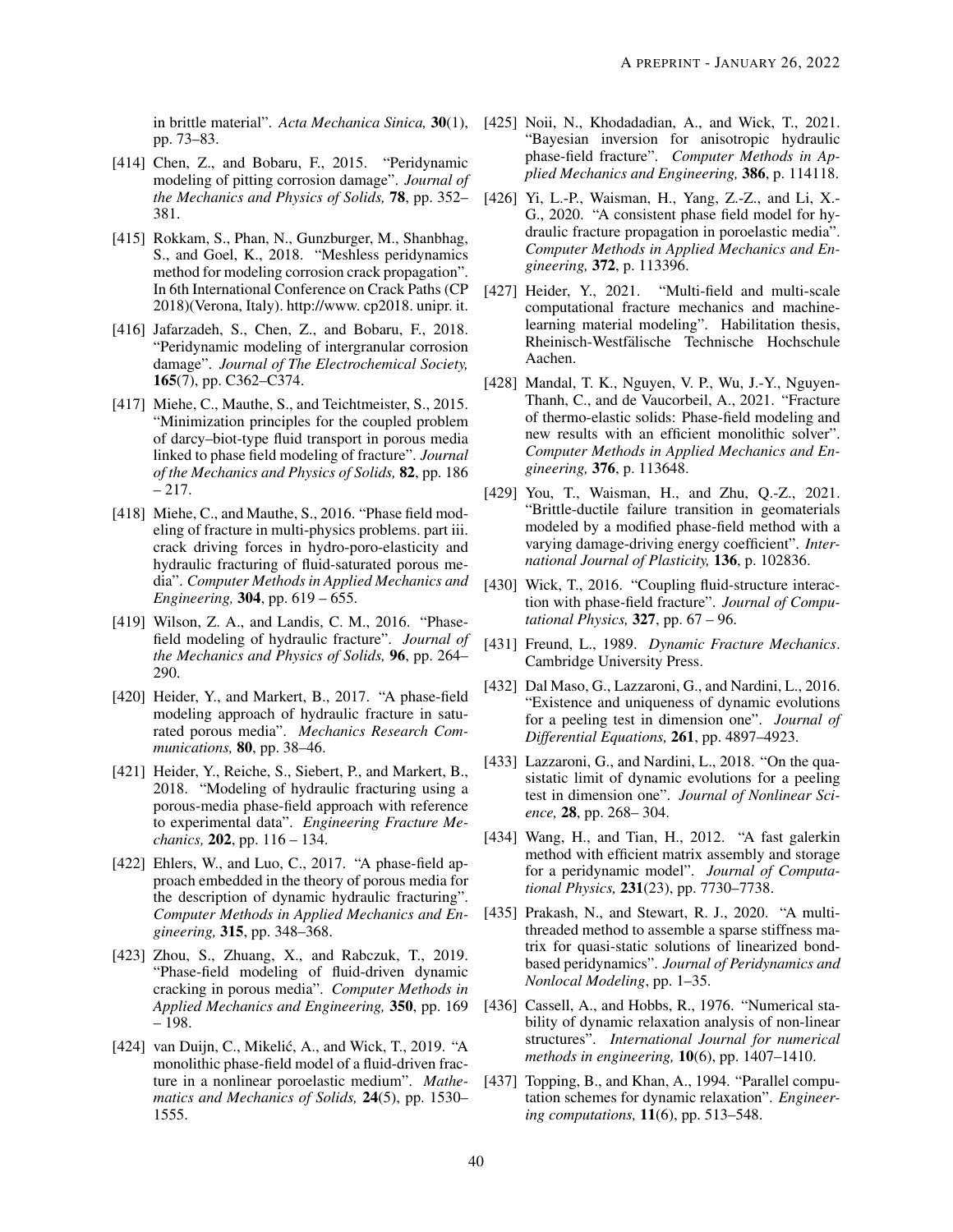- <span id="page-40-0"></span>[438] Kilic, B., and Madenci, E., 2010. "An adaptive dynamic relaxation method for quasi-static simulations using the peridynamic theory". *Theoretical and Applied Fracture Mechanics,* 53(3), pp. 194– 204.
- <span id="page-40-1"></span>[439] Shiihara, Y., Tanaka, S., and Yoshikawa, N., 2019. "Fast quasi-implicit nosb peridynamic simulation based on fire algorithm". *Mechanical Engineering Journal,* 6(3), pp. 18–00363.
- <span id="page-40-2"></span>[440] Bitzek, E., Koskinen, P., Gähler, F., Moseler, M., and Gumbsch, P., 2006. "Structural relaxation made simple". *Physical review letters,* 97(17), p. 170201.
- <span id="page-40-3"></span>[441] Diehl, P., and Lipton, R., 2021. Quasistatic Fracture using Nonliner-Nonlocal Elastostatics with Explicit Tangent Stiffness Matrix, Sep.
- <span id="page-40-4"></span>[442] Jafarzadeh, S., Wang, L., Larios, A., and Bobaru, F., 2021. "A fast convolution-based method for peridynamic transient diffusion in arbitrary domains". *Computer Methods in Applied Mechanics and Engineering,* 375, p. 113633.
- <span id="page-40-5"></span>[443] Jafarzadeh, S., Mousavi, F., Larios, A., and Bobaru, F., 2021. A general and fast convolutionbased method for peridynamics: applications to elasticity and brittle fracture.
- <span id="page-40-6"></span>[444] Saad, Y., and Schultz, M. H., 1986. "Gmres: A generalized minimal residual algorithm for solving nonsymmetric linear systems". *SIAM Journal on scientific and statistical computing,* 7(3), pp. 856– 869.
- <span id="page-40-7"></span>[445] Arnoldi, W., 1951. "The principle of minimized iteration in the solution of the matrix eigenvafue problem,". *Quart. Appl. Math,* 9, pp. 17–29.
- <span id="page-40-8"></span>[446] Saad, Y., 1981. "Krylov subspace methods for solving large unsymmetric linear systems". *Mathematics of computation,* 37(155), pp. 105–126.
- <span id="page-40-9"></span>[447] Nguyen, N.-H., Nguyen, V. P., Wu, J.-Y., Le, T.- H.-H., Ding, Y., et al., 2019. "Mesh-based and meshfree reduced order phase-field models for brittle fracture: One dimensional problems". *Materials,* 12(11), p. 1858.
- <span id="page-40-10"></span>[448] Kerfriden, P., Goury, O., Rabczuk, T., and Bordas, S. P.-A., 2013. "A partitioned model order reduction approach to rationalise computational expenses in nonlinear fracture mechanics". *Computer methods in applied mechanics and engineering,* 256, pp. 169–188.
- <span id="page-40-11"></span>[449] Kane, C., Marsden, J. E., and Ortiz, M., 1999. "Symplectic-energy-momentum preserving varia-<br>tional integrators". Journal of mathematical Journal of mathematical *physics,* 40(7), pp. 3353–3371.
- <span id="page-40-12"></span>[450] Shao, Y., Duan, O., and Oiu, S., 2021. "Adaptive analysis for phase-field model of brittle fracture of functionally graded materials". *Engineering Fracture Mechanics*, p. 107783.
- <span id="page-40-13"></span>[451] Geelen, R., Plews, J., Tupek, M., and Dolbow, J., 2020. "An extended/generalized phase-field finite element method for crack growth with global-local enrichment". *International Journal for Numerical Methods in Engineering,* 121(11), pp. 2534–2557.
- <span id="page-40-14"></span>[452] Ouchi, H., Katiyar, A., Foster, J. T., Sharma, M. M., et al., 2017. "A peridynamics model for the propagation of hydraulic fractures in naturally fractured reservoirs". *SPE Journal,* 22(04), pp. 1– 082.
- <span id="page-40-15"></span>[453] Ni, T., Zaccariotto, M., Zhu, Q.-Z., and Galvanetto, U., 2019. "Coupling of fem and ordinary statebased peridynamics for brittle failure analysis in 3d". *Mechanics of Advanced Materials and Structures*, pp. 1–16.
- <span id="page-40-16"></span>[454] Bobaru, F., and Silling, S. A., 2004. "Peridynamic 3d models of nanofiber networks and carbon nanotube-reinforced composites". In AIP Conference Proceedings, Vol. 712, American Institute of Physics, pp. 1565–1570.
- <span id="page-40-17"></span>[455] Jafarzadeh, S., Chen, Z., Zhao, J., and Bobaru, F., 2019. "Pitting, lacy covers, and pit merger in stainless steel: 3d peridynamic models". *Corrosion Science,* 150, pp. 17–31.
- <span id="page-40-18"></span>[456] Bobaru, F., Ha, Y. D., and Hu, W., 2012. "Damage progression from impact in layered glass modeled with peridynamics". *Central European Journal of Engineering,* 2(4), pp. 551–561.
- <span id="page-40-19"></span>[457] Hu, W., Wang, Y., Yu, J., Yen, C.-F., and Bobaru, F., 2013. "Impact damage on a thin glass plate with a thin polycarbonate backing". *International Journal of Impact Engineering,* 62, pp. 152–165.
- <span id="page-40-20"></span>[458] Breitenfeld, M., 2014. "Quasi-static non-ordinary state-based peridynamics for the modeling of 3d fracture". PhD thesis, University of Illinois at Urbana-Champaign.
- <span id="page-40-21"></span>[459] Liu, W., and Hong, J.-W., 2012. "Discretized peridynamics for brittle and ductile solids". *International journal for numerical methods in engineering,* 89(8), pp. 1028–1046.
- <span id="page-40-22"></span>[460] Dally, T., and Weinberg, K., 2017. "The phase-field approach as a tool for experimental validations in fracture mechanics". *Continuum Mechanics and Thermodynamics,* 29(4), pp. 947–956.
- <span id="page-40-23"></span>[461] Noii, N., and Wick, T., 2019. "A phase-field description for pressurized and non-isothermal propagating fractures". *Computer Methods in Applied Mechanics and Engineering,* 351, pp. 860 – 890.
- <span id="page-40-24"></span>[462] Weinberg, K., Dally, T., Schuß, S., Werner, M., and Bilgen, C., 2016. "Modeling and numerical simulation of crack growth and damage with a phase field approach". *GAMM-Mitteilungen,* 39(1), pp. 55–77.
- <span id="page-40-25"></span>[463] Agwai, A., Guven, I., and Madenci, E., 2011. "Predicting crack propagation with peridynamics: a comparative study". *International journal of fracture,* 171(1), p. 65.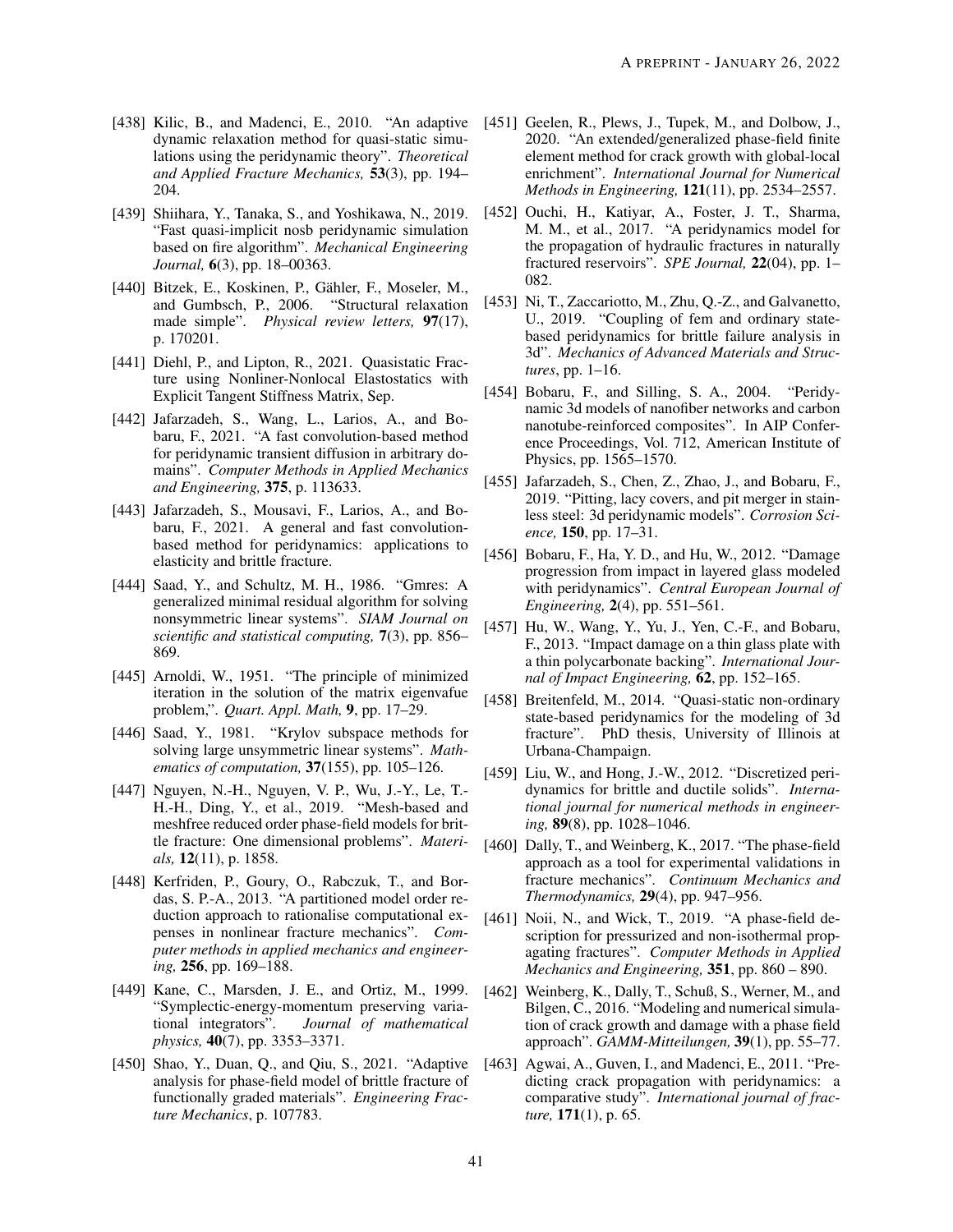- <span id="page-41-0"></span>[464] Ha, Y. D., and Bobaru, F., 2010. "Studies of dynamic crack propagation and crack branching with peridynamics". *International Journal of Fracture,* 162(1-2), pp. 229–244.
- <span id="page-41-1"></span>[465] Agrawal, V., and Dayal, K., 2017. "Dependence of equilibrium griffith surface energy on crack speed in phase-field models for fracture coupled to elastodynamics". *International Journal of Fracture,* 207(2), pp. 243–249.
- <span id="page-41-2"></span>[466] Yoshioka, K., Naumov, D., and Kolditz, O., 2020. "On crack opening computation in variational phase-field models for fracture". *Computer Methods in Applied Mechanics and Engineering,* 369, p. 113210.
- <span id="page-41-3"></span>[467] Sato, S., Awaji, H., Kawamata, K., Kurumada, A., and Oku, T., 1987. "Fracture criteria of reactor graphite under multiaxial stesses". *Nuclear Engineering and Design,* 103(3), pp. 291–300.
- [468] Cristiano, A., Marcellan, A., Long, R., Hui, C.-Y., Stolk, J., and Creton, C., 2010. "An experimental investigation of fracture by cavitation of model elastomeric networks". *Journal of Polymer Science Part B: Polymer Physics,* 48(13), pp. 1409–1422.
- [469] Gómez, F., Elices, M., Berto, F., and Lazzarin, P., 2009. "Fracture of v-notched specimens under mixed mode (i+ ii) loading in brittle materials". *International journal of fracture,* 159(2), pp. 121– 135.
- <span id="page-41-4"></span>[470] Kimoto, H., Usami, S., and Miyata, H., 1985. "Flaw size dependence in fracture stress of glass and polycrystalline ceramics.". *TRANS. JAPAN SOC. MECH. ENG.(SER. A).,* 51(471), pp. 2482– 2488.
- <span id="page-41-5"></span>[471] Spetz, A., Denzer, R., Tudisco, E., and Dahlblom, O., 2020. "Phase-field fracture modelling of crack nucleation and propagation in porous rock". *International Journal of Fracture,* 224, pp. 31–46.
- <span id="page-41-6"></span>[472] Silling, S. A., Weckner, O., Askari, E., and Bobaru, F., 2010. "Crack nucleation in a peridynamic solid". *International Journal of Fracture,* 162(1-2), pp. 219–227.
- [473] Littlewood, D. J., 2011. "A nonlocal approach to modeling crack nucleation in aa 7075-t651". In ASME International Mechanical Engineering Congress and Exposition, Vol. 54945, pp. 567–576.
- <span id="page-41-7"></span>[474] Niazi, S., Chen, Z., and Bobaru, F., 2021. "Crack nucleation in brittle and quasi-brittle materials: A peridynamic analysis". *Theoretical and Applied Fracture Mechanics,* 112, p. 102855.
- <span id="page-41-8"></span>[475] Mang, K., 2021. "Phase-field fracture modeling, numerical solution, and simulations for compressible and incompressible solids". PhD thesis, Leibniz University Hannover.
- <span id="page-41-9"></span>[476] Bang, D., and Madenci, E., 2017. "Peridynamic modeling of hyperelastic membrane deformation".

*Journal of Engineering Materials and Technology,* 139(3).

- <span id="page-41-10"></span>[477] Waxman, R., and Guven, I., 2020. "Implementation of a neo-hookean material model in state-based peridynamics to represent nylon bead behavior during high-speed impact". In AIAA Scitech 2020 Forum, p. 0725.
- <span id="page-41-11"></span>[478] Ogden, R. W., 1997. *Non-linear elastic deformations*. Courier Corporation.
- <span id="page-41-12"></span>[479] Rivlin, R., 1948. "Large elastic deformations of isotropic materials iv. further developments of the general theory". *Philosophical Transactions of the Royal Society of London. Series A, Mathematical and Physical Sciences,* 241(835), pp. 379–397.
- <span id="page-41-13"></span>[480] Ahadi, A., and Melin, S., 2018. "Capturing nanoscale effects by peridynamics". *Mechanics of Advanced Materials and Structures,* 25(13), pp. 1115–1120.
- <span id="page-41-14"></span>[481] Bitzek, E., Kermode, J. R., and Gumbsch, P., 2015. "Atomistic aspects of fracture". *International Journal of Fracture,* 191, pp. 13–30.
- <span id="page-41-15"></span>[482] Patil, S. P., Heider, Y., Padilla, C. A. H., Cruz-Chú, E. R., and Markert, B., 2016. "A comparative molecular dynamics-phase-field modeling approach to brittle fracture". *Computer Methods in Applied Mechanics and Engineering,* 312, pp. 117– 129.
- <span id="page-41-16"></span>[483] Buehler, M. J., 2008. *Atomistic Modeling of Materials Failure*. Springer.
- <span id="page-41-17"></span>[484] Du, Q., 2016. "Nonlocal calculus of variations and well-posedness of peridynamics". In *Handbook of peridynamic modeling*. Chapman and Hall/CRC, pp. 101–124.
- [485] Gu, X., Madenci, E., and Zhang, Q., 2018. "Revisit of non-ordinary state-based peridynamics". *Engineering Fracture Mechanics,* 190, pp. 31–52.
- [486] Madenci, E., Dorduncu, M., Barut, A., and Phan, N., 2018. "A state-based peridynamic analysis in a finite element framework". *Engineering Fracture Mechanics,* 195, pp. 104–128.
- [487] Madenci, E., Dorduncu, M., Barut, A., and Phan, N., 2018. "Weak form of peridynamics for nonlocal essential and natural boundary conditions". *Computer Methods in Applied Mechanics and Engineering,* 337, pp. 598–631.
- [488] Prudhomme, S., and Diehl, P., 2020. "On the treatment of boundary conditions for bond-based peridynamic models". *Computer Methods in Applied Mechanics and Engineering,* 372, p. 113391.
- <span id="page-41-18"></span>[489] Mei, T., Zhao, J., Liu, Z., Peng, X., Chen, Z., and Bobaru, F., 2021. "The role of boundary conditions on convergence properties of peridynamic model for transient heat transfer". *Journal of Scientific Computing,* 87(2), pp. 1–22.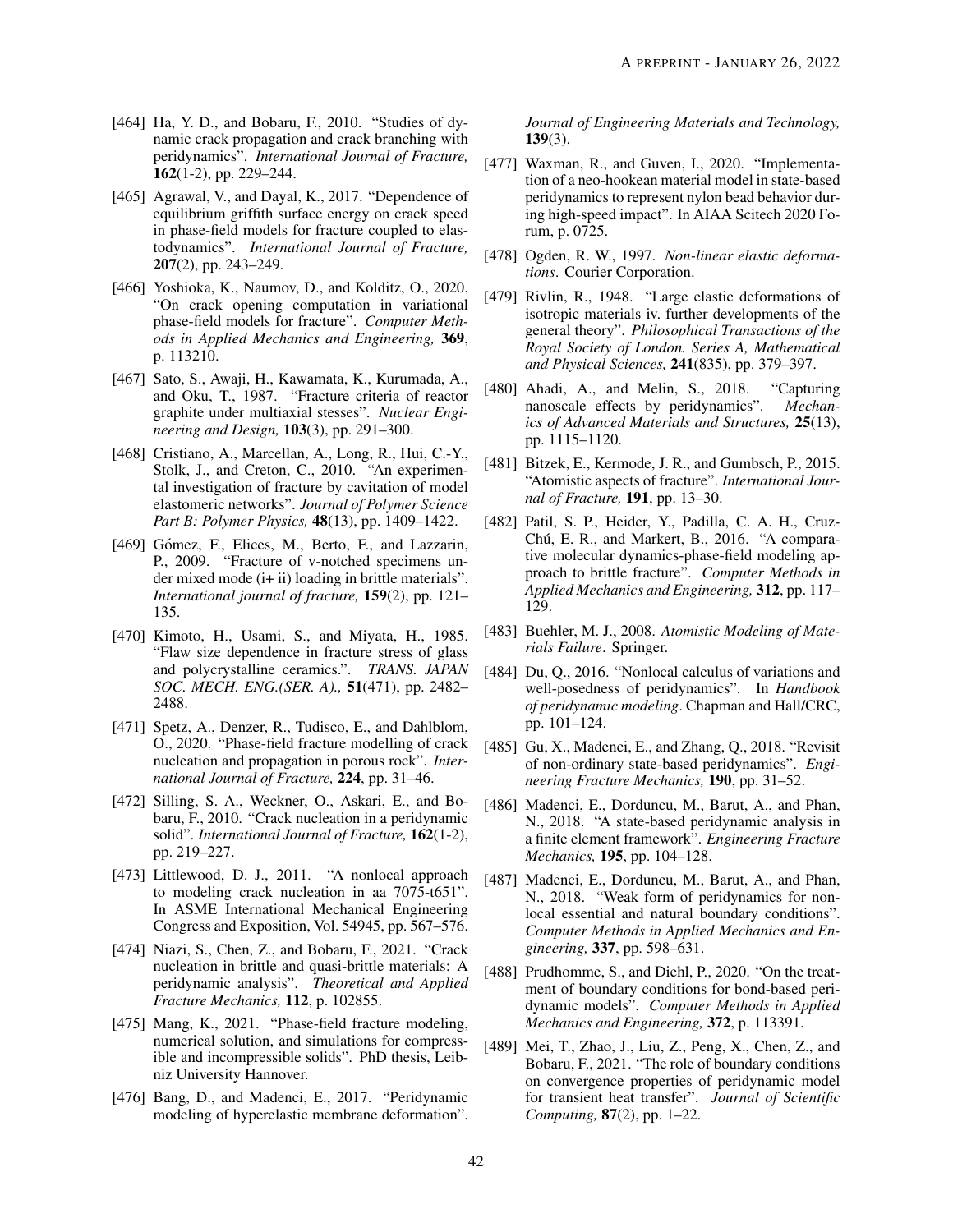- <span id="page-42-0"></span>[490] D'Elia, M., Li, X., Seleson, P., Tian, X., and Yu, Y., 2019. "A review of local-to-nonlocal coupling methods in nonlocal diffusion and nonlocal mechanics". *arXiv preprint arXiv:1912.06668*.
- <span id="page-42-1"></span>[491] Silling, S. A., 2017. "Stability of peridynamic correspondence material models and their particle discretizations". *Computer Methods in Applied Mechanics and Engineering,,* 322, pp. 42–57.
- <span id="page-42-3"></span>[492] Foster, J. T., and Xu, X., 2018. "A generalized, ordinary, finite deformation constitutive correspondence model for peridynamics". *nternational Journal of Solids and Structures,* 141, pp. 245–253.
- <span id="page-42-2"></span>[493] Deepak, B., Pranesh, R., and Erdogan, M., 2020. "An approach for incorporating classical continuum damage models in state-based peridynamics". *Journal of Non-Linear Mechanics,* 126, p. 103564.
- <span id="page-42-4"></span>[494] Chowdhury, S. R., Roy, P., Roy, D., and Reddy, J., 2019. "A modified peridynamics correspondence principle: Removal of zero-energy deformation and other implications". *Computer Methods in Applied Mechanics and Engineering*.
- <span id="page-42-5"></span>[495] Silling, S. A., 2011. "A coarsening method for linear peridynamics". *International Journal for Multiscale Computational Engineering,* 9(6).
- <span id="page-42-6"></span>[496] Delorme, R., Diehl, P., Tabiai, I., Lebel, L. L., and Lévesque, M., 2020. "Extracting constitutive mechanical parameters in linear elasticity using the virtual fields method within the ordinary state-based peridynamic framework". *Journal of Peridynamics and Nonlocal Modeling*, pp. 1–25.
- <span id="page-42-7"></span>[497] Le, Q., and Bobaru, F., 2018. "Surface corrections for peridynamic models in elasticity and fracture". *Computational Mechanics,* 61(4), pp. 499–518.
- <span id="page-42-8"></span>[498] Madenci, E., and Oterkus, E., 2014. "Coupling of the peridynamic theory and finite element method". In *Peridynamic Theory and Its Applications*. Springer, pp. 191–202.
- <span id="page-42-9"></span>[499] Shen, S., Yang, Z., Han, F., Cui, J., and Zhang, J., 2021. "Peridynamic modeling with energy-based surface correction for fracture simulation of random porous materials". *Theoretical and Applied Fracture Mechanics,* 114, p. 102987.
- <span id="page-42-10"></span>[500] Gerstle, W., Sau, N., and Silling, S., 2005. "Peridynamic modeling of plain and reinforced concrete structures". In Proceedings of 18th international conference on structural mechanics in reactor technology.
- <span id="page-42-11"></span>[501] Tan, Y., Liu, Q., Zhang, L., Liu, L., and Lai, X., 2020. "Peridynamics model with surface correction near insulated cracks for transient heat conduction in functionally graded materials". *Materials,* 13(6), p. 1340.
- <span id="page-42-12"></span>[502] Florin, B., and Youn, D. H., 2011. "Adaptive refinement and multiscale modeling in 2d peridynamics". *Journal for Multiscale Computational Engineering,* 9, pp. 635–659.
- <span id="page-42-13"></span>[503] Yunzhe, T., Xiaochuan, T., and Oiang, D., 2019. "Nonlocal models with heterogeneous localization and their application to seamless local-nonlocal coupling". *Multiscale Model. Simul.,* 17, pp. 1052– 1075.
- <span id="page-42-14"></span>[504] Wildman, R. A., and Gazonas, G. A., 2014. "A finite difference-augmented peridynamics methodfor reducing wave dispersion". *International Journal of Fracture,* 190, pp. 39–52.
- <span id="page-42-15"></span>[505] Yolum, U., Taştan, A., and Güler, M. A., 2016. "A peridynamic model for ductile fracture of moderately thick plates". *Procedia Structural Integrity,* 2, pp. 3713–3720.
- [506] Conradie, J., Becker, T., and Turner, D., 2019. "Peridynamic approach to predict ductile and mixed-mode failure". *R&D Journal,* 35, pp. 1–8.
- [507] Behzadinasab, M., 2019. "Peridynamic modeling of large deformation and ductile fracture". PhD thesis, UT Austin.
- <span id="page-42-16"></span>[508] Behzadinasab, M., and Foster, J. T., 2020. "A semilagrangian constitutive correspondence framework for peridynamics". *Journal of the Mechanics and Physics of Solids,* 137, p. 103862.
- <span id="page-42-17"></span>[509] Chen, Z., Niazi, S., and Bobaru, F., 2019. "A peridynamic model for brittle damage and fracture in porous materials". *International Journal of Rock Mechanics and Mining Sciences,* 122, p. 104059.
- [510] Freimanis, A., and Paeglitis, A., 2017. "Mesh sensitivity in peridynamic quasi-static simulations". *Procedia Engineering,* 172, pp. 284–291.
- <span id="page-42-18"></span>[511] Wang, F., Ma, Y., Guo, Y., and Huang, W., 2019. "Studies on quasi-static and fatigue crack propagation behaviours in friction stir welded joints using peridynamic theory". *Advances in Materials Science and Engineering,* 2019.
- <span id="page-42-19"></span>[512] Biner, S., and Hu, S. Y., 2009. "Simulation of damage evolution in composites: a phase-field model". *Acta materialia,* 57(7), pp. 2088–2097.
- <span id="page-42-20"></span>[513] Doan, D. H., Bui, T. Q., Duc, N. D., and Fushinobu, K., 2016. "Hybrid phase field simulation of dynamic crack propagation in functionally graded glass-filled epoxy". *Composites Part B: Engineering,* 99, pp. 266–276.
- <span id="page-42-21"></span>[514] Feng, D.-C., and Wu, J.-Y., 2018. "Phase-field regularized cohesive zone model (czm) and size effect of concrete". *Engineering Fracture Mechanics,* 197, pp. 66–79.
- [515] Yang, Z.-J., Li, B.-B., and Wu, J.-Y., 2019. "X-ray computed tomography images based phase-field modeling of mesoscopic failure in concrete". *Engineering Fracture Mechanics,* 208, pp. 151–170.
- [516] Nguyen, V. P., and Wu, J.-Y., 2018. "Modeling dynamic fracture of solids with a phase-field regularized cohesive zone model". *Computer Meth-*